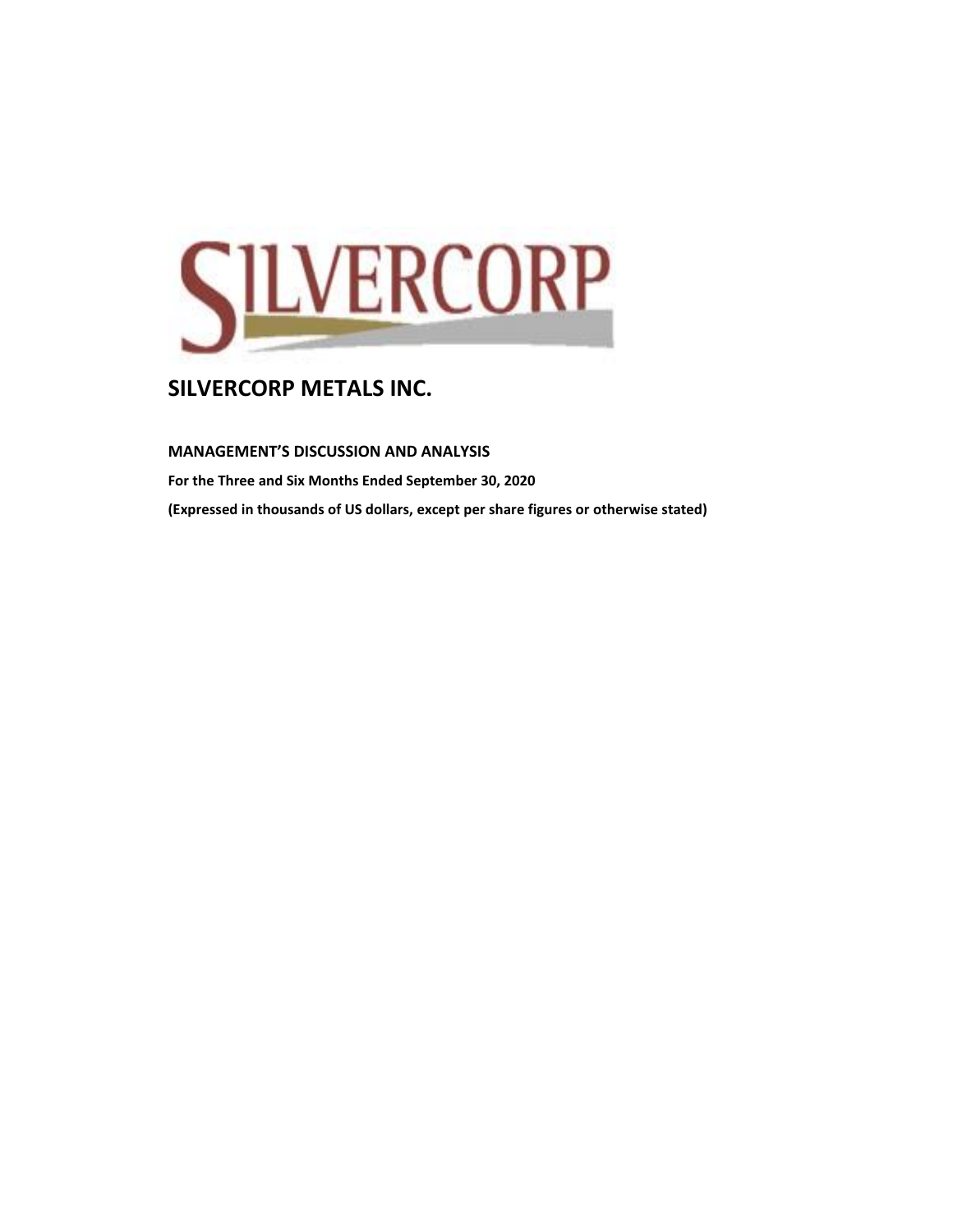# **Table of Contents**

| 1.  |                                                                     |
|-----|---------------------------------------------------------------------|
| 2.  |                                                                     |
| З.  |                                                                     |
| 4.  |                                                                     |
| 5.  |                                                                     |
| 6.  |                                                                     |
| 7.  |                                                                     |
| 8.  |                                                                     |
| 9.  |                                                                     |
|     |                                                                     |
|     |                                                                     |
|     |                                                                     |
|     |                                                                     |
|     |                                                                     |
| 15. |                                                                     |
| 16. | Management's Report on Internal Control over Financial Reporting 30 |
|     |                                                                     |
|     |                                                                     |
|     |                                                                     |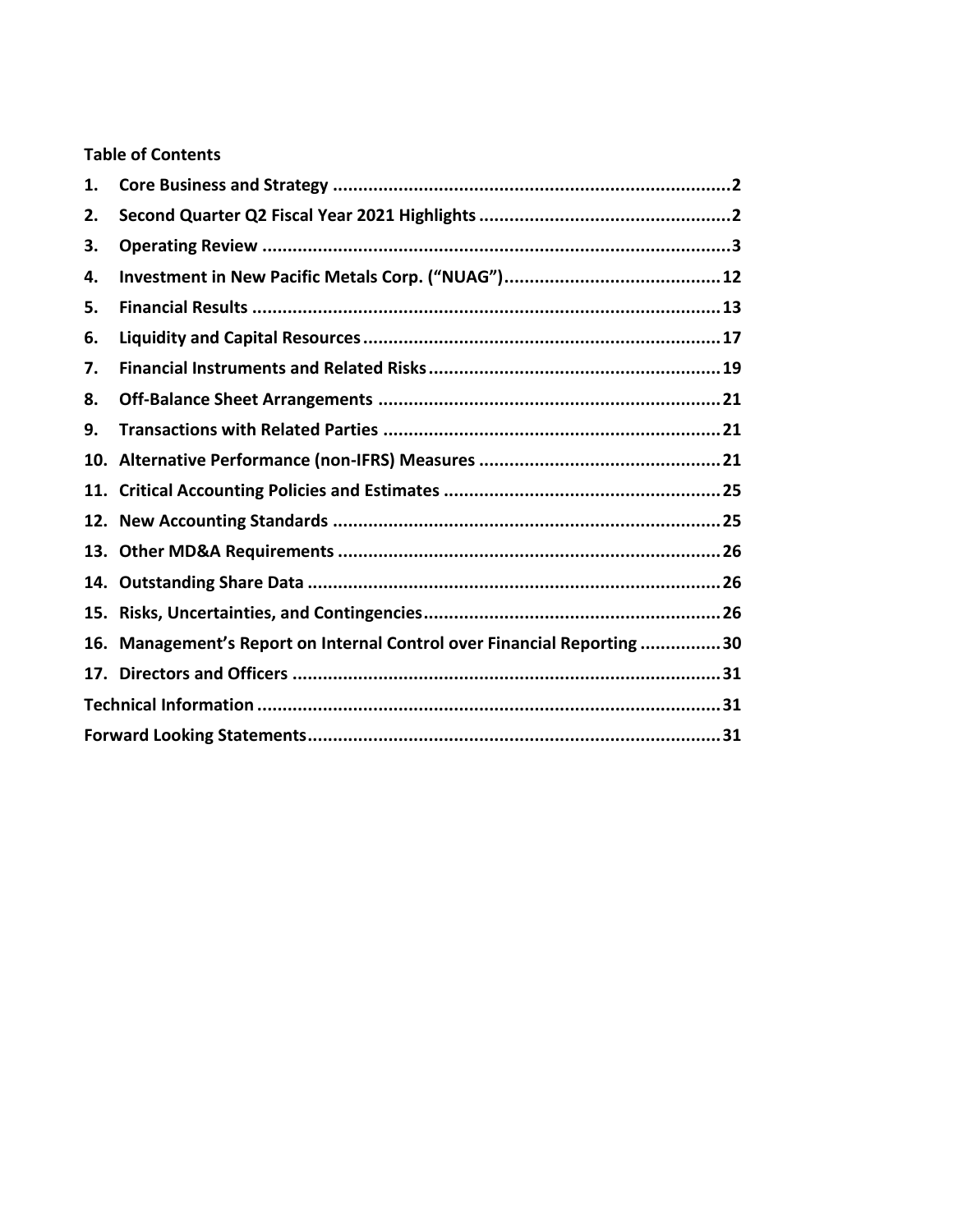### **Management's Discussion and Analysis For the Three and Six Months Ended September 30, 2020 (Expressed in thousands of U.S. dollars, unless otherwise stated)**

*This Management's Discussion and Analysis ("MD&A") is intended to help the reader understand the significant factors that have affected Silvercorp Metals Inc. and its subsidiaries' (collectively, "Silvercorp" or the "Company") performance and such factors that may affect its future performance. This MD&A*  should be read in conjunction with the Company's unaudited condensed consolidated financial statements for the three and six months ended September *30, 2020 and the related notes contained therein. In addition, the following should be read in conjunction with the audited consolidated financial statements of the Company for the year ended March 31, 2020, the related MD&A, the Annual Information Form (available on SEDAR at www.sedar.com), and the annual report on Form 40-F (available on EDGAR at www.sec.gov). The Company reports its financial position, results of operations and cash flow*  in accordance with International Financial Reporting Standards ("IFRS") as issued by the International Accounting Standards Board ("IASB"). Silvercorp's *significant accounting policies are set out in Note 2 of the unaudited condensed consolidated financial statements for the three and six months ended September 30, 2020, as well as Note 2 to the audited consolidated financial statements for the year ended March 31, 2020. This MD&A refers to various alternative performance (non-IFRS) measures such as total and cash cost per ounce of silver, net of by-product credits, all-in & all-in sustaining cost per ounce of silver, net of by-product credits, and production costs per tonne. Alternative performance (non-IFRS) measures do not have standardized meanings under IFRS. Accordingly, alternative performance (non-IFRS) measures should not be considered in isolation or as a substitute for measures of performance prepared in accordance with IFRS. To facilitate a better understanding of these measures as calculated by the Company, we have provided detailed descriptions and reconciliations, in section 10 of this MD&A.* 

This MD&A is prepared as of November 4, 2020 and expressed in thousands of U.S. dollars, except share, per share, unit cost, and production data, or unless otherwise stated. Figures may not add up precisely due to rounding.

### <span id="page-2-0"></span>**1. Core Business and Strategy**

Silvercorp is a profitable Canadian mining company currently producing silver, gold, lead, and zinc metals in concentrates from mines in China. The Company's goal is to continuously create healthy returns to shareholders through efficient management, organic growth and the acquisition of profitable projects. Silvercorp balances profitability, social and environmental relationships, employees' wellbeing, and sustainable development. Silvercorp operates several silver-leadzinc mines at the Ying Mining District in Henan Province, China and the GC silver-lead-zinc mine in Guangdong Province, China. The Company's common shares are traded on the Toronto Stock Exchange and NYSE American under the symbol "SVM".

### <span id="page-2-1"></span>**2. Second Quarter Q2 Fiscal Year 2021 Highlights**

- Mined 267,853 tonnes of ore, up 3% compared to the prior year quarter;
- Sold approximately 1.7 million ounces of silver, 2,200 ounces of gold, 18.6 million pounds of lead, and 7.4 million pounds of zinc, representing an increase of 100% and 11% in gold and zinc sold, and a decrease of 8% and 3% in silver and lead sold, compared to the prior year quarter;
- Revenue of \$56.4 million, up 13% or \$6.5 million compared to \$49.9 million in the prior year quarter;
- Net income attributable to equity shareholders of the Company of \$15.5 million or \$0.09 per share, up 27% compared to \$12.2 million or \$0.07 per share in the prior year quarter;
- Cash cost per ounce of silver<sup>1</sup>, net of by-product credits, of negative \$2.09, compared to negative \$2.72 in the prior year quarter;
- All-in sustaining cost per ounce of silver<sup>1</sup>, net of by-product credits, of \$6.99, compared to \$4.15 in the prior year quarter;
- Cash flow from operations of \$29.6 million, up 13% compared to \$26.2 million in the prior year quarter;
- Gain of \$2.8 million on equity investments;
- Invested \$5.6 million in two Canadian junior exploration companies;
- Investment in New Pacific Metals Corp. with market value of \$212.0 million and other investments of \$16.4 million; and
- Strong balance sheet with \$200.1 million in cash and cash equivalents and short-term investments, an increase of \$21.7 million or 12% compared to \$178.4 million as at June 30, 2020.

*<sup>1</sup> Alternative performance (non-IFRS) measure. Please refer to section 10 for reconciliation.*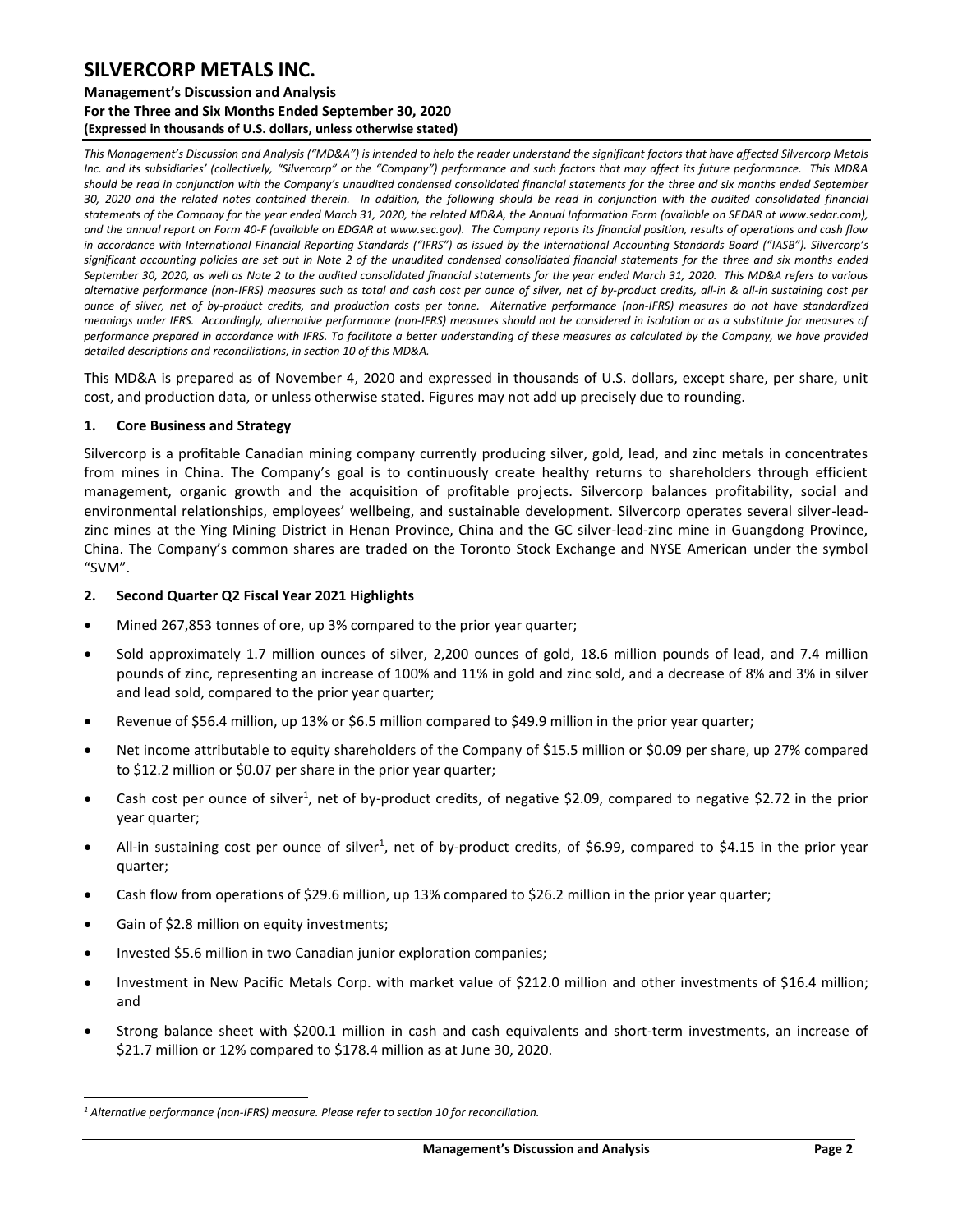**Management's Discussion and Analysis For the Three and Six Months Ended September 30, 2020 (Expressed in thousands of U.S. dollars, unless otherwise stated)** 

### <span id="page-3-0"></span>**3. Operating Review**

#### **(a) Consolidated Operation Performance**

The following table summarizes the consolidated operational information for the three and six months ended September 30, 2020 and 2019:

| <b>Consolidated</b>                                                               | Three months ended September 30, |                 |                |                  | Six months ended September 30, |                |
|-----------------------------------------------------------------------------------|----------------------------------|-----------------|----------------|------------------|--------------------------------|----------------|
|                                                                                   | 2020                             | 2019            | <b>Changes</b> | 2020             | 2019                           | <b>Changes</b> |
| <b>Production Data</b>                                                            |                                  |                 |                |                  |                                |                |
| <b>Mine Data</b>                                                                  |                                  |                 |                |                  |                                |                |
| Ore Mined (tonne)                                                                 | 267,853                          | 259,257         | 3%             | 522,408          | 516,649                        | 1%             |
| Ore Milled (tonne)                                                                | 263,933                          | 265,281         | $-1%$          | 526,259          | 524,824                        | 0%             |
| <b>Head Grades</b>                                                                |                                  |                 |                |                  |                                |                |
| Silver (gram/tonne)                                                               | 221                              | 238             | $-7%$          | 225              | 246                            | $-9%$          |
| Lead $(\%)$                                                                       | 3.5                              | 3.6             | $-2%$          | 3.6              | 3.7                            | $-2%$          |
| Zinc (%)                                                                          | 1.6                              | 1.6             | 0%             | 1.6              | 1.6                            | 1%             |
| <b>Recovery Rates</b>                                                             |                                  |                 |                |                  |                                |                |
| Silver (%)                                                                        | 93.0                             | 93.4            | 0%             | 93.1             | 93.5                           | 0%             |
| Lead (%)                                                                          | 94.9                             | 94.4            | 1%             | 95.1             | 94.5                           | 1%             |
| Zinc (%)                                                                          | 78.0                             | 76.9            | 1%             | 78.9             | 76.3                           | 3%             |
| <b>Cost Data</b>                                                                  |                                  |                 |                |                  |                                |                |
| + Mining cost per tonne of ore mined (\$)                                         | 76.95                            | 72.85           | 6%             | 75.46            | 75.12                          | 0%             |
| Cash mining cost per tonne of ore mined (\$)                                      | 57.61                            | 52.37           | 10%            | 56.32            | 53.91                          | 4%             |
| Depreciation and amortization charges per tonne of ore mined (\$)                 | 19.34                            | 20.48           | -6%            | 19.14            | 21.21                          | $-10%$         |
| Unit shipping costs (\$)<br>$\ddot{}$                                             | 2.57                             | 2.60            | $-1%$          | 2.54             | 2.69                           | $-6%$          |
| Milling costs per tonne of ore milled (\$)<br>$\begin{array}{c} + \end{array}$    | 11.11                            | 12.46           | $-11%$         | 11.08            | 12.47                          | $-11%$         |
| Cash milling costs per tonne of ore milled (\$)                                   | 9.64                             | 10.76           | $-10%$         | 9.61             | 10.69                          | $-10%$         |
| Depreciation and amortization charges per tonne of ore milled (\$)                | 1.47                             | 1.70            | $-14%$         | 1.47             | 1.78                           | $-17%$         |
| Cash production cost per tonne of ore processed (\$)<br>$\ddot{}$                 | 69.82                            | 65.73           | 6%             | 68.47            | 67.29                          | 2%             |
| All-in sustaining cost per tonne of ore processed (\$)<br>$\ddot{}$               | 124.24                           | 109.51          | 13%            | 118.46           | 114.80                         | 3%             |
|                                                                                   |                                  |                 |                |                  |                                |                |
| Cash cost per ounce of Silver, net of by-product credits (\$)<br>$\ddot{}$        | (2.09)                           | (2.72)          | 23%            | (1.77)           | (2.45)                         | 28%            |
| All-in sustaining cost per ounce of silver, net of by-product credits (\$)<br>$+$ | 6.99                             | 4.15            | 68%            | 6.28             | 4.91                           | 28%            |
| Concentrate inventory                                                             |                                  |                 |                |                  |                                |                |
| Lead concentrate (tonne)                                                          | 1,327                            | 4,176           | -68%           | 1,327            | 4,176                          | -68%           |
| Zinc concentrate (tonne)                                                          | 635                              | 586             | 8%             | 635              | 586                            | 8%             |
| <b>Sales Data</b>                                                                 |                                  |                 |                |                  |                                |                |
| <b>Metal Sales</b>                                                                |                                  |                 |                |                  |                                |                |
| Silver (in thousands of ounces)                                                   | 1,740                            | 1,894           | -8%            | 3,612            | 3,749                          | $-4%$          |
| Gold (in thousands of ounces)                                                     | 2.2                              | 1.1             | 100%           | 3.3              | 2.1                            | 57%            |
| Lead (in thousands of pounds)<br>Zinc (in thousands of pounds)                    | 18,551<br>7,411                  | 19,069<br>6,655 | $-3%$<br>11%   | 39,436<br>14,369 | 36,911<br>13,989               | 7%<br>3%       |
|                                                                                   |                                  |                 |                |                  |                                |                |
| Revenue                                                                           |                                  |                 |                |                  |                                |                |
| Silver (in thousands of \$)                                                       | 33,047                           | 27,439          | 20%            | 59,233           | 50,997                         | 16%            |
| Gold (in thousands of \$)                                                         | 3,016                            | 1,314           | 130%           | 4,493            | 2,396                          | 88%            |
| Lead (in thousands of \$)                                                         | 14,387                           | 16,202          | $-11%$         | 28,761           | 31,380                         | $-8%$          |
| Zinc (in thousands of \$)                                                         | 5,236                            | 4,045           | 29%            | 9,391            | 9,197                          | 2%             |
| Other (in thousands of \$)                                                        | 685                              | 886             | -23%<br>13%    | 1,199<br>103,077 | 1,492<br>95,462                | $-20%$<br>8%   |
| Average Selling Price, Net of Value Added Tax and Smelter Charges                 | 56,371                           | 49,886          |                |                  |                                |                |
| Silver (\$ per ounce)                                                             | 18.99                            | 14.49           | 31%            | 16.40            | 13.60                          | 21%            |
| Gold (\$ per ounce)                                                               | 1,371                            | 1,195           | 15%            | 1,362            | 1,141                          | 19%            |
| Lead (\$ per pound)                                                               | 0.78                             | 0.85            | -8%            | 0.73             | 0.85                           | $-14%$         |
| Zinc (\$ per pound)                                                               | 0.71                             | 0.61            | 16%            | 0.65             | 0.66                           | $-2%$          |

+ Alternative performance (Non-IFRS) measures, see section 10 for reconciliation.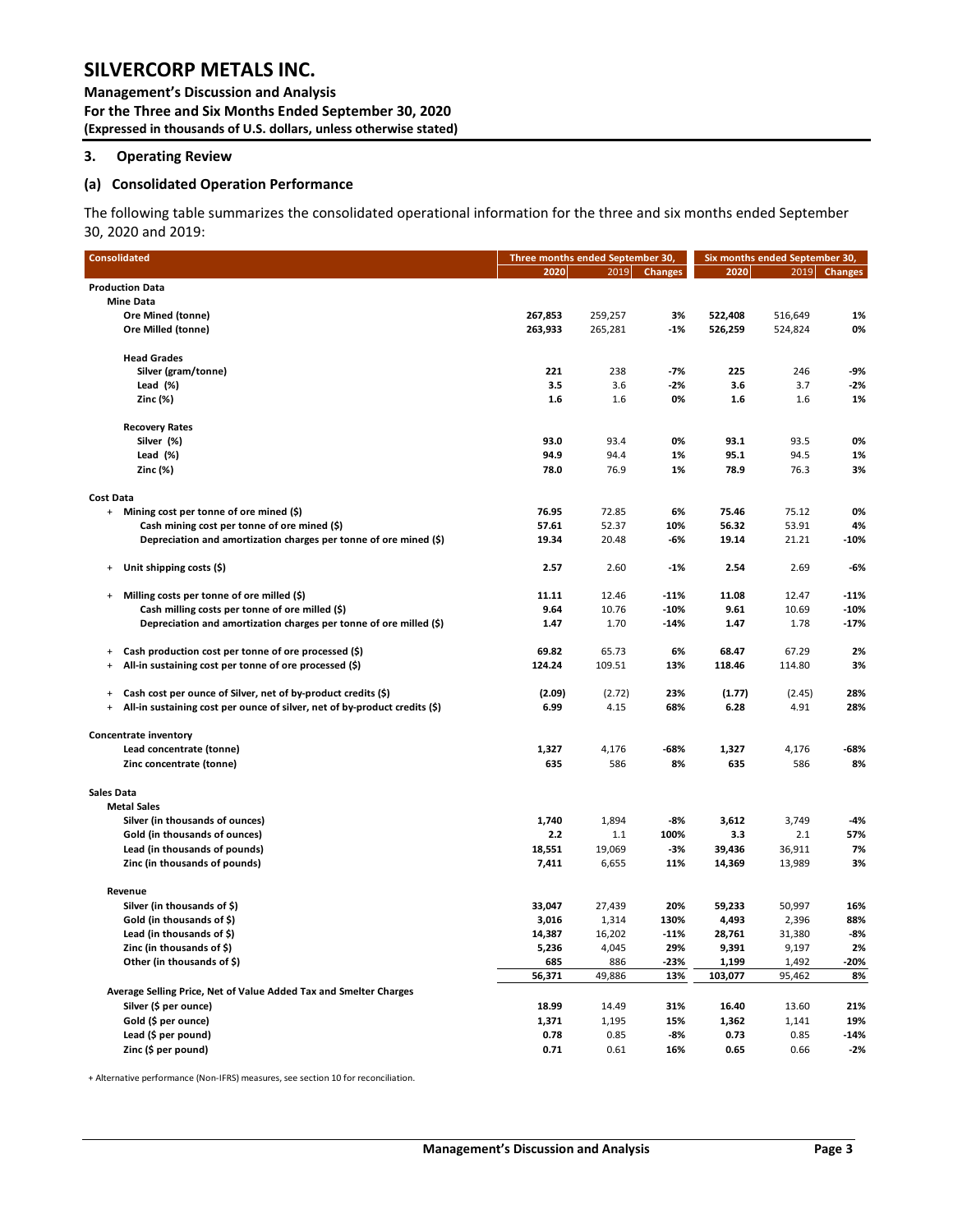**Management's Discussion and Analysis For the Three and Six Months Ended September 30, 2020 (Expressed in thousands of U.S. dollars, unless otherwise stated)** 

### (i) **Mine and Mill Production**

For the three months ended September 30, 2020 ("Q2 Fiscal 2021"), on a consolidated basis, the Company mined 267,853 tonnes of ore, up 3% or 8,596 tonnes compared to 259,257 tonnes in the three months ended September 30, 2019 ("Q2 Fiscal 2020"). Ore milled was 263,933 tonnes, a slight decrease of 1% or 1,348 tonnes, compared to 265,281 tonnes in Q2 Fiscal 2020.

For the six months ended September 30, 2020, on a consolidated basis, the Company mined 522,408 tonnes of ore, up 1% or 5,759 tonnes, compared to 516,649 tonnes mined in the same prior year period. Ore milled was 526,259 tonnes, a slight increase of 1,435 tonnes, compared to 524,824 tonnes in the same prior year period.

### (ii) **Metal Sales**

In Q2 Fiscal 2021, the Company sold approximately 1.7 million ounces of silver, 2,200 ounces of gold, 18.6 million pounds of lead, and 7.4 million pounds of zinc, an increase of 100% and 11% in gold and zinc sold, and a decrease of 8% and 3% in silver and lead sold, compared to 1.9 million ounces of silver, 1,100 ounces of gold, 19.1 million pounds of lead, and 6.7 million pounds of zinc in Q2 Fiscal 2020.

For the six months ended September 30, 2020, the Company sold approximately 3.6 million ounces of silver, 3,300 ounces of gold, 39.4 million pounds of lead, and 14.4 million pounds of zinc, an increase of 57%, 7%, and 3% in gold, lead, and zinc sold, and a decrease of 4% in silver sold, compared to 3.7 million ounces of silver, 2,100 ounces of gold, 36.9 million pounds of lead, and 14.0 million pounds of zinc sold in the same prior year period.

As at September 30, 2020, the Company had inventories of 1,327 tonnes of silver-lead concentrate and 635 tonnes of zinc concentrate, compared to 1,338 tonnes of silver-lead concentrate and 969 tonnes of zinc concentrate as at June 30, 2020.

### (iii) **Per Tonne Production Costs 1**

In Q2 Fiscal 2021, the consolidated total mining and cash mining costs were \$76.95 and \$57.61 per tonne, up 6% and 10% compared to \$72.85 and \$52.37 per tonne, respectively, in Q2 Fiscal 2020. The increase in per tonne cash mining cost was mainly due to an increase of \$1.4 million in drilling and related expenses arising from an increase of 38,326 metres of diamond drilling.

The consolidated total milling and cash milling costs in Q2 Fiscal 2021 were \$11.11 and \$9.64 per tonne, down 11% and 10% compared to \$12.46 and \$10.76 per tonne, respectively, in Q2 Fiscal 2020. The decrease in per tonne cash milling cost was mainly due to a decrease of \$0.2 million in raw material costs.

Correspondingly, the consolidated cash production cost per tonne of ore processed in Q2 Fiscal 2021 was \$69.82, up 6% compared to \$65.73 in Q2 Fiscal 2020. The consolidated all-in sustaining production cost per tonne of ore processed was \$124.24, up 13% compared to \$109.51 in Q2 Fiscal 2020, but within the Company's annual cost guidance. The increase in all-in sustaining production cost per tonne was mainly due to the increase in cash mining cost as discussed above and a \$2.3 million increase in sustaining capital expenditures.

For the six months ended September 30, 2020, the consolidated total mining costs and cash mining costs were \$75.46 and \$56.32 per tonne, respectively, compared to \$75.12 and \$53.91 per tonne in the same prior year period. The increase in per tonne cash mining cost was mainly due to an increase of \$2.5 million in drilling and related expenses arising from an increase of 43,405 metres of diamond drilling.

The consolidated total milling cost and cash milling cost were \$11.08 and \$9.61, respectively, compared to \$12.47 and \$10.69 per tonne in the same prior year period.

Correspondingly, the consolidated cash production cost per tonne of ore processed for the six months ended September 30, 2020 was \$68.47, up 2% compared to \$67.29 in the same prior year period. The all-in sustaining production cost per tonne of ore processed was \$118.46, up 3% compared to \$114.80 in the same prior year period. The increase was mainly due to the increase in per tonne cash mining costs as discussed above and an increase of \$0.7 million in sustaining capital expenditures.

*<sup>1</sup> Alternative performance (non-IFRS) measure. Please refer to section 10 for reconciliation.*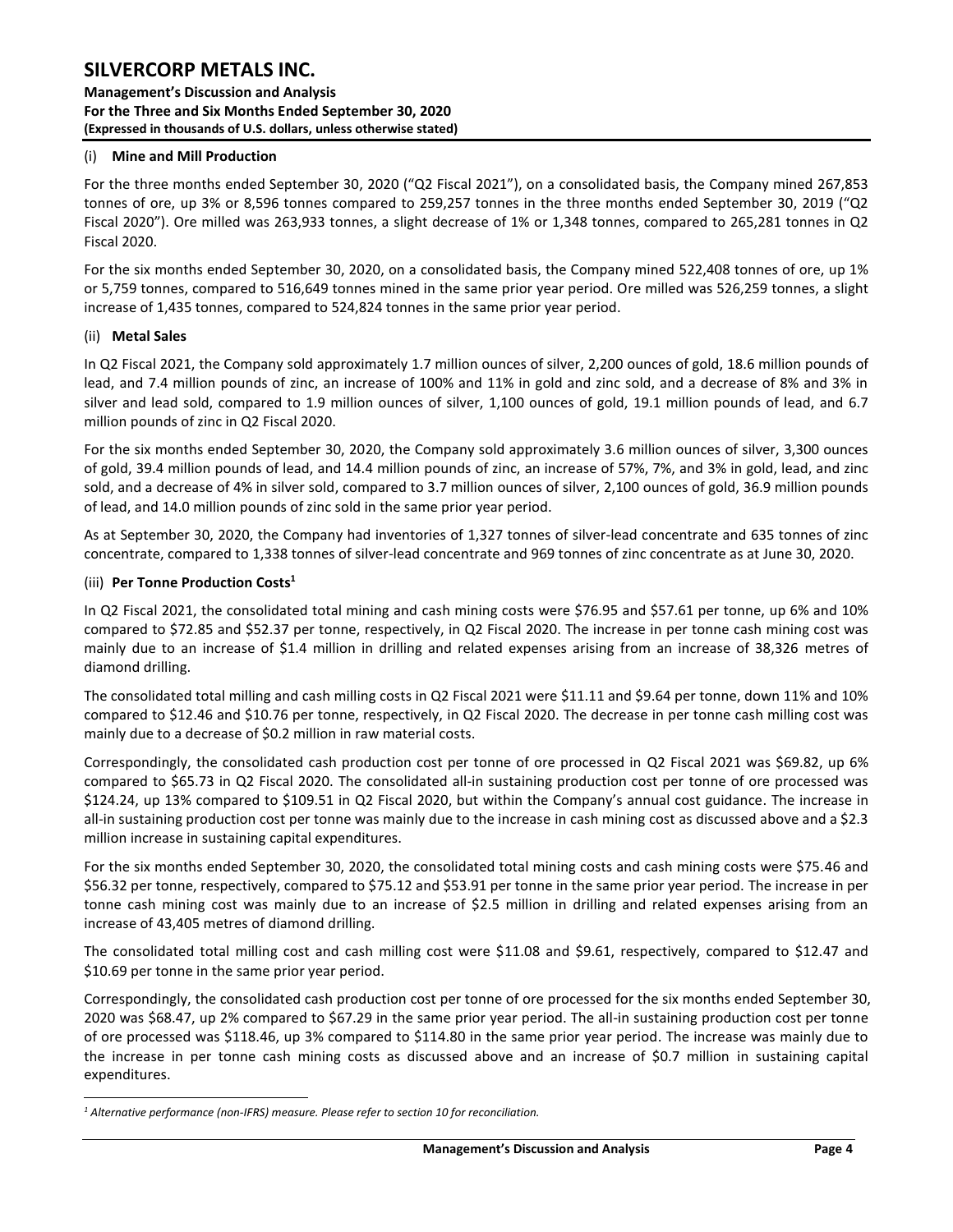**Management's Discussion and Analysis For the Three and Six Months Ended September 30, 2020 (Expressed in thousands of U.S. dollars, unless otherwise stated)** 

### (iv) **Costs per Ounce of Silver, Net of By-Product Credits<sup>1</sup>**

In Q2 Fiscal 2021, the consolidated cash cost per ounce of silver, net of by-product credits, was negative \$2.09, compared to negative \$2.72, in Q2 Fiscal 2020. The increase in cash cost per ounce of silver, net of by-product credits, was mainly due to i) an increase of 6% in per tonne production costs; ii) a decrease of \$0.9 million in by-product sales; and iii) a decrease of 8% in silver sold.

In Q2 Fiscal 2021, the consolidated all-in sustaining cost per ounce of silver, net of by-product credits, was \$6.99 compared to \$4.15 in Q2 Fiscal 2020. The increase was mainly due to the increase in cash cost per ounce of silver, net of by-product credits as discussed above and an increase of \$2.3 million in sustaining capital expenditures.

For the six months ended September 30, 2020, the consolidated cash cost per ounce of silver, net of by-product credits, was negative \$1.77, compared to negative \$2.45 in the same prior year period. The consolidated all-in sustaining costs per ounce of silver, net of by-product credits was \$6.28 compared to \$4.91 in the same prior year period. The increase was mainly due to i) an increase of 2% in per tonne production costs; ii) a decrease of \$0.6 million in by-product sales; iii) an increase of \$0.7 million in sustaining capital expenditures; and iv) a decrease of 4% in silver sold.

### (v) **Exploration and Development**

In Q2 Fiscal 2021, on a consolidated basis, approximately 71,274 metres or \$2.5 million worth of diamond drilling (Q2 Fiscal  $2020 - 32,948$  metres or \$1.1 million) and 7,693 metres or \$1.9 million worth of preparation tunnelling (Q2 Fiscal 2020 – 11,656 metres or \$3.1 million) were completed and expensed as mining preparation costs. In addition, approximately 25,678 metres or \$8.5 million worth of horizontal tunnels, raises, ramps and declines (Q2 Fiscal 2020 – 20,107 metres or \$7.1 million) were completed and capitalized.

For the six months ended September 30, 2020, on a consolidated basis, approximately 107,971 metres or \$4.5 million worth of diamond drilling (same prior year period – 64,566 metres or \$2.0 million) and 17,358 metres or \$3.6 million worth of preparation tunnelling (same prior year period – 24,312 metres or \$6.2 million) were completed and expensed as mining preparation costs. In addition, approximately 52,053 metres or \$17.5 million worth of horizontal tunnels, raises, ramps and declines (same prior year period – 41,499 metres or \$14.5 million) were completed and capitalized.

\_\_\_\_\_\_\_\_\_\_\_\_\_\_\_\_\_\_\_\_\_\_\_\_\_\_\_\_\_

*<sup>1</sup> Alternative performance (non-IFRS) measure. Please refer to section 10 for reconciliation.*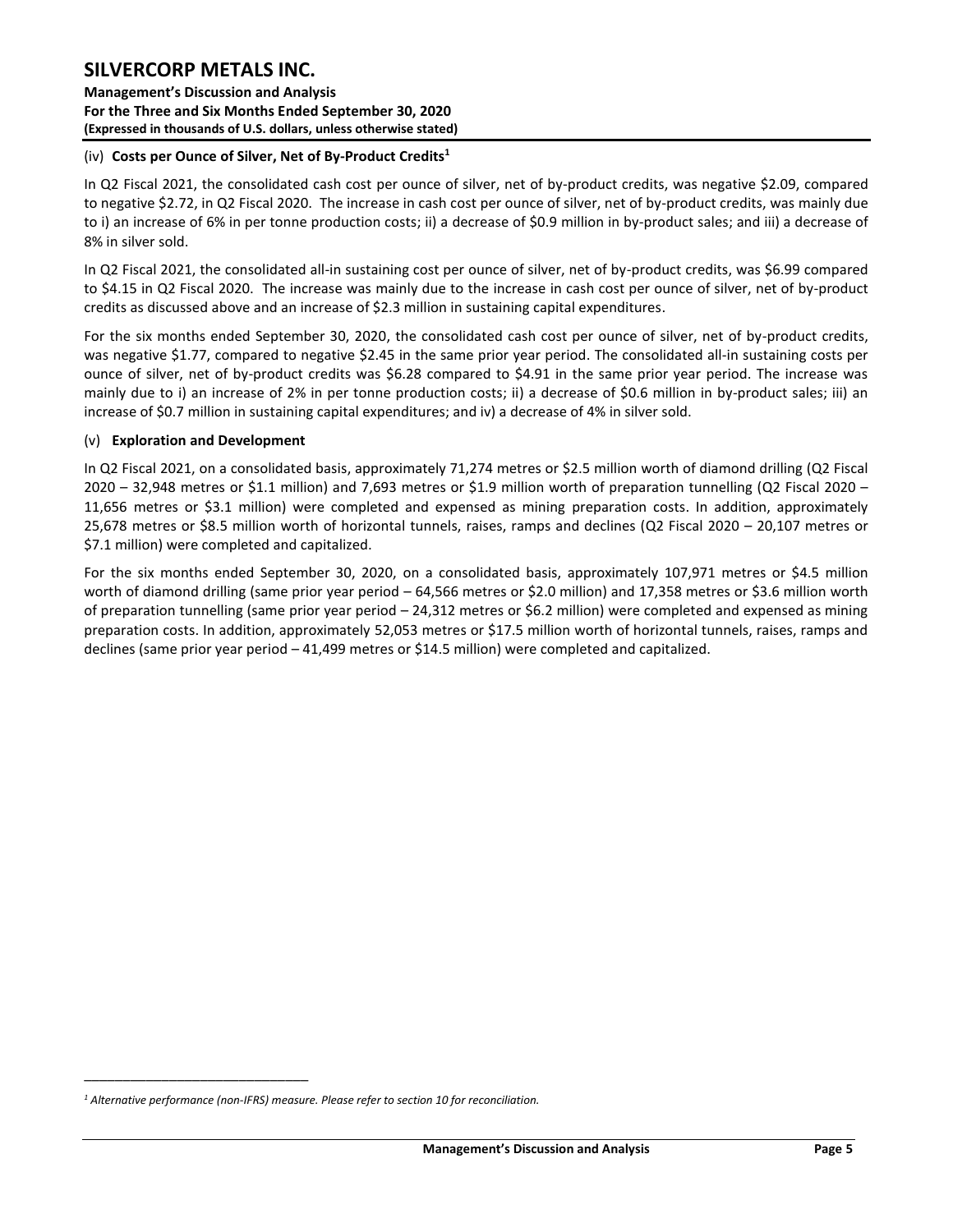**Management's Discussion and Analysis For the Three and Six Months Ended September 30, 2020 (Expressed in thousands of U.S. dollars, unless otherwise stated)** 

#### **(b) Individual Mine Performance**

#### *(i) Ying Mining District*

The following table summarizes the operational information at the Ying Mining District for the three and six months ended September 30, 2020 and 2019. The Ying Mining District is the Company's primary source of production, and consists of several mines, including the SGX, HPG, TLP, LME, LMW, and HZG mines.

|                                               | <b>Ying Mining District</b>                                                | Three months ended September 30, |               |                | Six months ended September 30, |                |              |
|-----------------------------------------------|----------------------------------------------------------------------------|----------------------------------|---------------|----------------|--------------------------------|----------------|--------------|
|                                               |                                                                            | 2020                             | 2019          | <b>Changes</b> | 2020                           |                | 2019 Changes |
|                                               |                                                                            |                                  |               |                |                                |                |              |
|                                               | <b>Production Data</b>                                                     |                                  |               |                |                                |                |              |
|                                               | <b>Mine Data</b>                                                           |                                  |               |                |                                |                |              |
|                                               | Ore Mined (tonne)                                                          | 181,020                          | 176,085       | 3%<br>0%       | 355,196                        | 352,669        | 1%<br>0%     |
|                                               | Ore Milled (tonne)                                                         | 179,083                          | 179,147       |                | 356,772                        | 356,828        |              |
|                                               | <b>Head Grades</b>                                                         |                                  |               |                |                                |                |              |
|                                               | Silver (gram/tonne)                                                        | 288                              | 306           | -6%            | 290                            | 318            | -9%          |
|                                               | Lead $(\%)$                                                                | 4.4                              | 4.5           | -3%            | 4.5                            | 4.5            | 0%           |
|                                               | Zinc (%)                                                                   | 0.7                              | 0.8           | -8%            | 0.8                            | 0.9            | $-16%$       |
|                                               | <b>Recovery Rates</b>                                                      |                                  |               |                |                                |                |              |
|                                               | Silver (%)                                                                 | 94.4                             | 96.2          | -2%            | 94.6                           | 96.0           | $-1%$        |
|                                               | Lead (%)                                                                   | 96.1                             | 95.7          | 0%             | 96.1                           | 95.7           | 0%           |
|                                               | Zinc (%)                                                                   | 57.9                             | 58.6          | -1%            | 60.9                           | 58.5           | 4%           |
| <b>Cost Data</b>                              |                                                                            |                                  |               |                |                                |                |              |
| $\ddot{}$                                     | Mining cost per tonne of ore mined (\$)                                    | 92.30                            | 85.63         | 8%             | 90.16                          | 88.55          | 2%           |
|                                               | Cash mining cost per tonne of ore mined (\$)                               | 67.77                            | 59.26         | 14%            | 65.98                          | 61.16          | 8%           |
|                                               | Depreciation and amortization charges per tonne of ore mined (\$)          | 24.53                            | 26.37         | -7%            | 24.18                          | 27.39          | $-12%$       |
| $\ddot{}$                                     | Unit shipping costs (\$)                                                   | 3.79                             | 3.82          | -1%            | 3.72                           | 3.93           | -5%          |
| $\begin{array}{c} + \end{array}$              | Milling costs per tonne of ore milled (\$)                                 | 10.09                            | 11.53         | $-12%$         | 10.07                          | 11.23          | $-10%$       |
|                                               | Cash milling cost per tonne of ore milled (\$)                             | 8.50                             | 9.81          | $-13%$         | 8.48                           | 9.48           | $-11%$       |
|                                               | Depreciation and amortization charges per tonne of ore milled (\$)         | 1.59                             | 1.72          | -8%            | 1.59                           | 1.75           | -9%          |
|                                               | Cash production cost per tonne of ore processed (\$)                       | 80.06                            | 72.89         | 10%            | 78.18                          | 74.57          | 5%           |
| $\ddot{}$<br>$\begin{array}{c} + \end{array}$ | All-in sustaining cost per tonne of ore processed (\$)                     | 132.36                           | 117.37        | 13%            | 124.74                         | 123.24         | 1%           |
|                                               |                                                                            |                                  |               |                |                                |                |              |
| $\ddot{}$                                     | Cash cost per ounce of Silver, net of by-product credits (\$)              | (0.14)                           | (1.95)        | 93%            | (0.52)                         | (1.70)         | 69%          |
| $\begin{array}{c} + \end{array}$              | All-in sustaining cost per ounce of Silver, net of by-product credits (\$) | 6.63                             | 3.40          | 95%            | 5.34                           | 4.10           | 30%          |
|                                               | Concentrate inventory                                                      |                                  |               |                |                                |                |              |
|                                               | Lead concentrate (tonne)                                                   | 1,206                            | 3,580         | -66%           | 1,206                          | 3,580          | -66%         |
|                                               | Zinc concentrate (tonne)                                                   | 378                              | 550           | $-31%$         | 378                            | 550            | $-31%$       |
| <b>Sales Data</b>                             |                                                                            |                                  |               |                |                                |                |              |
|                                               | <b>Metal Sales</b>                                                         |                                  |               |                |                                |                |              |
|                                               | Silver (in thousands of ounces)                                            | 1,556                            | 1,711         | -9%            | 3,228                          | 3,373          | -4%          |
|                                               | Gold (in thousands of ounces)                                              | 1.0                              | 1.1           | -9%            | 2.1                            | 2.1            | 0%           |
|                                               | Lead (in thousands of pounds)                                              | 15,585                           | 16,389        | -5%            | 33,364                         | 31,225         | 7%           |
|                                               | Zinc (in thousands of pounds)                                              | 1,384                            | 1,428         | -3%            | 3,421                          | 3,518          | -3%          |
|                                               | Revenue                                                                    |                                  |               |                |                                |                |              |
|                                               | Silver (in thousands of \$)                                                | 30,506                           | 25,481        | 20%            | 54,613                         | 47,211         | 16%          |
|                                               | Gold (in thousands of \$)                                                  | 1,492                            | 1,314         | 14%            | 2,969                          | 2,396          | 24%          |
|                                               | Lead (in thousands of \$)                                                  | 12,148                           | 13,945        | -13%           | 24,494                         | 26,638         | -8%          |
|                                               | Zinc (in thousands of \$)                                                  | 1,071                            | 960           | 12%            | 2,442                          | 2,624          | -7%          |
|                                               | Other (in thousands of \$)                                                 | 454                              | 598           | -24%           | 839                            | 1,203          | -30%         |
|                                               |                                                                            | 45,671                           | 42,298        | 8%             | 85,357                         | 80,072         | 7%           |
|                                               | Average Selling Price, Net of Value Added Tax and Smelter Charges          |                                  |               |                |                                |                |              |
|                                               | Silver (\$ per ounce)<br>Gold (\$ per ounce)                               | 19.61<br>1,492                   | 14.89         | 32%<br>25%     | 16.92<br>1,414                 | 14.00<br>1,141 | 21%<br>24%   |
|                                               | Lead (\$ per pound)                                                        | 0.78                             | 1,195<br>0.85 | -8%            | 0.73                           | 0.85           | -14%         |
|                                               | Zinc (\$ per pound)                                                        | 0.77                             | 0.67          | 15%            | 0.71                           | 0.75           | -5%          |
|                                               |                                                                            |                                  |               |                |                                |                |              |

+ Alternative Performance (Non-IFRS) measures, see section 10 for reconciliation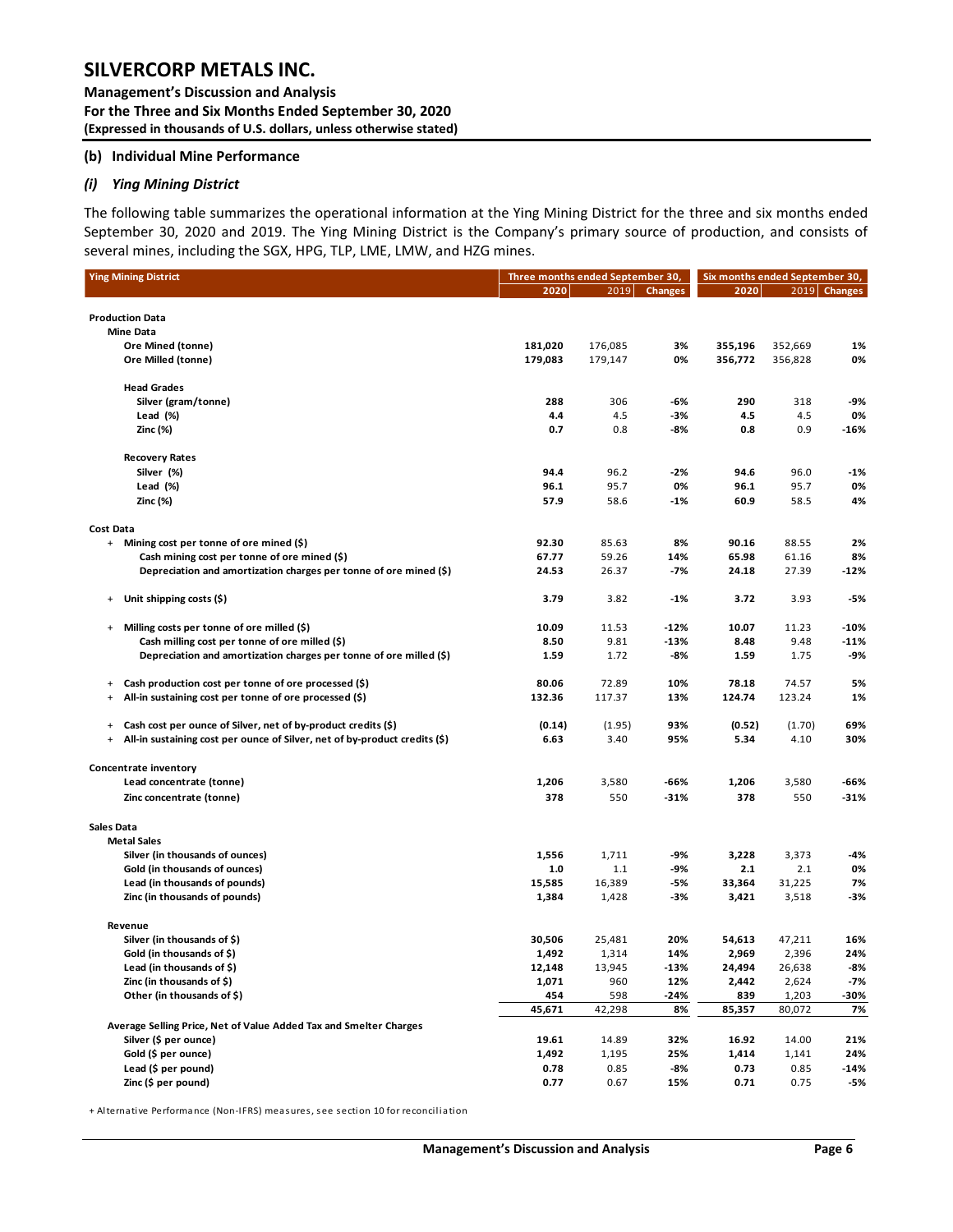**Management's Discussion and Analysis For the Three and Six Months Ended September 30, 2020 (Expressed in thousands of U.S. dollars, unless otherwise stated)** 

### **i) Q2 Fiscal 2021 vs. Q2 Fiscal 2020**

In Q2 Fiscal 2021, the total ore mined at the Ying Mining District was 181,020 tonnes, up 3% or 4,935 tonnes compared to 176,085 tonnes mined in Q2 Fiscal 2020. Ore milled was 179,083 tonnes, a slight decrease compared to 179,147 tonnes in Q2 Fiscal 2020.

Head grades were 288 grams per tonne ("g/t") for silver, 4.4% for lead, and 0.7% for zinc, compared to 306 g/t for silver, 4.5% for lead, and 0.8% for zinc in Q2 Fiscal 2020.

In Q2 Fiscal 2021, the Ying Mining District sold approximately 1.6 million ounces of silver, 1,000 ounces of gold, 15.6 million pounds of lead, and 1.4 million pounds of zinc, compared to 1.7 million ounces of silver, 1,100 ounces of gold, 16.4 million pounds of lead, and 1.4 million pounds of zinc in Q2 Fiscal 2020.

Total and cash mining costs per tonne at the Ying Mining District in Q2 Fiscal 2021 were \$92.30 and \$67.77 per tonne, respectively, compared to \$85.63 and \$59.26 per tonne in Q2 Fiscal 2020. The increase in the per tonne cash mining cost was mainly due to an increase of \$1.2 million in drilling and related expenses arising from an increase of 32,533 metres of diamond drilling.

Total and cash milling costs per tonne at the Ying Mining District in Q2 Fiscal 2021 were \$10.09 and \$8.50, respectively, compared to \$11.53 and \$9.81 in Q2 Fiscal 2020. The decrease in per tonne milling costs was mainly due to a decrease of \$0.2 million in raw material costs.

Correspondingly, the cash production cost per tonne of ore processed in Q2 Fiscal 2021 at the Ying Mining District was \$80.06, compared to \$72.89 in Q2 Fiscal 2020. The all-in sustaining production cost per tonne of ore processed was \$132.36, up 13% compared to \$117.37 in Q2 Fiscal 2020, but below the Company's annual cost guidance. The increase was mainly due to the increase in per tonne cash mining costs as discussed above and a \$1.9 million increase in sustaining capital expenditures.

In Q2 Fiscal 2021, cash cost per ounce of silver, net of by-product credits, at the Ying Mining District was negative \$0.14 compared to negative \$1.95 in Q2 Fiscal 2020. All-in sustaining cost per ounce of silver, net of by-product credits, was \$6.63 compared to \$3.40 in Q2 Fiscal 2020. The increase was mainly due to i) the increase in per tonne production costs as discussed above; ii) a decrease of \$1.7 million in by-product sales; iii) an increase of \$1.9 million in sustaining capital expenditures; and iv) a decrease of 9% in silver sold.

In Q2 Fiscal 2021, approximately 59,540 metres or \$2.0 million worth of diamond drilling (Q2 Fiscal 2020 – 27,007 metres or \$0.8 million) and 5,316 metres or \$1.6 million worth of preparation tunnelling (Q2 Fiscal 2020 – 5,554 metres or \$1.6 million) were completed and expensed as mining preparation costs at the Ying Mining District. In addition, approximately 21,278 metres or \$7.5 million worth of horizontal tunnels, raises, ramps and declines (Q2 Fiscal 2020 – 19,661 metres or \$6.7 million) were completed and capitalized.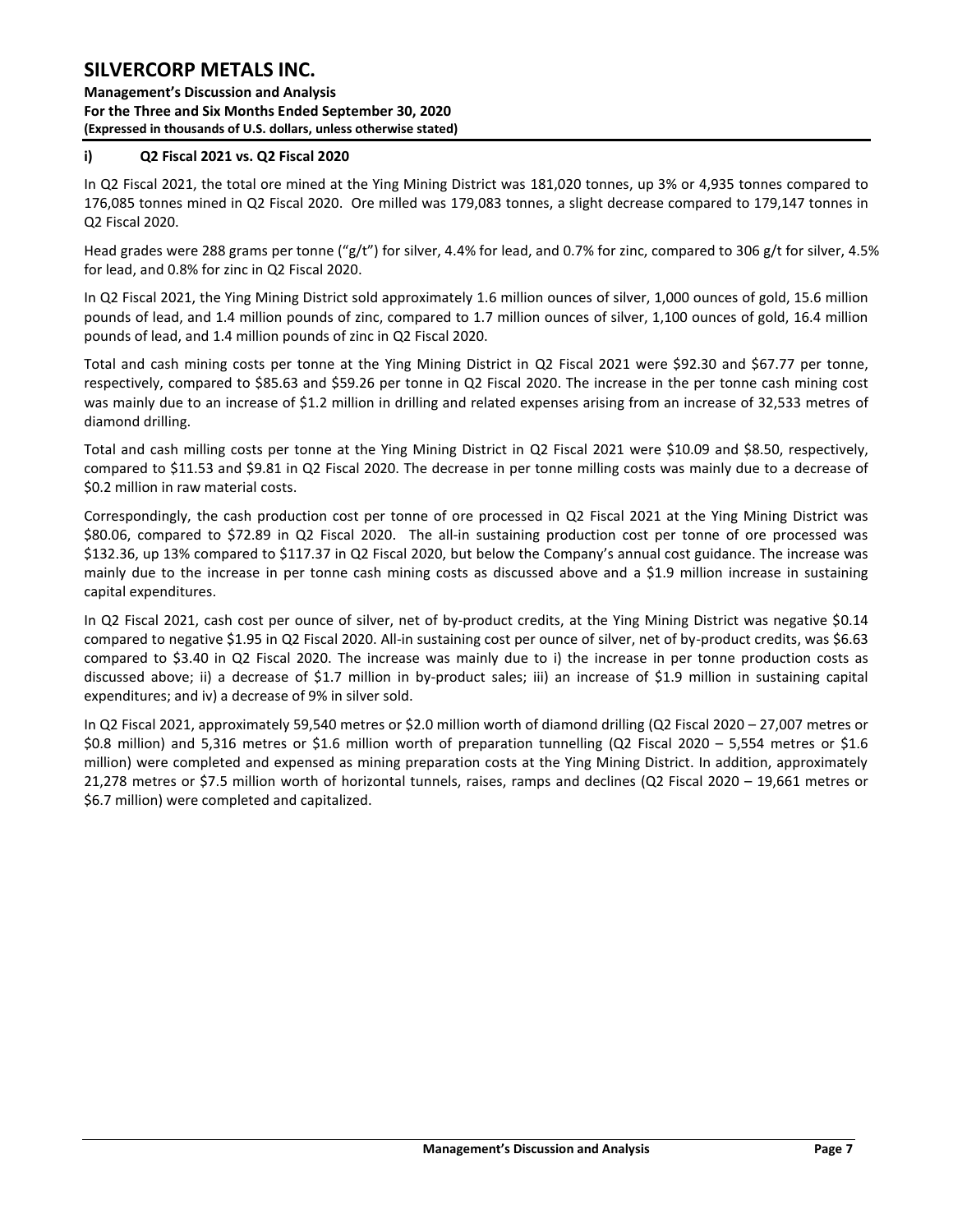**Management's Discussion and Analysis For the Three and Six Months Ended September 30, 2020 (Expressed in thousands of U.S. dollars, unless otherwise stated)** 

### **ii) Six months ended September 30, 2020 vs. six months ended September 30, 2019**

For the six months ended September 30, 2020, a total of 355,196 tonnes of ore were mined at the Ying Mining District, up 1% or 2,527 tonnes compared to 352,669 tonnes in the same prior year period. Ore milled was 356,772 tonnes, comparable to 356,828 tonnes in the same prior year period. Average head grades of ore processed were 290 g/t for silver, 4.5% for lead, and 0.8% for zinc compared to 318 g/t for silver, 4.5% for lead, and 0.9% for zinc, in the same prior year period.

During the same time period, the Ying Mining District sold approximately 3.2 million ounces of silver, 2,100 ounces of gold, 33.4 million pounds of lead, and 3.4 million pounds of zinc, compared to 3.4 million ounces of silver, 2,100 ounces of gold, 31.2 million pounds of lead, and 3.5 million pounds of zinc in the same prior year period.

For the six months ended September 30, 2020, the cash mining cost at the Ying Mining District was \$65.98 per tonne, up 8% compared to \$61.16 in the same prior year period. The increase was mainly due to an increase of \$2.0 million in drilling and related expenses arising from an increase of 37,370 metres of diamond drilling. The cash milling costs were \$8.48 per tonne, down 11% compared to \$9.48 in the same prior year period.

Correspondingly, the cash production cost per tonne of ore processed was \$78.18, up 5% compared to \$74.57 in the same prior year period. The all-in sustaining cash production cost per tonne of ore processed was \$124.74, up 1%, compared to \$123.24 in the same prior year period, but below the Company's annual cost guidance.

For the six months ended September 30, 2020, the cash cost per ounce of silver and all-in sustaining cost per ounce of silver, net of by-product credits, at the Ying Mining District, were negative \$0.52 and \$5.34 respectively, compared to negative \$1.70 and \$4.10 in the same prior year period. The increase was mainly due to i) the increase in per tonne production costs as discussed above; ii) a decrease of \$2.1 million in by-product credits; and iii) a decrease of 4% in silver sold.

For the six months ended September 30, 2020, approximately 88,025 metres or \$3.4 million worth of underground diamond drilling (same prior year period – 50,655 metres or \$1.4 million) and 11,523 metres or \$2.8 million worth of preparation tunnelling (same prior year period – 11,949 metres or \$3.3 million) were completed and expensed as mining preparation costs at the Ying Mining District. In addition, approximately 44,386 metres or \$15.3 million worth of horizontal tunnels, raises, and declines (same prior year period – 40,556 metres or \$13.8 million) were completed and capitalized.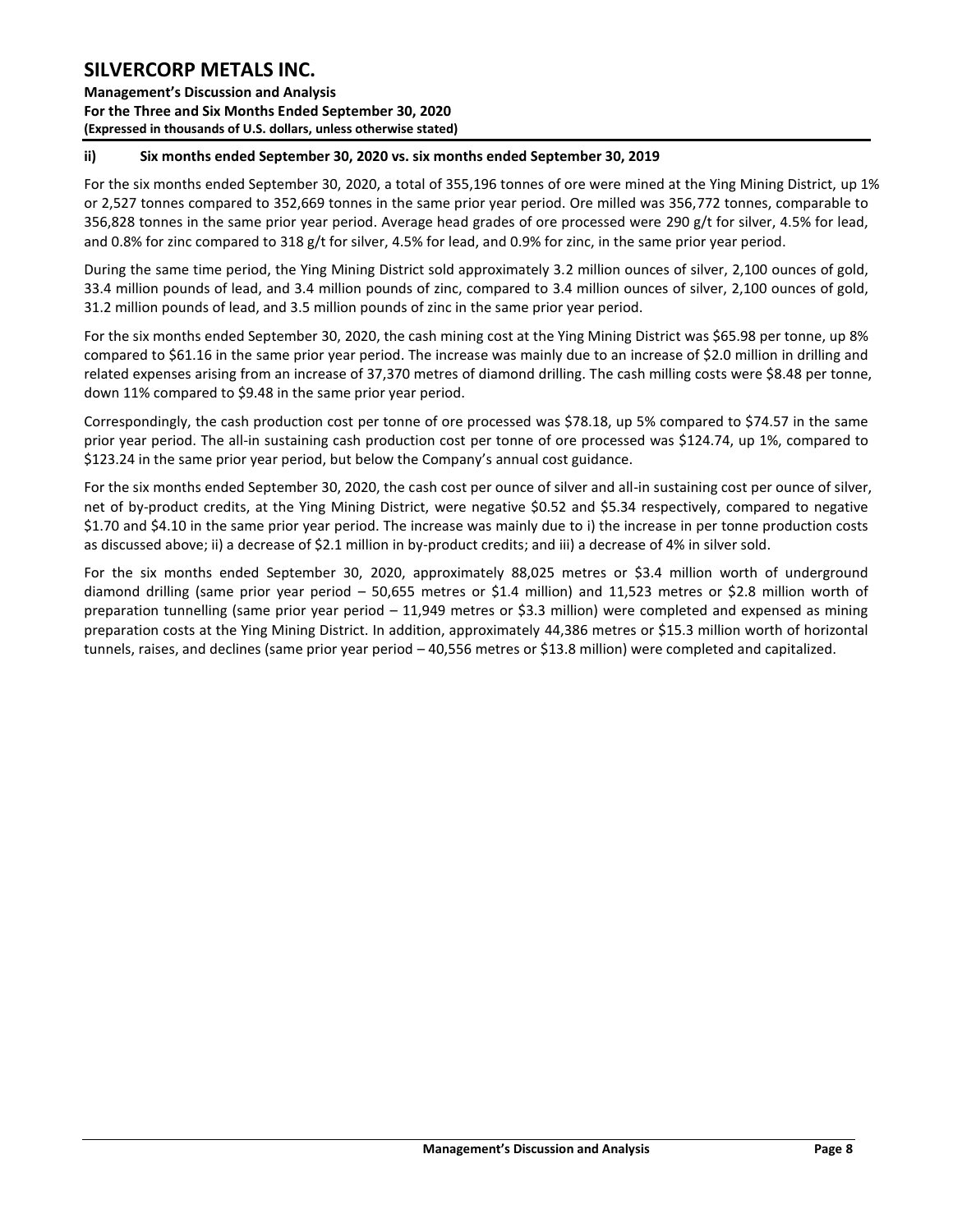**Management's Discussion and Analysis For the Three and Six Months Ended September 30, 2020 (Expressed in thousands of U.S. dollars, unless otherwise stated)** 

### *(ii) GC Mine*

The following table summarizes the operational information at the GC Mine for the three and six months ended September 30, 2020 and 2019:

| <b>GC Mine</b>                                                                    | Three months ended September 30, |        |                | Six months ended September 30, |         |                |  |  |
|-----------------------------------------------------------------------------------|----------------------------------|--------|----------------|--------------------------------|---------|----------------|--|--|
|                                                                                   | 2020                             | 2019   | <b>Changes</b> | 2020                           |         | $2019$ Changes |  |  |
|                                                                                   |                                  |        |                |                                |         |                |  |  |
| <b>Production Data</b><br><b>Mine Data</b>                                        |                                  |        |                |                                |         |                |  |  |
|                                                                                   | 86,833                           | 83,172 | 4%             | 167,212                        | 163,980 | 2%             |  |  |
| Ore Mined (tonne)                                                                 | 84,850                           | 86,134 | $-1%$          | 169,487                        | 167,996 | 1%             |  |  |
| Ore Milled (tonne)                                                                |                                  |        |                |                                |         |                |  |  |
| <b>Head Grades</b>                                                                |                                  |        |                |                                |         |                |  |  |
| Silver (gram/tonne)                                                               | 81                               | 100    | -19%           | 87                             | 97      | -10%           |  |  |
| Lead (%)                                                                          | 1.8                              | 2.0    | $-10%$         | 1.8                            | 1.9     | -5%            |  |  |
| Zinc (%)                                                                          | 3.4                              | 3.2    | 6%             | 3.4                            | 3.3     | 3%             |  |  |
| <b>Recovery Rates</b>                                                             |                                  |        |                |                                |         |                |  |  |
| Silver (%) *                                                                      | 82.5                             | 75.9   | 9%             | 82.7                           | 76.4    | 8%             |  |  |
| Lead (%)                                                                          | 89.2                             | 88.3   | 1%             | 89.5                           | 88.5    | 1%             |  |  |
| Zinc (%)                                                                          | 87.3                             | 86.1   | 1%             | 87.3                           | 85.9    | 2%             |  |  |
|                                                                                   |                                  |        |                |                                |         |                |  |  |
| Cost Data                                                                         |                                  |        |                |                                |         |                |  |  |
| + Mining cost per tonne of ore mined (\$)                                         | 44.93                            | 45.81  | -2%            | 44.24                          | 46.22   | -4%            |  |  |
| Cash mining cost per tonne of ore mined (\$)                                      | 36.43                            | 37.80  | -4%            | 35.80                          | 38.31   | -7%            |  |  |
| Depreciation and amortization charges per tonne of ore mined (\$)                 | 8.50                             | 8.01   | 6%             | 8.44                           | 7.91    | 7%             |  |  |
| Milling cost per tonne of ore milled (\$)<br>$\ddot{}$                            | 13.27                            | 14.38  | -8%            | 13.21                          | 15.12   | $-13%$         |  |  |
| Cash milling cost per tonne of ore milled (\$)                                    | 12.04                            | 12.72  | -5%            | 12.00                          | 13.27   | $-10%$         |  |  |
| Depreciation and amortization charges per tonne of ore milled (\$)                | 1.23                             | 1.66   | -26%           | 1.21                           | 1.85    | -35%           |  |  |
| Cash production cost per tonne of ore processed (\$)<br>+                         | 48.47                            | 50.52  | -4%            | 47.80                          | 51.58   | -7%            |  |  |
| All-in sustaining cost per tonne of ore processed (\$)<br>+                       | 69.07                            | 62.94  | 10%            | 67.49                          | 65.09   | 4%             |  |  |
|                                                                                   |                                  |        |                |                                |         |                |  |  |
| Cash cost per ounce of Silver, net of by-product credits (\$)<br>+                | (12.70)                          | (9.98) | -27%           | (9.52)                         | (9.16)  | -4%            |  |  |
| All-in sustaining cost per ounce of Silver, net of by-product credits (\$)<br>$+$ | (1.78)                           | (2.89) | 38%            | 0.40                           | (1.90)  | 121%           |  |  |
| Concentrate inventory                                                             |                                  |        |                |                                |         |                |  |  |
| Lead concentrate (tonne)                                                          | 121                              | 596    | $-80%$         | 121                            | 596     | -80%           |  |  |
| Zinc concentrate (tonne)                                                          | 257                              | 36     | 615%           | 257                            | 36      | 615%           |  |  |
|                                                                                   |                                  |        |                |                                |         |                |  |  |
| Sales Data<br><b>Metal Sales</b>                                                  |                                  |        |                |                                |         |                |  |  |
| Silver (in thousands of ounces)                                                   | 184                              | 183    | 1%             | 384                            | 376     | 2%             |  |  |
| Lead (in thousands of pounds)                                                     | 2,966                            | 2,680  | 11%            | 6,072                          | 5,686   | 7%             |  |  |
| Zinc (in thousands of pounds)                                                     | 6,027                            | 5,227  | 15%            | 10,948                         | 10,471  | 5%             |  |  |
| Revenue                                                                           |                                  |        |                |                                |         |                |  |  |
| Silver (in thousands of \$)                                                       | 2,541                            | 1,958  | 30%            | 4,620                          | 3,786   | 22%            |  |  |
| Lead (in thousands of \$)                                                         | 2,239                            | 2,257  | -1%            | 4,267                          | 4,742   | $-10%$         |  |  |
| Zinc (in thousands of \$)                                                         | 4,165                            | 3,085  | 35%            | 6,949                          | 6,573   | 6%             |  |  |
| Other (in thousands of \$)                                                        | 231                              | 288    | -20%           | 360                            | 289     | 25%            |  |  |
|                                                                                   | 9,176                            | 7,588  | 21%            | 16,196                         | 15,390  | 5%             |  |  |
| Average Selling Price, Net of Value Added Tax and Smelter Charges                 |                                  |        |                |                                |         |                |  |  |
| Silver (\$ per ounce) **                                                          | 13.81                            | 10.70  | 29%            | 12.03                          | 10.07   | 19%            |  |  |
| Lead (\$ per pound)                                                               | 0.75                             | 0.84   | $-11%$         | 0.70                           | 0.83    | $-16%$         |  |  |
| Zinc (\$ per pound)                                                               | 0.69                             | 0.59   | 17%            | 0.63                           | 0.63    | 0%             |  |  |
|                                                                                   |                                  |        |                |                                |         |                |  |  |

\* Silver recovery includes silver recovered in lead concentrate and silver recovered in zinc concentrate.

\*\* Silver in zinc concentrate is subjected to higher smelter and refining charges which lowers the net silver selling price.

+ Alternative Performance (Non-IFRS) measures, see section 10 for reconciliation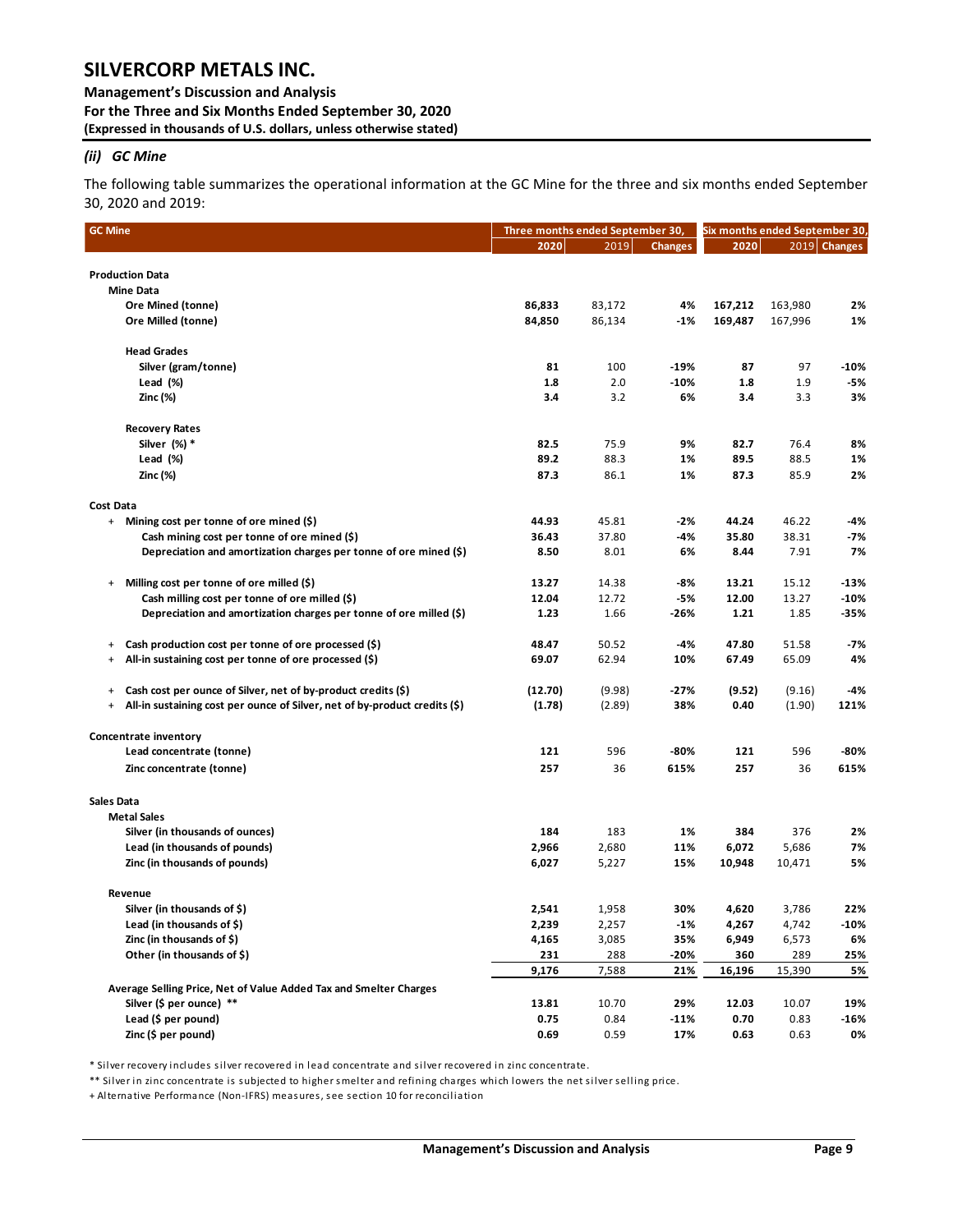### **Management's Discussion and Analysis For the Three and Six Months Ended September 30, 2020 (Expressed in thousands of U.S. dollars, unless otherwise stated)**

### **i) Q2 Fiscal 2021 vs. Q2 Fiscal 2020**

In Q2 Fiscal 2021, the total ore mined at the GC Mine was 86,833 tonnes, up 4% or 3,661 tonnes, compared to 83,172 tonnes in Q2 Fiscal 2020. Ore milled was 84,850 tonnes, a slight decrease of 1% or 1,284 tonnes, compared to 86,134 tonnes in Q2 Fiscal 2020.

Average head grades of ore processed at the GC Mine were 81 g/t for silver, 1.8% for lead, and 3.4% for zinc, compared to 100 g/t for silver, 2.0% for lead, and 3.2% for zinc in Q2 Fiscal 2020. Recovery rates of ore processed were 82.5% for silver, 89.2% for lead, and 87.3% for zinc, compared to 75.9% for silver, 88.3% for lead, and 86.1% for zinc in Q2 Fiscal 2020.

In Q2 Fiscal 2021, GC Mine sold approximately 184 thousand ounces of silver, 3.0 million pounds of lead, and 6.0 million pounds of zinc, compared to 183 thousand ounces of silver, 2.7 million pounds of lead, and 5.2 million pounds of zinc in Q2 Fiscal 2020.

Total and cash mining costs per tonne at the GC Mine in Q2 Fiscal 2021 were \$44.93 and \$36.43 per tonne, a decrease of 2% and 4%, respectively, compared to \$45.81 and \$37.80 per tonne in Q2 Fiscal 2020. The decrease in the cash mining cost was mainly due to a \$0.3 million decrease in mining preparation costs. Total and cash milling costs per tonne at the GC Mine in Q2 Fiscal 2021 were \$13.27 and \$12.04, a decrease of 8% and 5%, respectively, compared to \$14.38 and \$12.72 in Q2 Fiscal 2020.

Correspondingly, the cash production cost per tonne of ore processed in Q2 Fiscal 2021 at the GC Mine was \$48.47, down 4% compared to \$50.52 in Q2 Fiscal 2020. The all-in sustaining production cost per tonne of ore processed was \$69.07, up 10% compared to \$62.94 in Q2 Fiscal 2020. The increase was mainly due to an increase of \$0.5 million in sustaining capital expenditures.

In Q2 Fiscal 2021, the cash cost per ounce of silver, net of by-product credits, at the GC Mine was negative \$12.70 compared to negative \$9.98 in Q2 Fiscal 2020. The decrease was mainly due to the decrease in per tonne production costs as discussed above and an increase of \$1.0 million in by-product sales.

In Q2 Fiscal 2021, all-in sustaining cost per ounce of silver, net of by-product credits, at the GC Mine was negative \$1.78 compared to negative \$2.89 in Q2 Fiscal 2020. The increase was mainly due to an increase of \$0.5 million in sustaining capital expenditures offset by the decrease in cash cost per ounce of silver as discussed above.

In Q2 Fiscal 2021, approximately 11,734 metres or \$0.5 million worth of underground diamond drilling (Q2 Fiscal 2020 – 5,941 metres or \$0.3 million) and 2,377 metres or \$0.3 million worth of tunnelling (Q2 Fiscal 2020 – 6,102 metres or \$1.5 million) were completed and expensed as mining preparation costs at the GC Mine. In addition, approximately 4,400 metres or \$1.0 million worth of horizontal tunnels, raises, ramps and declines (Q2 Fiscal 2020 – 446 metres or \$0.4 million) were completed and capitalized.

### **ii) Six months ended September 30, 2020 vs. six months ended September 30, 2019**

For the six months ended September 30, 2020, a total of 167,212 tonnes of ore were mined and 169,487 tonnes were milled at the GC Mine, an increase of 2% and 1%, respectively, compared to 163,980 tonnes mined and 167,996 tonnes milled in the same prior year period. Average head grades of ore milled were 87 g/t for silver, 1.8% for lead, and 3.4% for zinc compared to 97 g/t for silver, 1.9% for lead, and 3.3% for zinc, in the same prior year period.

During the same time period, the GC Mine sold approximately 384 thousand ounces of silver, 6.1 million pounds of lead, and 10.9 million pounds of zinc, compared to 376 thousand ounces of silver, 5.7 million pounds of lead, and 10.5 million pounds of zinc in the same prior year period.

For the six months ended September 30, 2020, the cash mining cost at the GC Mine was \$35.80 per tonne, a decrease of 7% compared to \$38.31 per tonne in the same prior year period. The cash milling cost was \$12.00 per tonne, a decrease of 10% compared to \$13.27 in the same prior year period. Correspondingly, the cash production cost per tonne of ore processed at the GC Mine was \$47.80, a decrease of 7% compared to \$51.58 in the same prior year period. The all-in sustaining cash production cost per tonne of ore processed was \$67.49, an increase of 4% compared to \$65.09 in the same prior year period.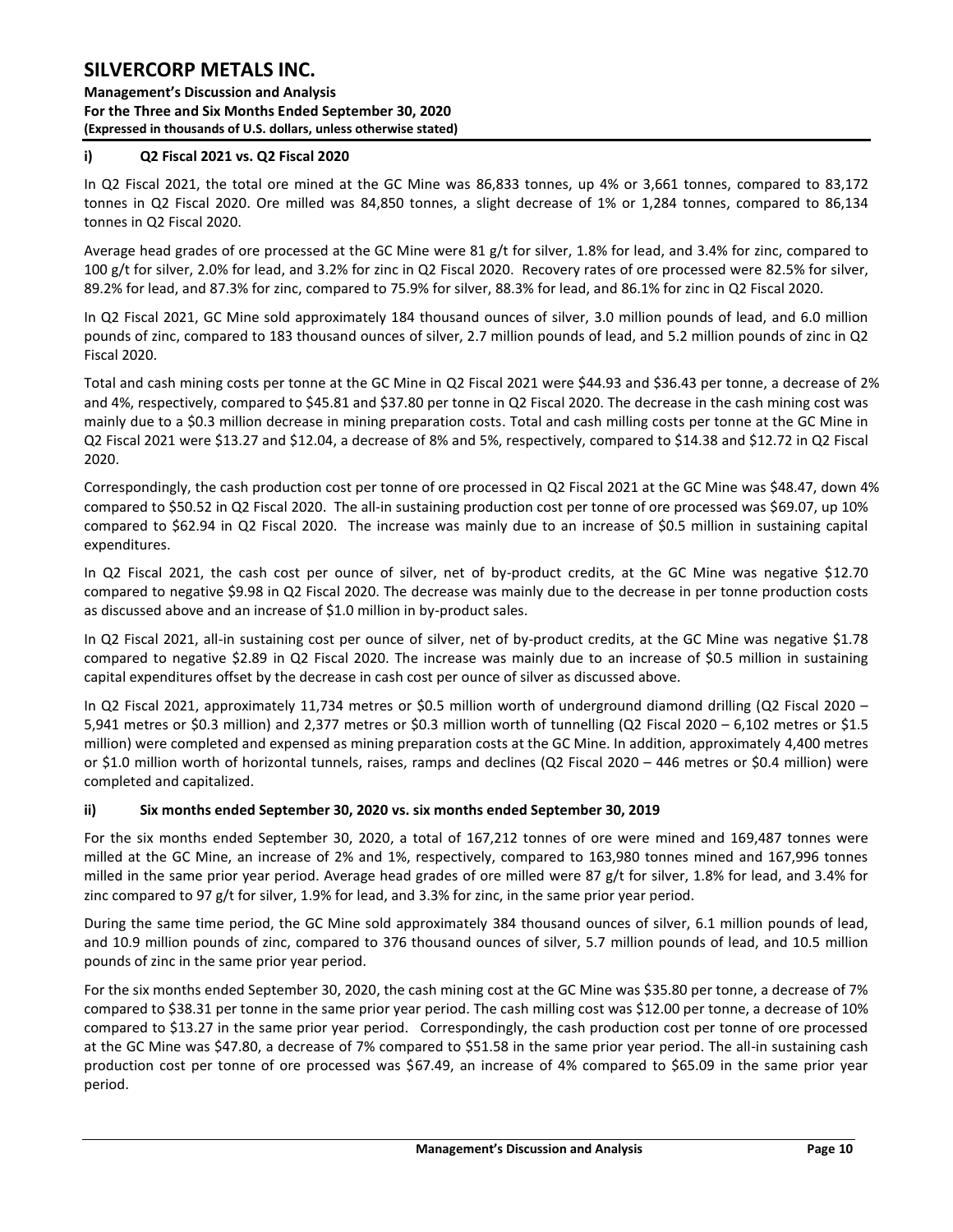### **Management's Discussion and Analysis For the Three and Six Months Ended September 30, 2020 (Expressed in thousands of U.S. dollars, unless otherwise stated)**

For the six months ended September 30, 2020, the cash cost per ounce of silver and all-in sustaining cost per ounce of silver, net of by‐product credits, at the GC Mine were negative \$9.52 and \$0.40 respectively, compared to negative \$9.16 and negative \$1.90 in the same prior year period.

For the six months ended September 30, 2020, approximately 19,946 metres or \$1.1 million worth of underground diamond drilling (same prior year period – 13,911 metres or \$0.6 million) and 5,835 metres or \$0.8 million of tunnelling (same prior year period – 12,363 metres or \$2.9 million) were completed and expensed as mining preparation costs at the GC Mine. In addition, approximately 7,667 metres or \$2.2 million of horizontal tunnels, raise, and declines (same prior year period – 943 metres or \$0.7 million) were completed and capitalized.

### *(iii) BYP Mine*

The BYP Mine was placed on care and maintenance in August 2014 due to required capital upgrades to sustain ongoing production and the market environment. In Q2 Fiscal 2021, the Company sold all remaining gold concentrate inventories, containing approximately 1,200 ounces of gold, that had been produced by the mine before it was placed on care and maintenance.

The Company is carrying out activities to apply for new mining licenses, but the process has taken longer than expected. No guarantee can be given that the new mining licenses for the BYP Mine will be issued, or if they are issued, that they will be issued under reasonable operational and/or financial terms, or in a timely manner, or that the Company will be in a position to comply with all conditions that are imposed. An updated *National Instrument 43-101 – Standards of Disclosure of Mineral Projects* ("NI 43-101") Technical Report on the BYP Mine, with an effective date of April 30, 2019, was completed by RPM Global Asia Limited and filed under the Company's SEDAR profile at www.sedar.com.

### **(c) Annual Operating Outlook**

All references to Fiscal 2021 Guidance in this MD&A refer to the "Fiscal 2021 Production, Cash Cost Guidance" section in the Company's Fiscal 2020 Annual MD&A dated May 20, 2020 ("Fiscal 2021 Guidance") filed under the Company's SEDAR profile at www.sedar.com.

### (i) Production and Production Costs

The following table summarizes the actual production and production costs in the first six months of Fiscal 2021 compared to the Fiscal 2021 Guidance:

|                                                       |                   |               | <b>Head grades</b> |             |               | <b>Metal production</b> |               | <b>Production costs</b> |                 |
|-------------------------------------------------------|-------------------|---------------|--------------------|-------------|---------------|-------------------------|---------------|-------------------------|-----------------|
|                                                       | Ore processed     | <b>Silver</b> | Lead               | <b>Zinc</b> | <b>Silver</b> | Lead                    | <b>Zinc</b>   | Cash cost               | <b>AISC</b>     |
|                                                       | (tonnes)          | (g/t)         | (%)                | (%)         | (Koz)         | (Klbs)                  | (Klbs)        | (5/t)                   | (5/t)           |
| <b>First Six Months of Fiscal 2021 Actual Results</b> |                   |               |                    |             |               |                         |               |                         |                 |
| <b>Ying Mining District</b>                           | 356.772           | 290           | 4.5                | 0.8         | 3,068         | 33,021                  | 3,563         | 78.18                   | 124.74          |
| <b>GC Mine</b>                                        | 169.487           | 87            | 1.8                | 3.4         | 391           | 6,142                   | 11,103        | 47.80                   | 67.49           |
| Consolidated                                          | 526.259           | 225           | 3.6                | 1.6         | 3,459         | 39.163                  | 14,666        | 68.47                   | 118.46          |
|                                                       |                   |               |                    |             |               |                         |               |                         |                 |
| <b>Fiscal 2021 Guidance</b>                           |                   |               |                    |             |               |                         |               |                         |                 |
| <b>Ying Mining District</b>                           | 640.000 - 660.000 | 292           | 4.3                | 0.9         | 5,600-5,800   | 56,600-58,000           | 7.000-8.000   | 74.7-82.5               | $133.5 - 140.5$ |
| <b>GC Mine</b>                                        | 290.000 - 310.000 | 96            | 1.7                | 3.3         | 600-700       | 9.500-10.500            | 17,500-18,700 | 52.2-57.5               | 78.5 - 82.9     |
| Consolidated                                          | 930.000 - 970.000 | 229-231       | $3.5 - 3.5$        | $1.6 - 1.7$ | 6.200-6.500   | 66.100-68.500           | 24.500-26.700 | 66.6-73.6               | 122.6-135.5     |
|                                                       |                   |               |                    |             |               |                         |               |                         |                 |

| % of Fiscal 2021 Guidance* |     |     |      |      |     |     |     |     |     |  |  |  |  |  |
|----------------------------|-----|-----|------|------|-----|-----|-----|-----|-----|--|--|--|--|--|
| Ying Mining District       | 55% | 99% | 104% | 84%  | 54% | 58% | 48% | 99% | 91% |  |  |  |  |  |
| <b>GC Mine</b>             | 56% | 91% | 106% | 103% | 60% | 61% | 61% | 87% | 84% |  |  |  |  |  |
| Consolidated               | 55% | 98% | 103% | 97%  | 54% | 58% | 57% | 98% | 92% |  |  |  |  |  |

\* Percentage caculated based on mid-point of the related Fiscal 2021 Guidance

Based on the year-to-date production levels, production costs and the expected production for the remainder of the year, the Company reaffirms its Fiscal 2021 Guidance.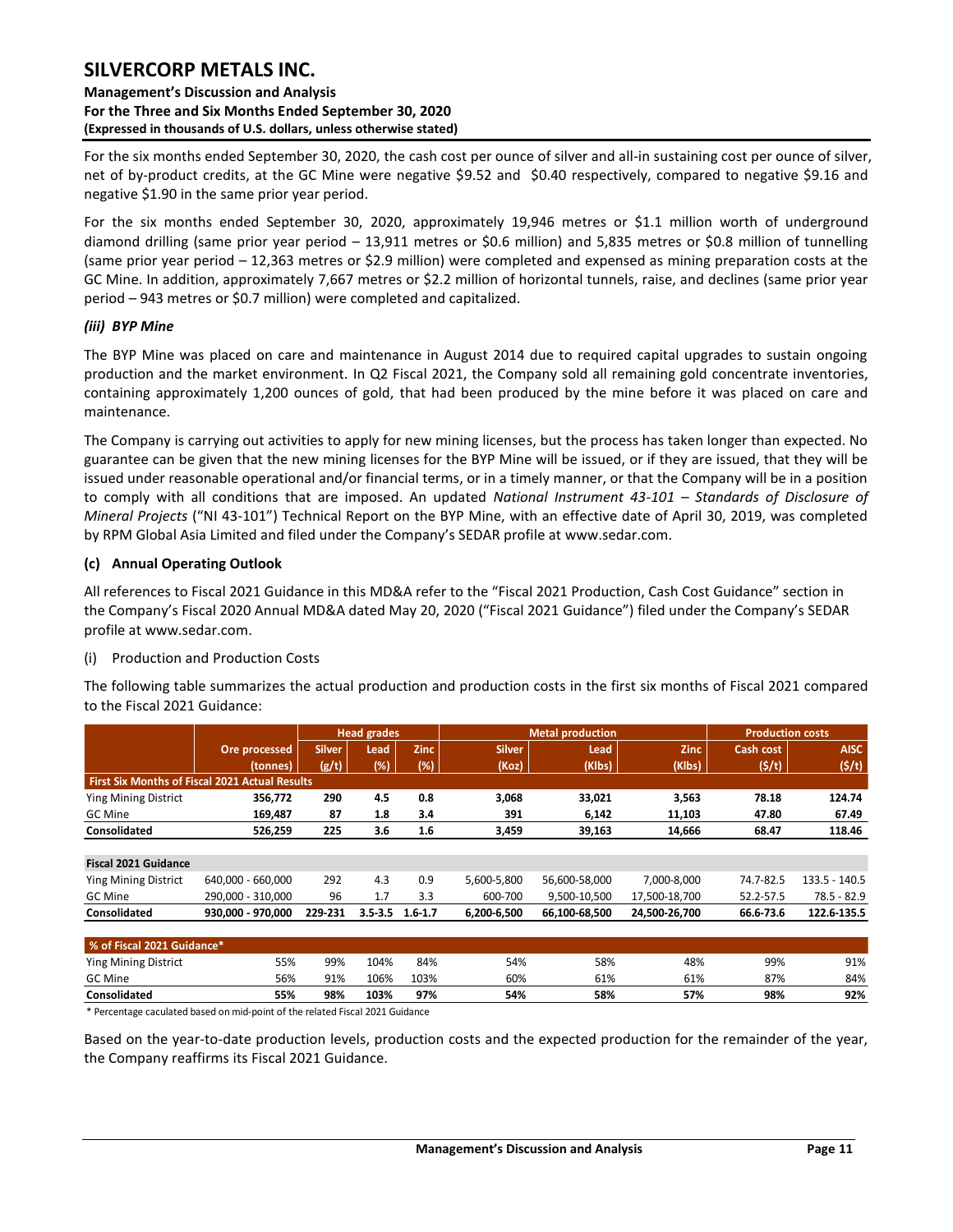**Management's Discussion and Analysis For the Three and Six Months Ended September 30, 2020 (Expressed in thousands of U.S. dollars, unless otherwise stated)** 

### (ii) Development and Capital Expenditures

The following table summarizes the development work and capitalized expenditures in the first six months of Fiscal 2021 compared to the Fiscal 2021 Guidance.

|                                        |          |                         | <b>Capitalized Development and Expenditures</b> |     |                                                      |    |                                  |              |              |        |  |  |  |  |
|----------------------------------------|----------|-------------------------|-------------------------------------------------|-----|------------------------------------------------------|----|----------------------------------|--------------|--------------|--------|--|--|--|--|
|                                        |          | <b>Ramp Development</b> |                                                 |     | <b>Exploration and</b><br><b>Development Tunnels</b> |    | Equipment &<br><b>Facilities</b> | <b>Total</b> |              |        |  |  |  |  |
|                                        | (Metres) | (\$Thousand)            | (Metres)                                        |     | (\$Thousand)                                         |    | (\$Thousand)                     | (Metres)     | (\$Thousand) |        |  |  |  |  |
| <b>First six months of Fiscal 2021</b> |          |                         |                                                 |     |                                                      |    |                                  |              |              |        |  |  |  |  |
| <b>Ying Mining District</b>            | 4,370    | \$<br>3,173             | 40,016                                          | Ŝ.  | 12,130                                               | Ś  | 3,528                            | 44,386       | Ś.           | 18,831 |  |  |  |  |
| GC Mine                                | 439      | 390                     | 7,228                                           |     | 1,780                                                |    | 317                              | 7,667        |              | 2,487  |  |  |  |  |
| <b>Consolidated</b>                    | 4,809    | \$<br>3,563             | 47,244                                          | - S | 13,910                                               | \$ | 3,845                            | 52,053       | S            | 21,318 |  |  |  |  |
|                                        |          |                         |                                                 |     |                                                      |    |                                  |              |              |        |  |  |  |  |
| <b>Fiscal 2021 Guidance</b>            |          |                         |                                                 |     |                                                      |    |                                  |              |              |        |  |  |  |  |
| <b>Ying Mining District</b>            | 6,700    | \$<br>5,500             | 81,300                                          | -Ś  | 26,900                                               | Ś  | 4,600                            | 88,000       | Ś.           | 37,000 |  |  |  |  |
| <b>GC</b> Mine                         | 1,600    | 1,400                   | 11,000                                          |     | 3,200                                                |    | 800                              | 12,600       |              | 5,400  |  |  |  |  |
| Consolidated                           | 8,300    | \$<br>6,900             | 92,300                                          | Ś   | 30,100                                               | Ś  | 5,400                            | 100,600      | S            | 42,400 |  |  |  |  |
|                                        |          |                         |                                                 |     |                                                      |    |                                  |              |              |        |  |  |  |  |
| % of Fiscal 2021 Guidance              |          |                         |                                                 |     |                                                      |    |                                  |              |              |        |  |  |  |  |
| <b>Ying Mining District</b>            | 65%      | 58%                     | 49%                                             |     | 45%                                                  |    | 77%                              | 50%          |              | 51%    |  |  |  |  |
| GC Mine                                | 27%      | 28%                     | 66%                                             |     | 56%                                                  |    | 40%                              | 61%          |              | 46%    |  |  |  |  |

Based on the year-to-date capital expenditures and the expected capital expenditures for the remainder of the year (save for the capital expenditures being incurred to build an aggregate plant as described below, which was not included in Fiscal 2021 Guidance), the Company reaffirms the Fiscal 2021 Guidance.

**Consolidated 58% 52% 51% 46% 71% 52% 50%**

The Company is investing approximately \$2.9 million (approximately RMB ¥20.0 million) in constructing a 1,000,000 tonnes per year aggregate plant to crush and recycle the waste rock from the Ying Mining District with the goal of supplying the resulting products to the local construction market. The plant is approximately 75% complete and commissioning is expected in the quarter ended December 31, 2020. The profits from the aggregate plant, after capital recovery, will be shared between the local government, the local communities, and employees. This investment demonstrates our ongoing commitment and efforts to minimize our operations' impacts on the environment and our commitment to create a sustainable contribution to the communities where our people work and live.

### (iii) Ongoing Exploration Programs

The Company is currently undertaking extensive drilling programs at the Ying Mining District and GC Mine with two main objectives: i) areas with existing development and access are being re-examined to potentially define additional resources and reserves, which may lead to a substantial reduction in mining and sustaining capital costs associated with the tonnes identified, and ii) areas which may have been overlooked for potential gold mineralization are being tested for different alteration styles from the typical silver-lead zones.

During the six months ended September 30, 2020, a total of 107,971 metres of diamond drilling was completed, an increase of 43,405 metres or 67%, compared to 64,566 metres in the same prior year period. A total of 88,025 metres of diamond drilling was completed at the Ying Mining District, an increase of 37,370 metres or 74%, compared to 50,655 metres in the same prior year. A total of 19,946 metres of diamond drilling was completed at the GC Mine, an increase of 6,035 metres or 43%, compared to 13,911 metres in the same prior year period.

Based on the year-to-date drilling completed and the expected drilling for the remainder of the year, the Company expects its Fiscal 2021 drilling program to exceed its annual guidance.

### <span id="page-12-0"></span>**4. Investment in New Pacific Metals Corp. ("NUAG")**

New Pacific Metals Corp. ("NUAG") is a Canadian public company listed on the Toronto Stock Exchange (symbol: NUAG).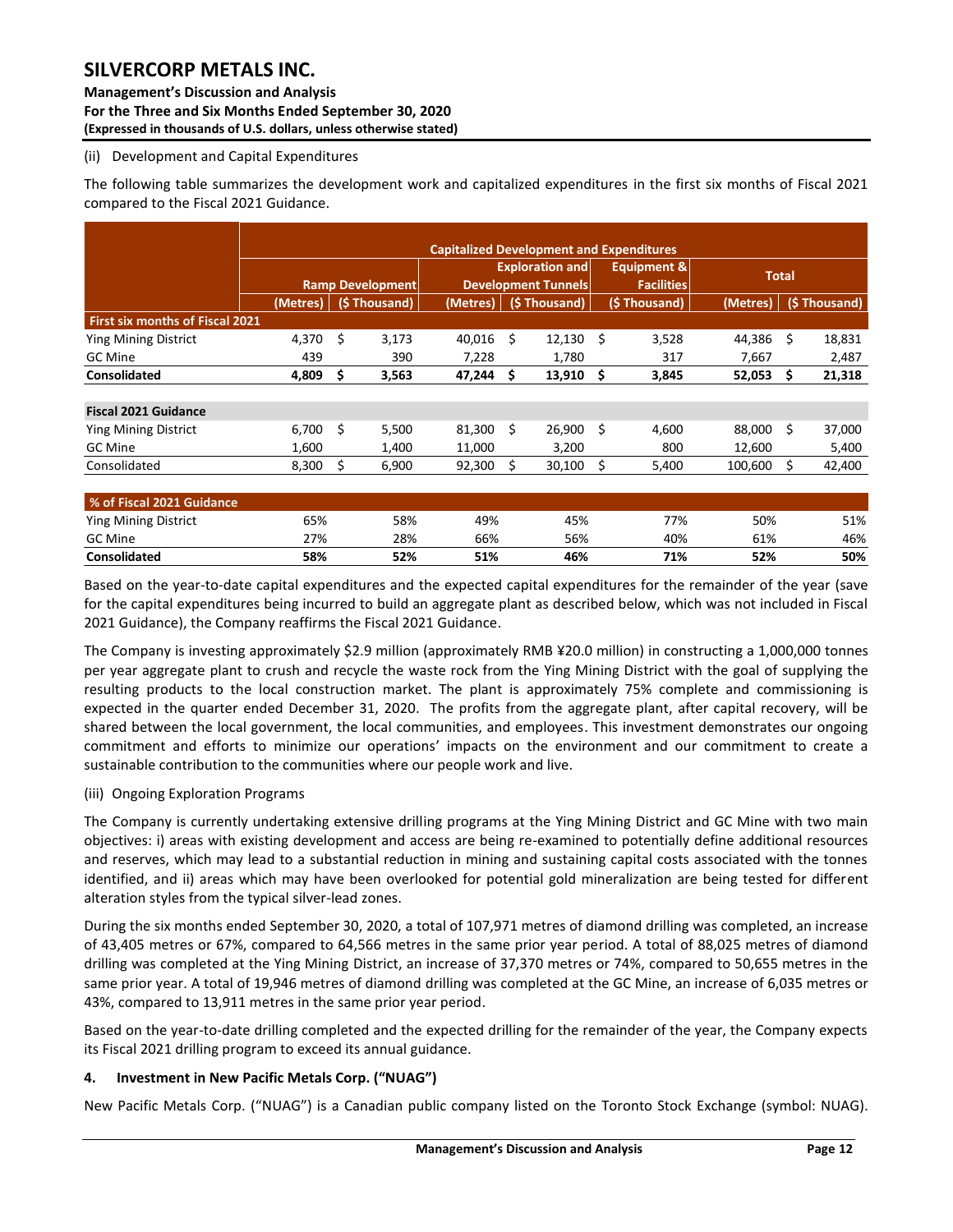**Management's Discussion and Analysis For the Three and Six Months Ended September 30, 2020 (Expressed in thousands of U.S. dollars, unless otherwise stated)** 

NUAG is a related party of the Company by way of two common directors and one common officer, and the Company accounts for its investment in NUAG using the equity method as it is able to exercise significant influence over the financial and operating policies of NUAG.

On June 9, 2020, the Company participated in an underwritten offering of common shares of NUAG and acquired an additional 1,320,710 common shares of NUAG for a cost of \$5.8 million to maintain its ownership percentage.

As at September 30, 2020, the Company owned 43,917,216 common shares of NUAG (March 31, 2020 – 42,596,506), representing an ownership interest of 28.8% (March 31, 2020 – 28.8%).

A summary of the Company's investment in NUAG common shares and its market value as at the respective balance sheet dates are as follows:

|                                                 |            |     |           |    | Value of NUAG's     |
|-------------------------------------------------|------------|-----|-----------|----|---------------------|
|                                                 | Number of  |     |           |    | common shares per   |
|                                                 | shares     |     | Amount    |    | quoted market price |
| Balance April 1, 2019                           | 39,346,300 | -Ś  | 38,703 \$ |    | 69,783              |
| Purchase from open market                       | 502,600    |     | 861       |    |                     |
| Exercise of warrants                            | 1,500,000  |     | 2,349     |    |                     |
| Participation in public offering                | 1,247,606  |     | 3,820     |    |                     |
| Share of net loss                               |            |     | (1,276)   |    |                     |
| Share of other comprehensive income             |            |     | 1,077     |    |                     |
| Dilution gain                                   |            |     | 723       |    |                     |
| Disposal of common shares held by the associate |            |     | 1,127     |    |                     |
| Foreign exchange impact                         |            |     | (2,829)   |    |                     |
| Balance March 31, 2020                          | 42,596,506 | - Ś | 44,555    | -S | 148,624             |
| Participation in public offering                | 1,320,710  |     | 5,805     |    |                     |
| Share of net loss                               |            |     | (480)     |    |                     |
| Share of other comprehensive loss               |            |     | (1, 133)  |    |                     |
| Foreign exchange impact                         |            |     | 2,840     |    |                     |
| Balance September 30, 2020                      | 43,917,216 | Ś   | 51,587    | \$ | 212,030             |

### <span id="page-13-0"></span>**5. Financial Results**

### (a) Selected Annual and Quarterly Information

The following tables set out selected quarterly results for the past ten quarters as well as selected current year-to-date results and annual results for the past two years. The dominant factors affecting results presented below are the volatility of realized metal prices and the timing of sales.

| Fiscal 2021                                              |                 | Quearter Ended |    | <b>Six Months Ended</b> |
|----------------------------------------------------------|-----------------|----------------|----|-------------------------|
| (In thousands of USD, other than per share amounts)      | Jun 30, 2020    | Sep 30, 2020   |    | Sep 30, 2020            |
| Revenue                                                  | \$<br>46,705 \$ | 56,372         | \$ | 103,077                 |
| Income from mine operations                              | 19,285          | 26,672         |    | 45,957                  |
| Expenses and foreign exchange                            | (1,677)         | (4,666)        |    | (6, 343)                |
| Gain on equity investments                               | 5,466           | 2,771          |    | 8,237                   |
| Finance items                                            | 800             | 657            |    | 1,457                   |
| Net income                                               | 18,492          | 19,557         |    | 38,049                  |
| Net income attributable to equity holders of the Company | 15,491          | 15,472         |    | 30,963                  |
| Basic earnings per share                                 | 0.09            | 0.09           |    | 0.18                    |
| Diluted earnings per share                               | 0.09            | 0.09           |    | 0.18                    |
| Cash dividend declared                                   | 2,178           |                |    | 2,178                   |
| Cash dividend declared per share                         | 0.0125          |                |    | 0.0125                  |
| <b>Other financial information</b>                       |                 |                |    |                         |
| Total assets                                             |                 |                |    | 603,885                 |
| <b>Total liabilities</b>                                 |                 |                |    | 93,306                  |
| Total attributable shareholders' equity                  |                 |                |    | 433,647                 |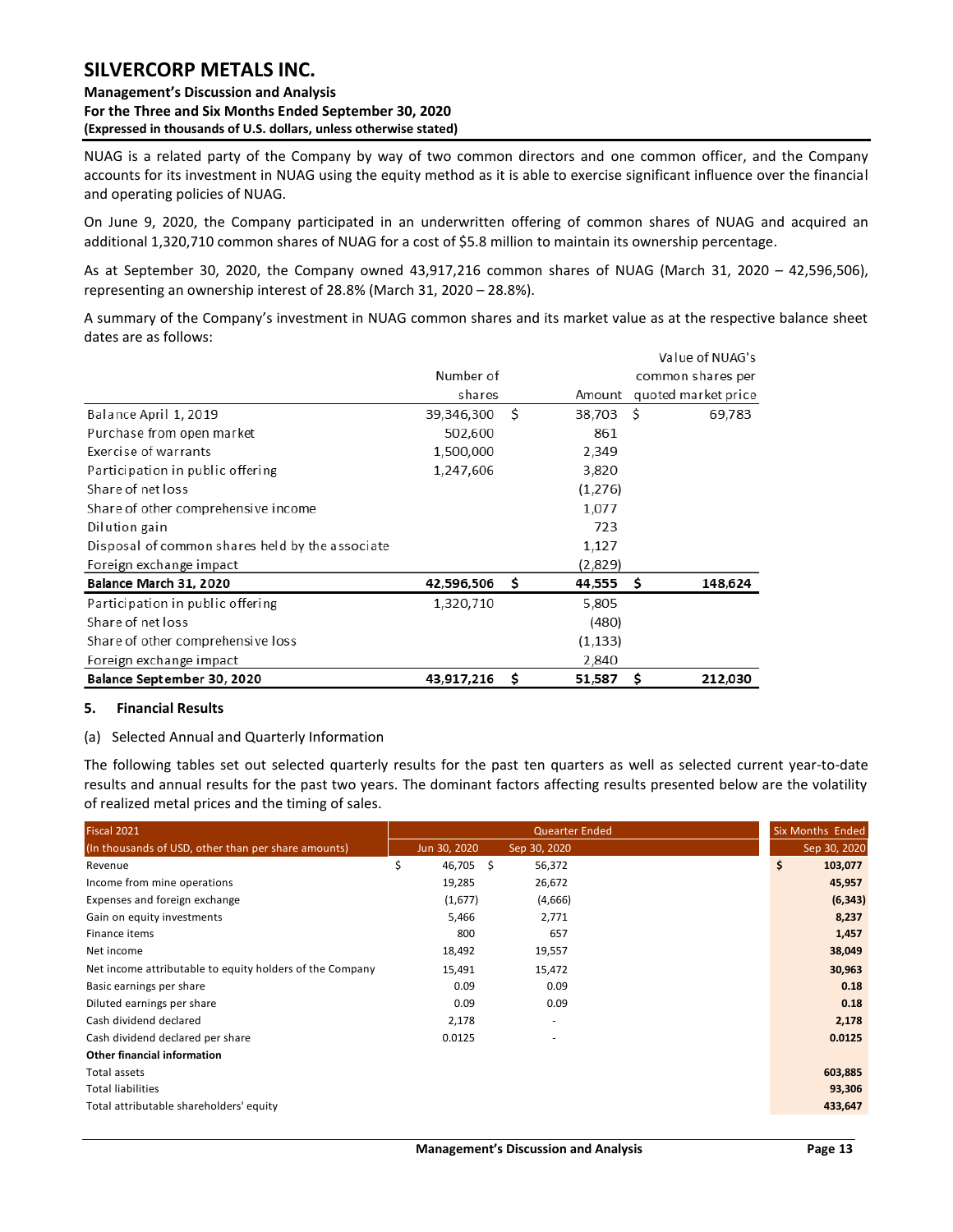### **Management's Discussion and Analysis**

**For the Three and Six Months Ended September 30, 2020 (Expressed in thousands of U.S. dollars, unless otherwise stated)** 

| Fiscal 2020                                              |                 | Quarter ended |              |    |                          | Year ended    |
|----------------------------------------------------------|-----------------|---------------|--------------|----|--------------------------|---------------|
| (In thousands of USD, other than per share amounts)      | Jun 30, 2019    | Sep 30, 2019  | Dec 31, 2019 |    | Mar 31, 2020             | Mar 31, 2020  |
| Revenue                                                  | \$<br>45,576 \$ | 49,886 \$     | 44,508       | Ŝ. | 18,859                   | \$<br>158,829 |
| Income from mine operations*                             | 17,733          | 22,668        | 15,769       |    | 3,204                    | 59,374        |
| Expenses and foreign exchange*                           | (3,873)         | (2,550)       | (4, 326)     |    | 1,337                    | (9, 412)      |
| Dilution gain on investment in associate                 | 723             |               |              |    | $\overline{\phantom{a}}$ | 723           |
| Gain on disposal of mineral rights and properties        | 1,477           | $\sim$        |              |    | $\overline{\phantom{a}}$ | 1,477         |
| Finance items                                            | 754             | 682           | 988          |    | (474)                    | 1,950         |
| Net income                                               | 17,301          | 15,661        | 8,716        |    | 3,525                    | 45,203        |
| Net income attributable to equity holders of the Company | 12,607          | 12,221        | 6,283        |    | 3,163                    | 34,274        |
| Basic earnings per share                                 | 0.07            | 0.07          | 0.04         |    | 0.02                     | 0.20          |
| Diluted earnings per share                               | 0.07            | 0.07          | 0.04         |    | 0.02                     | 0.20          |
| Cash dividend declared                                   | 2,125           |               | 2,162        |    | $\overline{\phantom{a}}$ | 4,287         |
| Cash dividend declared per share                         | 0.0125          |               | 0.0125       |    | ٠                        | 0.03          |
| <b>Other financial information</b>                       |                 |               |              |    |                          |               |
| Total assets                                             |                 |               |              |    |                          | 512,760       |
| <b>Total liabilities</b>                                 |                 |               |              |    |                          | 73,788        |
| Total attributable shareholders' equity                  |                 |               |              |    |                          | 368,682       |

|              | Quarter ended |              |              |                                                                                                                             |                                                            |  |  |  |  |  |  |
|--------------|---------------|--------------|--------------|-----------------------------------------------------------------------------------------------------------------------------|------------------------------------------------------------|--|--|--|--|--|--|
| Jun 30, 2018 | Sep 30, 2018  | Dec 31, 2018 | Mar 31, 2019 |                                                                                                                             | Mar 31, 2019                                               |  |  |  |  |  |  |
| \$45,125     | \$48,091      | \$42,351     | \$34,952     | \$                                                                                                                          | 170,519                                                    |  |  |  |  |  |  |
| 21,919       | 19,485        | 15,967       | 13,562       |                                                                                                                             | 70,932                                                     |  |  |  |  |  |  |
| (1,905)      | (3,308)       | (796)        | (4,029)      |                                                                                                                             | (10,037)                                                   |  |  |  |  |  |  |
|              |               |              | 9,178        |                                                                                                                             | 9,178                                                      |  |  |  |  |  |  |
| 661          | 663           | 815          | 706          |                                                                                                                             | 2,845                                                      |  |  |  |  |  |  |
| 14,176       | 11,077        | 10,853       | 15,941       |                                                                                                                             | 52,047                                                     |  |  |  |  |  |  |
| 10920        | 8,037         | 8,660        | 12,107       |                                                                                                                             | 39,724                                                     |  |  |  |  |  |  |
| 0.07         | 0.05          | 0.05         | 0.07         |                                                                                                                             | 0.24                                                       |  |  |  |  |  |  |
| 0.06         | 0.05          | 0.05         | 0.07         |                                                                                                                             | 0.23                                                       |  |  |  |  |  |  |
| 2,096        |               | 2,112        |              |                                                                                                                             | 4,208                                                      |  |  |  |  |  |  |
| 0.0125       |               | 0.0125       |              |                                                                                                                             | 0.025                                                      |  |  |  |  |  |  |
|              |               |              |              |                                                                                                                             |                                                            |  |  |  |  |  |  |
|              |               |              |              |                                                                                                                             | 499,076                                                    |  |  |  |  |  |  |
|              |               |              |              |                                                                                                                             | 85,895                                                     |  |  |  |  |  |  |
|              |               |              |              |                                                                                                                             | 347,446                                                    |  |  |  |  |  |  |
|              |               |              |              | ∳Acapt: βρεσιλή λεβρουργίου του συμβριλή κατοιδή του λημαίου στους του αναλυτιστική του πίου συμβριλή του κατοιδή του του κ | $\sim$ at $\sim$ $\sim$ $\sim$ $\sim$ $\sim$ $\sim$ $\sim$ |  |  |  |  |  |  |

\*Certain financial information was reclassified to conform with the current quarter's presentation. The reclassification has no impact on the Company's financial position and financial performance.

### (b) Financial Results

**Net income attributable to equity shareholders of the Company** in Q2 Fiscal 2021 was \$15.5 million, or \$0.09 per share, compared to \$12.2 million, or \$0.07 per share in Q2 Fiscal 2020.

Compared to Q2 Fiscal 2020, the Company's financial results in Q2 Fiscal 2021 were mainly impacted by the following: i) an increase of 31%, 15% and 16% in the net realized selling prices for silver, gold and zinc, offset by a decrease of 8% in the net realized selling price for lead; ii) an increase of 100% and 11% in the amount of gold and zinc sold, offset by a decrease of 8% and 3% in the amount of silver and lead sold; iii) a gain of \$2.8 million on equity investments reported in profit; and offset by iv) \$1.3 million in foreign exchange loss.

Net income attributable to the shareholders of the Company for the six months ended September 30, 2020 was \$31.0 million, or \$0.18 per share, an increase of \$6.2 million, compared to \$24.8 million or \$0.14 per share in the same prior year period.

**Revenue** in Q2 Fiscal 2021 was \$56.4 million, up 13% or \$6.5 million compared to \$49.9 million in Q2 Fiscal 2020. The increase was mainly due to i) an increase of \$9.4 million in revenue arising from the increase in the net realized selling prices for silver, gold and lead; ii) an increase of \$2.0 million in revenue arising from the increase in the amount of gold and zinc sold; offset by iii) a decrease of \$1.4 million arising from the decrease in the net realized selling price for lead; iv) a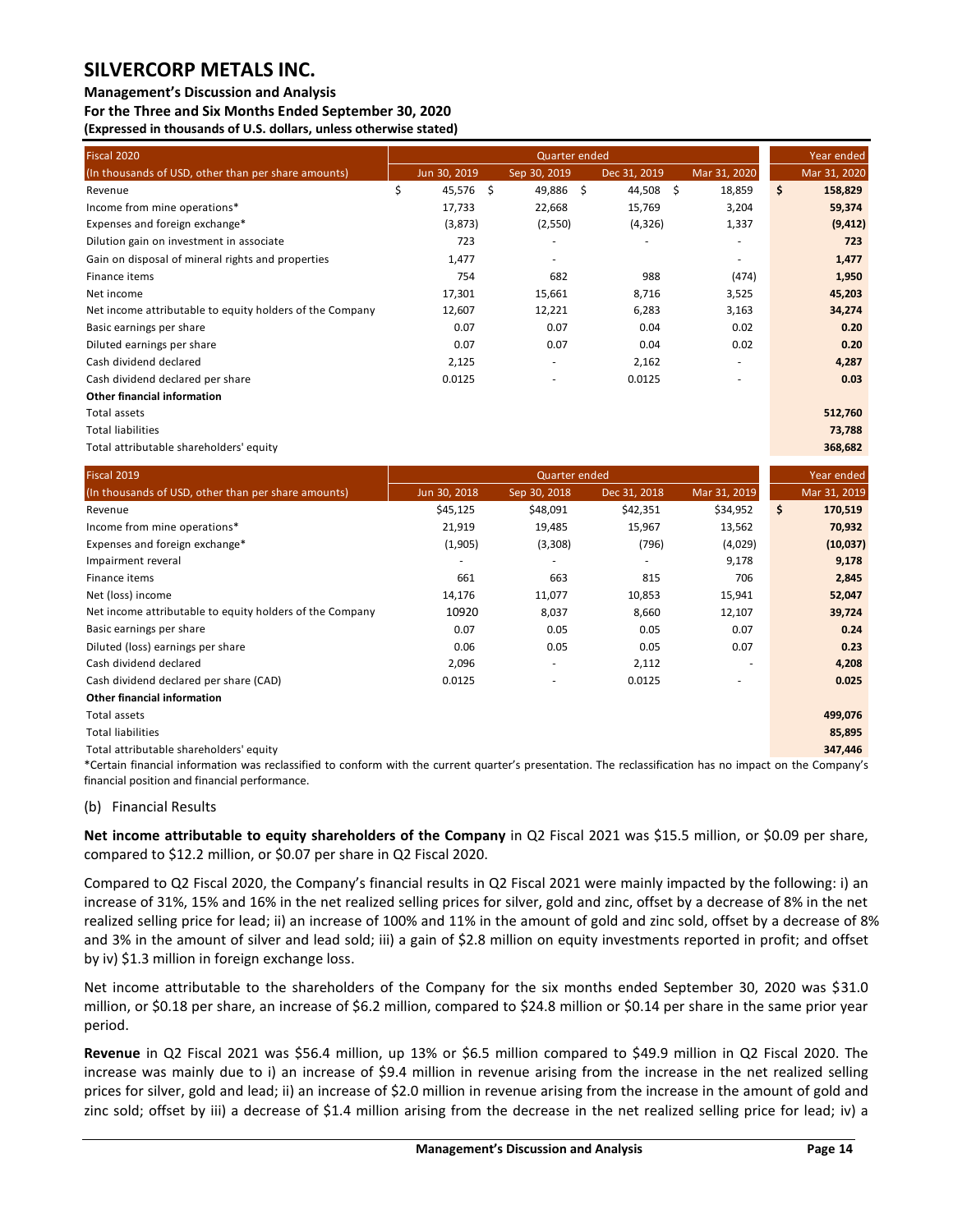### **Management's Discussion and Analysis For the Three and Six Months Ended September 30, 2020 (Expressed in thousands of U.S. dollars, unless otherwise stated)**

decrease of \$3.3 million arsing from the decrease in the amount of silver and lead sold; and v) a decrease of \$0.2 million in revenue from other metals. Silver, gold and base metal sales represented \$33.0 million, \$3.0 million, and \$20.3 million, respectively, compared to silver, gold and base metals sales of \$27.4 million, \$1.3 million, and \$21.1 million, respectively, in Q2 Fiscal 2020. Revenue from the Ying Mining District in Q2 Fiscal 2021 was \$45.7 million, up 8% compared to \$42.3 million in Q2 Fiscal 2020. Revenue from the GC Mine in Q2 Fiscal 2021 was \$9.2 million, up 21% compared to \$7.6 million in Q2 Fiscal 2020. Revenue from the BYP Mine was \$1.5 million, compared to \$nil in Q2 Fiscal 2020 as the Company sold all remaining gold concentrate inventories produced by the mine before it was placed on care and maintenance in 2014.

For the six months ended September 30, 2020, revenue was \$103.1 million, up 8% or \$7.6 million, compared to \$95.5 million in the same prior year period. Silver, gold, and base metals sales represented \$59.2 million, \$4.5 million, and \$39.5 million, respectively, compared to silver, gold and base metals sales of \$51.0 million, \$2.4 million, and \$42.1 million, respectively, in the same prior year period.

Fluctuation in sales revenue is mainly dependent on metal sales and realized metal prices. The net realized selling price is calculated using the Shanghai Metal Exchange ("SME") price, less smelter charges, recovery, and value added tax ("VAT"). The metal prices quoted on SME, excluding gold, include VAT. The following table is a comparison among the Company's net realized prices, prices quoted on SME, and prices quoted on London Metal Exchange ("LME"):

|                             | Silver (in US\$/ounce) |                    |         | Gold (in US\$/ounce) |         | Lead (in US\$/pound) | Zinc (in US\$/pound) |         |  |         |
|-----------------------------|------------------------|--------------------|---------|----------------------|---------|----------------------|----------------------|---------|--|---------|
|                             | 02 2021                | Q2 2020            | Q2 2021 | Q2 2020              | Q2 2021 |                      | Q2 2020              | Q2 2021 |  | Q2 2020 |
| Net realized selling prices | 18.99                  | 14.49 S            | 1.371   | 1,195                | 0.78    |                      | 0.85                 | 0.71    |  | 0.61    |
| <b>SME</b>                  | 24.53                  | $18.14 \text{ }$   | 1.853   | 1,484                | 1.03    |                      | 1.08                 | 1.26    |  | 1.45    |
| <b>LME</b>                  | 24.15                  | 16.98 <sup>5</sup> | 1.910   | 1,472                | 0.85    |                      | 0.92                 | 1.06    |  | 1.15    |

**Production costs** expensed in Q2 Fiscal 2021 were \$19.7 million, an increase of \$2.4 million, compared to \$17.3 million in Q2 Fiscal 2020.

For the six months ended September 30, 2020, production costs expensed were \$37.4 million, an increase of \$2.1 million, compared to \$35.3 million in the same prior year period.

**Mineral resource taxes** in Q2 Fiscal 2021 were \$1.4 million, compared to \$1.4 million in Q2 Fiscal 2020.

For the six months ended September 30, 2020, mineral resources taxes were \$2.8 million, compared to \$2.7 million in the same prior year period.

**Government fees and other taxes** in Q2 Fiscal 2021 were \$0.6 million, compared to \$0.5 million in Q2 Fiscal 2020. Government fees and other taxes are comprised of environmental protection fees, surtaxes on VAT, land usage levies, stamp duties and other miscellaneous levies, duties and taxes imposed by the state and local Chinese governments.

For the six months ended September 30, 2020, government fee and other taxes were \$1.2 million, compared to \$1.1 million in the same prior year period.

**Income from mine operations** in Q2 Fiscal 2021 was \$26.7 million or 47% of revenue, compared to \$22.7 million or 45% of revenue in Q2 Fiscal 2020. Income from mine operations at the Ying Mining District was \$23.1 million or 51% of revenue, compared to \$20.5 million or 49% of revenue in Q2 Fiscal 2020. Income from mine operations at the GC Mine was \$2.9 million or 32% of revenue, compared to \$2.2 million or 29% of revenue in Q2 Fiscal 2020.

Income from mine operations for the six months ended September 30, 2020 was 46.0 million or 45% of revenue, compared to \$40.4 million or 42% of revenue. Income from mine operations at the Ying Mining District was \$40.7 million or 48% of revenue, compared to \$36.6 million or 46% of revenue in the same prior year period. Income from mine operations at the GC Mine was \$4.7 million or 29% of revenue, compared to \$4.1 million or 26% of revenue in the same prior year period.

**General and administrative expenses** in Q2 Fiscal 2021 were \$5.1 million, an increase of \$0.3 million, compared to \$4.8 million in Q2 Fiscal 2020. The increase was mainly due to an increase of \$0.3 million in share-based compensation.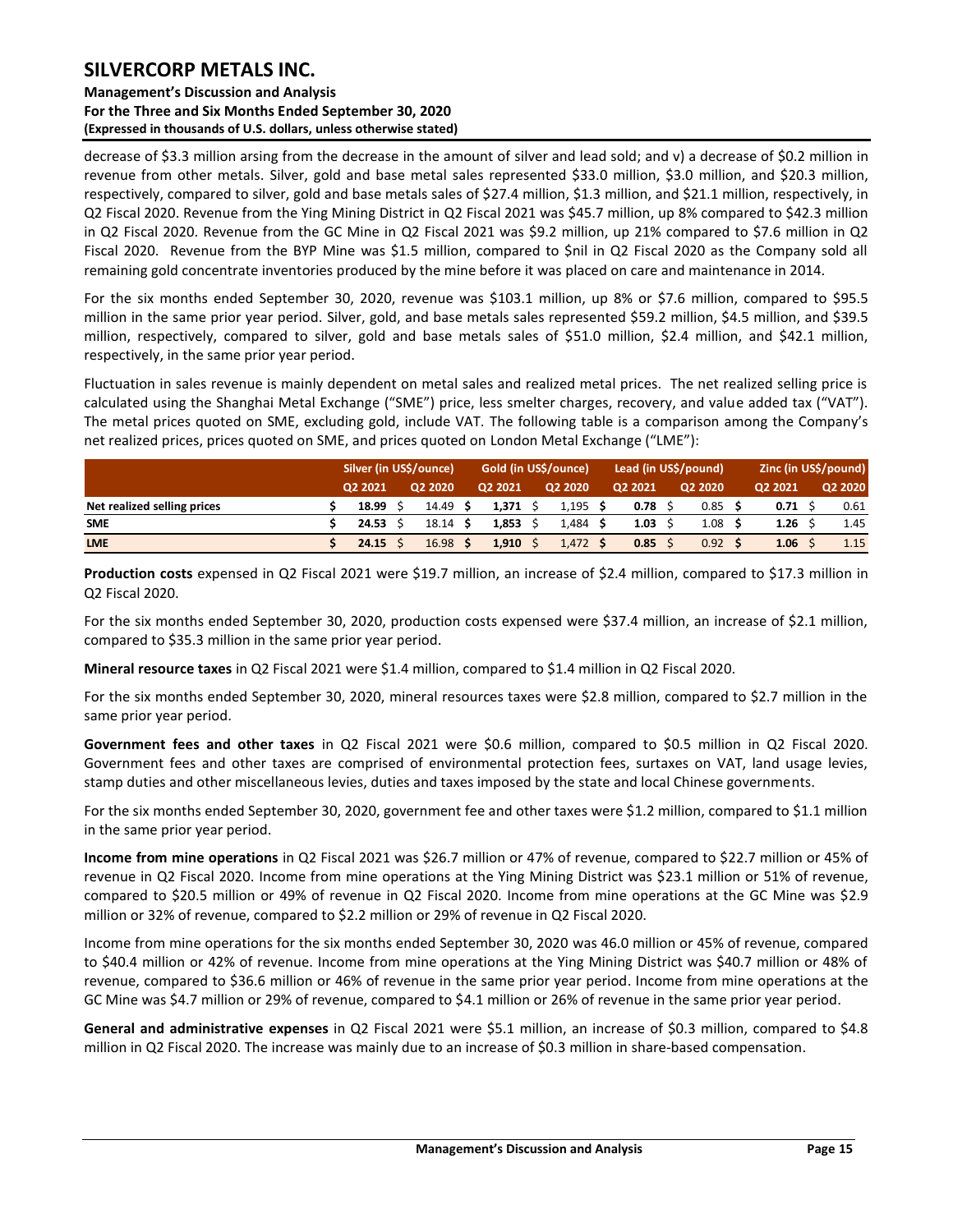### **Management's Discussion and Analysis For the Three and Six Months Ended September 30, 2020 (Expressed in thousands of U.S. dollars, unless otherwise stated)**

General and administrative expenses for the six months ended September 30, 2020 were \$9.9 million, an increase of \$0.6 million, compared to \$9.3 million in the same prior year period. The increase was mainly due to an increase of \$0.7 million in share-based compensation.

General and administrative expenses include corporate administrative expenses and mine administrative expenses. Items included in general and administrative expenses are as follows:

|                                    | Three months ended September 30, 2020 |              |       | Three months ended September 30, 2019 |           |  |                          |       |  |  |  |  |
|------------------------------------|---------------------------------------|--------------|-------|---------------------------------------|-----------|--|--------------------------|-------|--|--|--|--|
|                                    | Corporate                             | <b>Mines</b> | Total |                                       | Corporate |  | Mines                    | Total |  |  |  |  |
| Amortization and depreciation      | 132<br>- S                            | 305          | 437   |                                       | 123       |  | 266                      | 389   |  |  |  |  |
| Office and administrative expenses | 492                                   | 740          | 1,232 |                                       | 587       |  | 713                      | 1,300 |  |  |  |  |
| Professional fees                  | 45                                    | 114          | 159   |                                       | 87        |  | 114                      | 201   |  |  |  |  |
| Salaries and benefits              | 1,099                                 | 1.180        | 2.279 |                                       | 1,136     |  | 1,118                    | 2,254 |  |  |  |  |
| Share-based compensation           | 1.016                                 |              | 1,016 |                                       | 650       |  | $\overline{\phantom{a}}$ | 650   |  |  |  |  |
|                                    | 2.784                                 | 2.339        | 5,123 |                                       | 2.583     |  | 2.211                    | 4.794 |  |  |  |  |

|                                    |           |     | Six months ended September 30, 2020 |              | Six months ended September 30, 2019 |           |  |       |  |       |  |  |  |
|------------------------------------|-----------|-----|-------------------------------------|--------------|-------------------------------------|-----------|--|-------|--|-------|--|--|--|
|                                    | Corporate |     | <b>Mines</b>                        | <b>Total</b> |                                     | Corporate |  | Mines |  | Total |  |  |  |
| Amortization and depreciation      | 252       | - S | 593 <sub>5</sub>                    | 845          |                                     | 207       |  | 533   |  | 740   |  |  |  |
| Office and administrative expenses | 1,028     |     | 1,331                               | 2,359        |                                     | 1.224     |  | 1,250 |  | 2,474 |  |  |  |
| Professional fees                  | 363       |     | 227                                 | 590          |                                     | 266       |  | 307   |  | 573   |  |  |  |
| Salaries and benefits              | 2,132     |     | 2.245                               | 4.377        |                                     | 2.264     |  | 2,250 |  | 4,514 |  |  |  |
| Share-based compensation           | 1,696     |     | $\blacksquare$                      | 1,696        |                                     | 975       |  |       |  | 975   |  |  |  |
|                                    | 5.471     |     | 4.396                               | 9.867        |                                     | 4.936     |  | 4.340 |  | 9.276 |  |  |  |

**Property evaluation and business development expenses** in Q2 Fiscal 2021 were \$0.1 million, compared to \$0.1 million in Q2 Fiscal 2020.

Property evaluation and business development expenses for the six months ended September 30, 2020 were a recovery of \$3.7 million, compared to an expense of \$0.2 million in the same prior year period. On April 26, 2020, the Company entered into a definitive agreement with Guyana Goldfields Inc. ("Guyana Goldfield"), subsequently amended on May 16, 2020 (collectively, the "Arrangement Agreement") to acquire all of the issued and outstanding shares of Guyana Goldfield. On June 10, 2020, Guyana Goldfield terminated the Arrangement Agreement and paid the Company a break fee of \$6.5 million (CAD\$9.0 million). Net of expenses of \$2.5 million, a gain of \$4.0 million on this transaction was recorded as a recovery of property evaluation and business development expenses.

**Foreign exchange loss** in Q2 Fiscal 2021 was \$1.3 million compared to a gain of \$0.8 million in Q2 Fiscal 2020. The foreign exchange loss is mainly driven by the appreciation of the Canadian dollar against the US dollar.

Foreign exchange loss for the six months ended September 30, 2020 was \$4.0 million, compared to \$0.1 million in the same prior year period.

**Share of loss in an associate** in Q2 Fiscal 2021 was \$0.3 million (Q2 Fiscal 2020 – \$0.2 million), representing the Company's equity share of the loss in NUAG.

Share of loss in an associate for the six months ended September 30, 2020 was \$0.5 million, compared to \$0.5 million in the same prior year period.

**Gain on equity investments** recorded in profit in Q2 Fiscal 2021 was \$2.8 million, compared to \$nil in Q2 Fiscal 2020. A total gain of \$4.8 million on equity investments was reported in Q2 Fiscal 2021, of which \$2.0 million was recorded in other comprehensive income as the Company made elections to account for equity investments on an instrument-by-instrument basis.

Gain on equity investments recorded in profit for the six months ended September 30, 2020 was \$8.2 million, compared to \$nil in the same prior year period.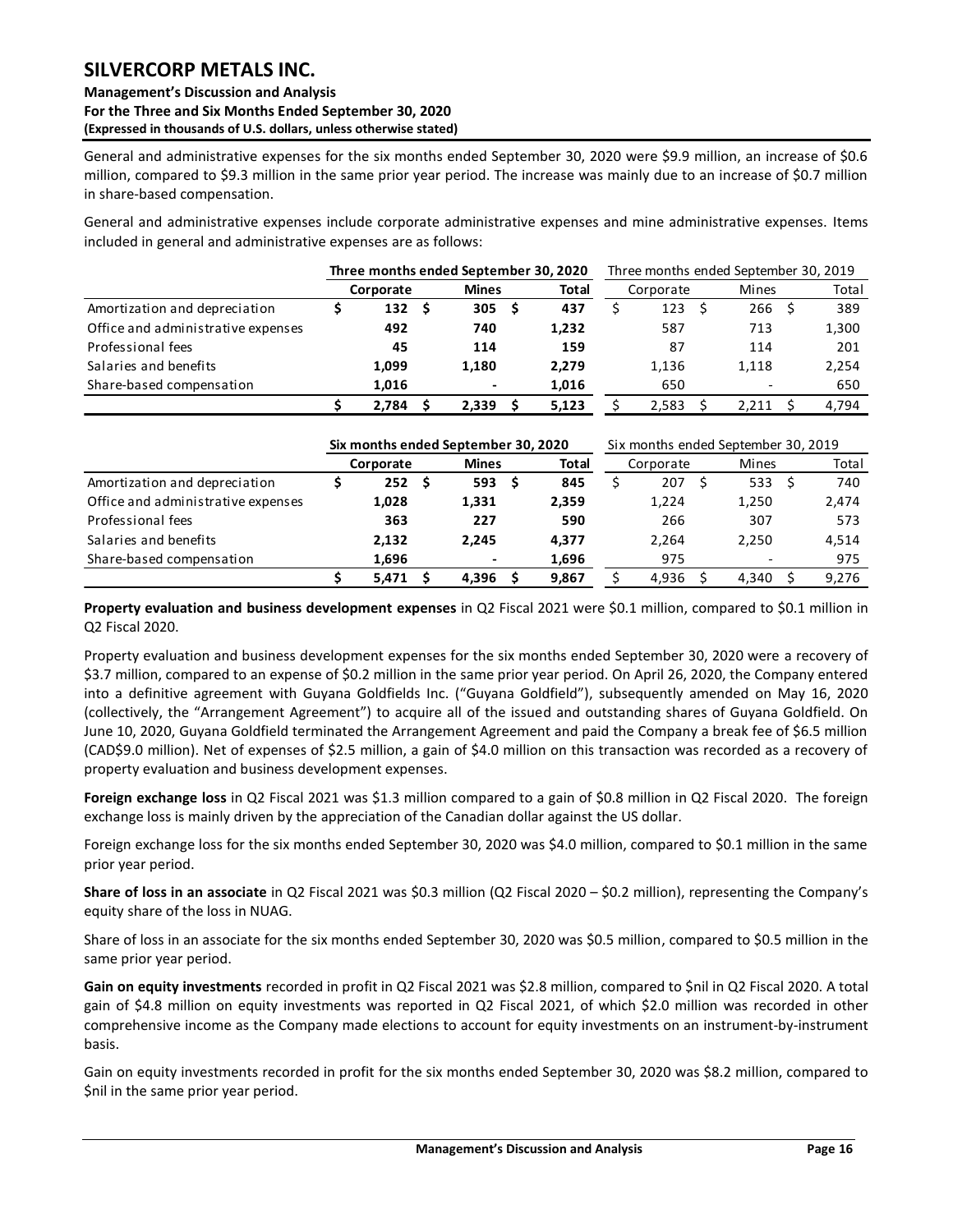### **Management's Discussion and Analysis For the Three and Six Months Ended September 30, 2020 (Expressed in thousands of U.S. dollars, unless otherwise stated)**

**Finance income** in Q2 Fiscal 2021 was \$0.8 million compared to \$0.8 million in Q2 Fiscal 2020. The Company invests in high yield debt instruments. Finance income for the six months ended September 30, 2020 was \$1.7 million, compared to \$1.7 million in the same prior year period.

**Finance costs** in Q2 Fiscal 2021 and the six months ended September 30, 2020 were \$0.1 million and \$0.2 million, respectively, compared to \$0.1 million in Q2 Fiscal 2020 and \$0.3 million for the six months ended September 30, 2019. Items included in finance costs are summarized below:

|                                                       | Three months ended September 30, |                  | Six months ended September 30, |      |  |  |  |  |  |
|-------------------------------------------------------|----------------------------------|------------------|--------------------------------|------|--|--|--|--|--|
| <b>Finance costs</b>                                  | 2020                             | 2019             | 2020                           | 2019 |  |  |  |  |  |
| Interest on bank loan                                 | $\overline{\phantom{0}}$         |                  |                                | 45   |  |  |  |  |  |
| Interest on lease obligation                          | 25                               | 32               | 50                             | 55   |  |  |  |  |  |
| (Gain) Loss on disposal of bonds                      | (12)                             |                  | 41                             |      |  |  |  |  |  |
| Unwinding of discount of environmental rehabilitation |                                  |                  |                                |      |  |  |  |  |  |
| provision                                             | 71                               | 104              | 140                            | 211  |  |  |  |  |  |
|                                                       | 84                               | 136 <sup>5</sup> | 231                            | 311  |  |  |  |  |  |

**Income tax expenses** in Q2 Fiscal 2021 and the six months ended September 30, 2020 were \$5.9 million and \$11.3 million, respectively, compared to \$5.1 million in Q2 Fiscal 2020 and \$4.7 million for the six months ended September 30, 2019. Items included in income tax expenses are summarized below:

|                               |       | Three months ended September 31. |        | Six months ended September 30, |       |  |
|-------------------------------|-------|----------------------------------|--------|--------------------------------|-------|--|
| Income tax expense (recovery) | 2020  | 2019                             | 2020   |                                | 2019  |  |
| Current                       | 5.155 | 960                              | 9.724  |                                | 2.712 |  |
| Deferred                      | 722   | 4.179                            | 1.535  |                                | 1,939 |  |
|                               | 5.877 | 5.139                            | 11.259 |                                | 4.651 |  |

### <span id="page-17-0"></span>**6. Liquidity and Capital Resources**

| As at                     | September 30, 2020 | March 31, 2020 | <b>Changes</b> |
|---------------------------|--------------------|----------------|----------------|
| Cash and cash equivalents | 95.320             | 65.777         | 29,543         |
| Short-term investment     | 104,763            | 76.742         | 28,021         |
|                           | 200.083            | 142.519        | 57,564         |
| Working capital           | 169,336            | 130,351        | 38,985         |

|                                                              |           |      |          |                | Three months ended September 30, |      |           | Six months ended September 30, |          |   |                |  |
|--------------------------------------------------------------|-----------|------|----------|----------------|----------------------------------|------|-----------|--------------------------------|----------|---|----------------|--|
|                                                              | 2020      | 2019 |          | <b>Changes</b> |                                  | 2020 |           | 2019                           |          |   | <b>Changes</b> |  |
| Cash flow                                                    |           |      |          |                |                                  |      |           |                                |          |   |                |  |
| Cash provided by operating activities                        | 29.591    |      | 26.229 S |                | 3.362                            |      | 59.743    | s                              | 46.116   | s | 13,627         |  |
| Cash used in investing activities                            | (31, 948) |      | (19,664) |                | (12, 284)                        |      | (32, 923) |                                | (50,990) |   | 18,067         |  |
| Cash used in financing activities                            | 1,716     |      | 1,411    |                | 305                              |      | (1,578)   |                                | (4,964)  |   | 3,386          |  |
| Increase (decrease) in cash and cash equivalents             | (641)     |      | 7.976    |                | (8,617)                          |      | 25,242    |                                | (9,838)  |   | 35,080         |  |
| Effect of exchange rate changes on cash and cash equivalents | 1,937     |      | (1,207)  |                | 3.144                            |      | 4,301     |                                | (1,511)  |   | 5,812          |  |
| Cash and cash equivalents, beginning of the period           | 94.024    |      | 49,323   |                | 44.701                           |      | 65,777    |                                | 67.441   |   | (1,664)        |  |
| Cash and cash equivalents, end of the period                 | 95,320    |      | 56,092   |                | 39.228                           |      | 95.320    |                                | 56,092   |   | 39,228         |  |

**Cash and cash equivalents and short-term investments** as at September 30, 2020 were \$200.1 million, an increase of \$57.6 million or 40%, compared to \$142.5 million as at March 31, 2020.

**Working capital<sup>1</sup>** as at September 30, 2020 was \$169.3 million, an increase of \$39.0 million or 30%, compared to \$130.4 million as at March 31, 2020.

**Cash flow provided by operating activities** in Q2 Fiscal 2021 was \$29.6 million, an increase of \$3.4 million, compared to

<sup>&</sup>lt;sup>1</sup> Alternative performance (non-IFRS) measure. Please refer to section 10 for reconciliation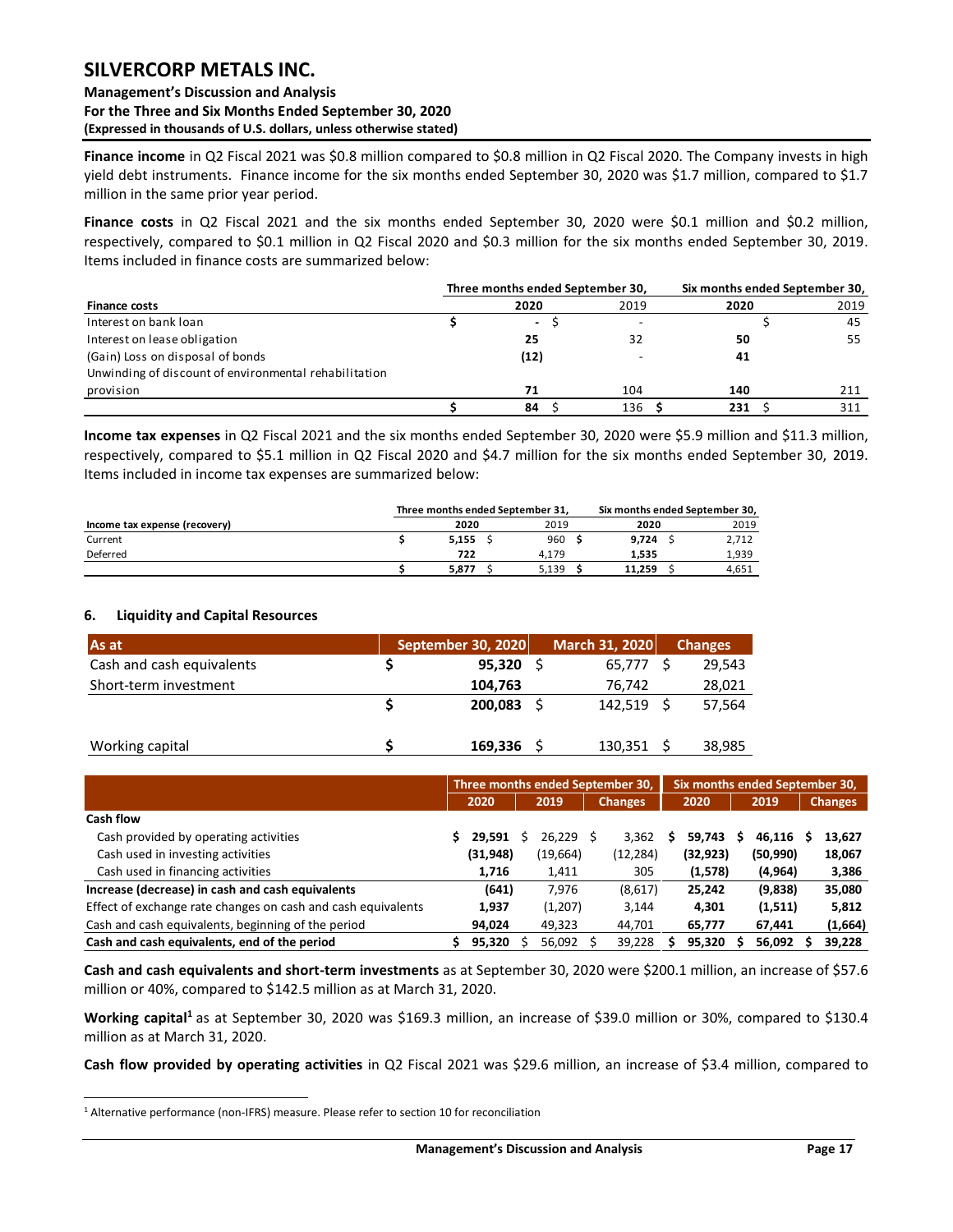**Management's Discussion and Analysis For the Three and Six Months Ended September 30, 2020 (Expressed in thousands of U.S. dollars, unless otherwise stated)** 

\$26.2 million in Q2 Fiscal 2020. The increase was mainly due to i) higher operating income, ii) positive impact from change in non-cash operating working capital, offset by iii) higher income taxes paid. Cash flow provided by operating activities comprised primarily of:

- \$27.0 million from operating activities before changes in non-cash working capital, a slight decrease of \$0.1 million, compared to \$27.1 million in Q2 Fiscal 2020; and
- \$2.5 million from a reduction in non-cash working capital, compared to an outflow of \$0.9 million from an increase in non-cash working capital in Q2 Fiscal 2020.

For the six months ended September 30, 2020, cash flow provided by operating activities was \$59.7 million, compared to \$46.1 million in the same prior year period. Before changes in non-cash operating working capital, cash flow provided by operating activities for the six months ended September 30, 2020 was \$50.0 million, compared to \$46.8 million in the same prior year period.

**Cash flow used in investing activities** in Q2 Fiscal 2021 was \$31.9 million, an increase of \$12.2 million compared to \$19.7 million in Q2 Fiscal 2020. The increase was mainly due to the cash used for acquisition activities offset by the increase in proceeds on disposal of other investments. Cash flow used in investing activities comprised primarily of:

- \$8.9 million spent on mineral exploration and development expenditures (Q2 Fiscal 2020 \$7.2 million);
- \$2.2 million spent to acquire plant and equipment (Q2 Fiscal 2020 \$2.2 million);
- \$5.9 million spent on other investments (Q2 Fiscal 2020 \$1.7 million);
- \$16.3 million spent on the net purchase of short-term investments (Q2 Fiscal 2020 \$9.5 million); offset by
- \$1.2 million proceeds from the disposal of other investments (Q2 Fiscal 2020 \$1.3 million).

For the six months ended September 30, 2020, cash flow used in investing activities was \$32.9 million (same prior year period - \$51.0 million) and comprised primarily of:

- \$16.7 million spent on mineral exploration and development expenditures (same prior year period \$14.0 million);
- \$3.0 million spent to acquire plant and equipment (same prior year period \$4.3 million);
- \$0.3 million payments for reclamation deposits (same prior year period \$1.5 million);
- \$11.4 million spent on other investments (same prior year period \$1.7 million);
- \$5.8 million spent on additional investment in NUAG (same prior year period \$3.2 million);
- \$15.5 million spent on the net purchase of short-term investments (same prior year period \$33.6 million), offset by
- \$1.8 million cash from refund on reclamation deposit (same prior year period \$nil); and
- \$17.8 million proceeds from disposal of other investments (same prior year period \$1.3 million).

**Cash flow from financing activities** in Q2 Fiscal 2021 was \$1.7 million, an increase of \$0.3 million compared to \$1.4 million in Q2 Fiscal 2020. The increase was mainly due to:

- \$1.8 million cash received arising from exercise of stock options (Q2 Fiscal 2020 \$4.9 million); offset by
- \$0.1 million lease payment (Q2 Fiscal 2020 \$0.2 million); and
- Snil distribution to non-controlling interest (Q2 Fiscal 2020 \$3.3 million).

For six months ended September 30, 2020, cash flow used in financing activities was \$1.6 million (same prior year period - \$5.0 million) and comprised primarily of:

- \$1.4 million repayment received from a related party (same prior year period \$nil);
- \$2.7 million cash received arising from exercise of stock options (same prior year period \$5.1 million); offset by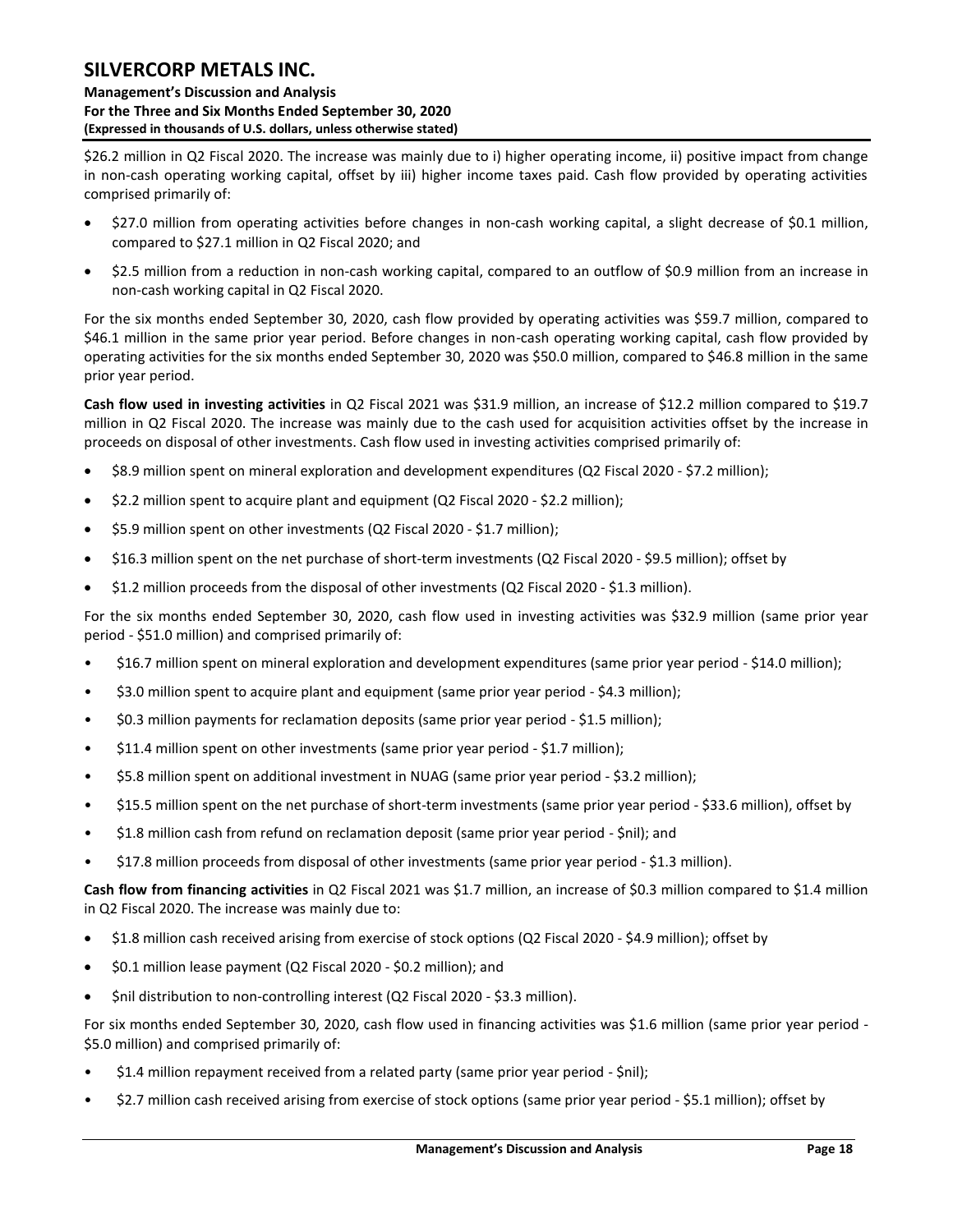**Management's Discussion and Analysis For the Three and Six Months Ended September 30, 2020 (Expressed in thousands of U.S. dollars, unless otherwise stated)** 

- \$0.3 million lease payment (same prior year period \$0.3 million);
- \$nil repayment to a bank loan (same prior year period \$4.4 million);
- \$3.2 million distributions to non-controlling interest shareholders (same prior year period \$3.3 million); and
- \$2.2 million cash dividend to the equity shareholders of the Company (same prior year period \$2.1 million).

### **Capital Resources**

The Company's objective when managing capital is to maintain financial flexibility to continue as a going concern while optimizing growth and maximizing returns on investments from shareholders.

The Company monitors its capital structure and based on changes in operations and economic conditions, may adjust the structure by repurchasing shares, issuing new shares, issuing debt or retiring debt. The Company prepares annual budget to facilitate the management of its capital requirements. However, the Company does not have unlimited resources and its future capital requirements will depend on many factors, including, among others, cash flow from operations. To the extent that its existing resources and the funds generated by future income are insufficient to fund the Company's operations, the Company may need to raise additional funds through public or private debt or equity financing. If additional funds are raised through the issuance of equity securities, the percentage ownership of current shareholders will be reduced, and such equity securities may have rights, preferences or privileges senior to those of the holders of the Company's common shares. No assurance can be given that additional financing will be available or that, if available, can be obtained on terms favourable to the Company and its shareholders. If adequate funds are not available, the Company may be required to delay, limit or eliminate some or all of its proposed operations. The Company believes it has sufficient capital to meet its cash needs for the next 12 months, including the cost of compliance with continuing reporting requirements.

The Company is not subject to any externally imposed capital requirements.

### <span id="page-19-0"></span>**7. Financial Instruments and Related Risks**

The Company manages its exposure to financial risks, including liquidity risk, foreign exchange risk, interest rate risk, credit risk, and equity price risk in accordance with its risk management framework. The Company's board of directors (the "Board") has overall responsibility for the establishment and oversight of the Company's risk management framework and reviews the Company's policies on an ongoing basis.

### (a) *Fair value*

The Company classifies its fair value measurements within a fair value hierarchy, which reflects the significance of the inputs used in making the measurements as defined in IFRS 13, Fair Value Measurement ("IFRS 13").

Level 1 – Unadjusted quoted prices at the measurement date for identical assets or liabilities in active markets.

Level 2 – Observable inputs other than quoted prices included in Level 1, such as quoted prices for similar assets and liabilities in active markets; quoted prices for identical or similar assets and liabilities in markets that are not active; or other inputs that are observable or can be corroborated by observable market data.

Level 3 – Unobservable inputs which are supported by little or no market activity.

The following tables set forth the Company's financial assets and liabilities that are measured at fair value level on a recurring basis within the fair value hierarchy as at September 30, 2020 and March 31, 2020 that are not otherwise disclosed. As required by IFRS 13, assets and liabilities are classified in their entirety based on the lowest level of input that is significant to the fair value measurement.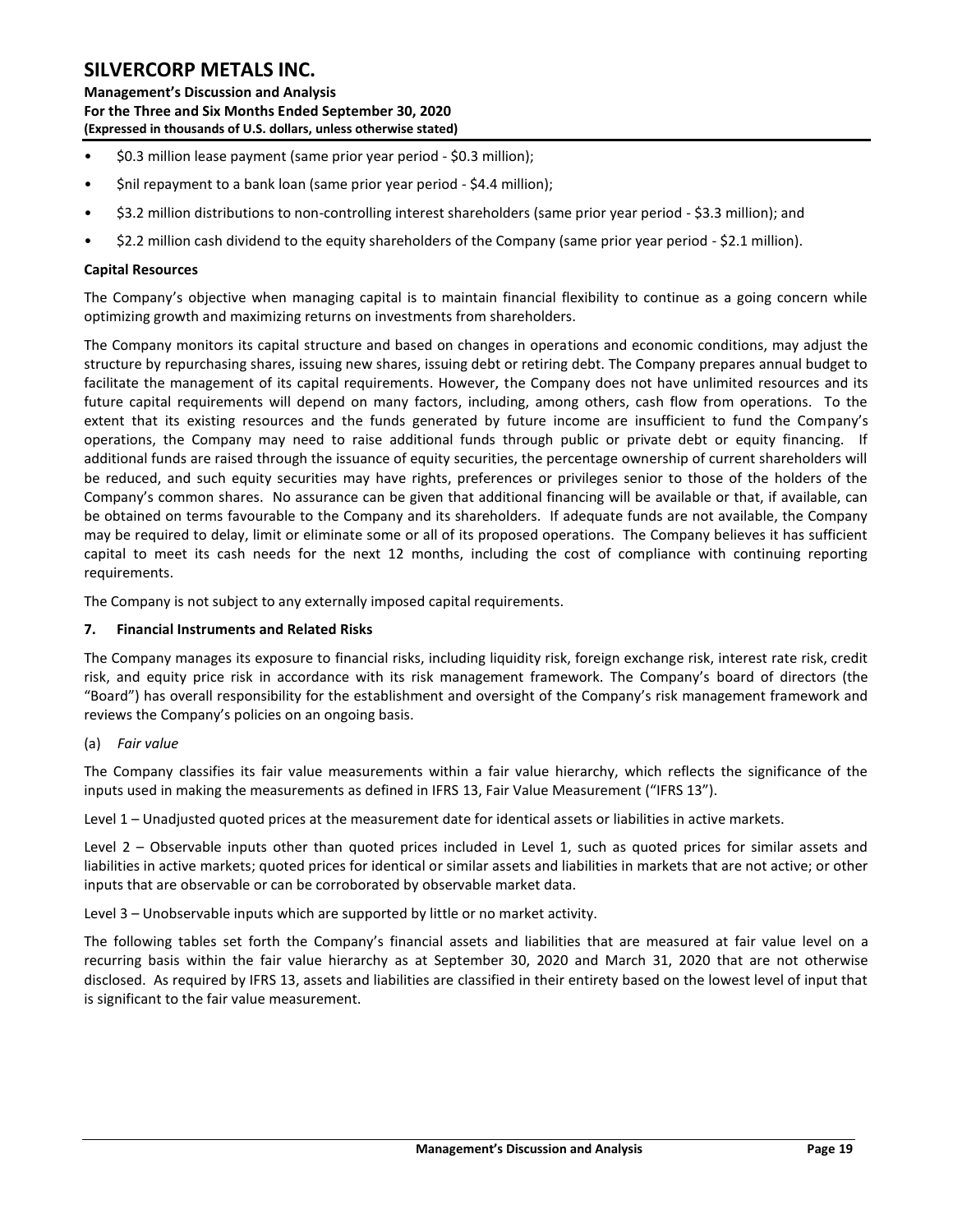#### **Management's Discussion and Analysis**

**For the Three and Six Months Ended September 30, 2020 (Expressed in thousands of U.S. dollars, unless otherwise stated)** 

|                                                   | Fair value as at September 30, 2020 |             |  |                          |     |         |     |        |  |  |  |  |  |  |
|---------------------------------------------------|-------------------------------------|-------------|--|--------------------------|-----|---------|-----|--------|--|--|--|--|--|--|
| <b>Recurring measurements</b>                     |                                     | Level 1     |  | Level 2                  |     | Level 3 |     | Total  |  |  |  |  |  |  |
| <b>Financial assets</b>                           |                                     |             |  |                          |     |         |     |        |  |  |  |  |  |  |
| Cash and cash equivalents                         |                                     | $95,320$ \$ |  |                          | - S |         | - S | 95.320 |  |  |  |  |  |  |
| Short-term investments - money market instruments |                                     | 75.738      |  | $\overline{\phantom{a}}$ |     | ٠       |     | 75.738 |  |  |  |  |  |  |
| Investments in public companies                   |                                     | 9,700       |  | $\overline{\phantom{0}}$ |     | ٠       |     | 9,700  |  |  |  |  |  |  |
| Investments in private companies                  |                                     |             |  |                          |     | 6.725   |     | 6.725  |  |  |  |  |  |  |

|                                                   |           |         |       | Fair value as at March 31, 2020 |        |  |  |
|---------------------------------------------------|-----------|---------|-------|---------------------------------|--------|--|--|
| <b>Recurring measurements</b>                     | Level 1   | Level 3 | Total |                                 |        |  |  |
| <b>Financial assets</b>                           |           |         |       |                                 |        |  |  |
| Cash and cash equivalents                         | 65.777 \$ | $-S$    |       | $-S$                            | 65.777 |  |  |
| Short-term investments - money market instruments | 53,430    | -       |       | $\overline{\phantom{a}}$        | 53,430 |  |  |
| Investments in public companies                   | 6,633     | -       |       | $\overline{\phantom{0}}$        | 6,633  |  |  |
| Investments in private companies                  |           | -       |       | 2.117                           | 2,117  |  |  |

Fair value of the other financial instruments excluded from the table above approximates their carrying amount as at September 30, 2020 and March 31, 2020 due to the short-term nature of these instruments.

There were no transfers into or out of Level 3 during the three and six months ended September 30, 2020 and 2019.

#### (b) *Liquidity risk*

Liquidity risk is the risk that the Company will not be able to meet its short-term business requirements. The Company has in place a planning and budgeting process to help determine the funds required to support the Company's normal operating requirements on an ongoing basis and its expansion plans.

In the normal course of business, the Company enters into contracts that give rise to commitments for future minimum payments. The following summarizes the remaining contractual maturities of the Company's financial liabilities.

|                                          |               | March 31, 2020 |              |        |  |        |
|------------------------------------------|---------------|----------------|--------------|--------|--|--------|
|                                          | Within a vear | 2-5 years      | Over 5 years | Total  |  | Total  |
| Accounts payable and accrued liabilities | 34.983        | -              | -            | 34.983 |  | 23,129 |
| Lease obligation                         | 611           | 1.313          |              | 1.924  |  | 2.069  |
|                                          | 35.594        | 1.313          | -            | 36.907 |  | 25.198 |

### (c) *Foreign exchange risk*

The Company reports its financial statements in US dollars. The functional currency of the head office, Canadian subsidiaries and all intermediate holding companies is CAD and the functional currency of all Chinese subsidiaries is RMB. The Company is exposed to foreign exchange risk when the Company undertakes transactions and holds assets and liabilities in currencies other than its functional currencies.

The Company currently does not engage in foreign exchange currency hedging. The Company's exposure to currency risk affect net income is summarized as follows:

|                                              | September 30, 2020 |        | March 31, 2020 |
|----------------------------------------------|--------------------|--------|----------------|
| Financial assets denominated in U.S. Dollars |                    | 65.691 | 60.534         |

As at September 30, 2020, with other variables unchanged, a 10% strengthening (weakening) of the CAD against the USD would have decreased (increased) net income by approximately \$6.6 million.

### (d) *Interest rate risk*

The Company is exposed to interest rate risk on its cash equivalents, short term investments, and bank loan payable. As at September 30, 2020, all of its interest-bearing cash equivalents and short-term investments earn interest at market rates that are fixed to maturity or at variable interest rate with terms of less than one year. The Company monitors its exposure to changes in interest rates on cash equivalents and short-term investments. Due to the short-term nature of the financial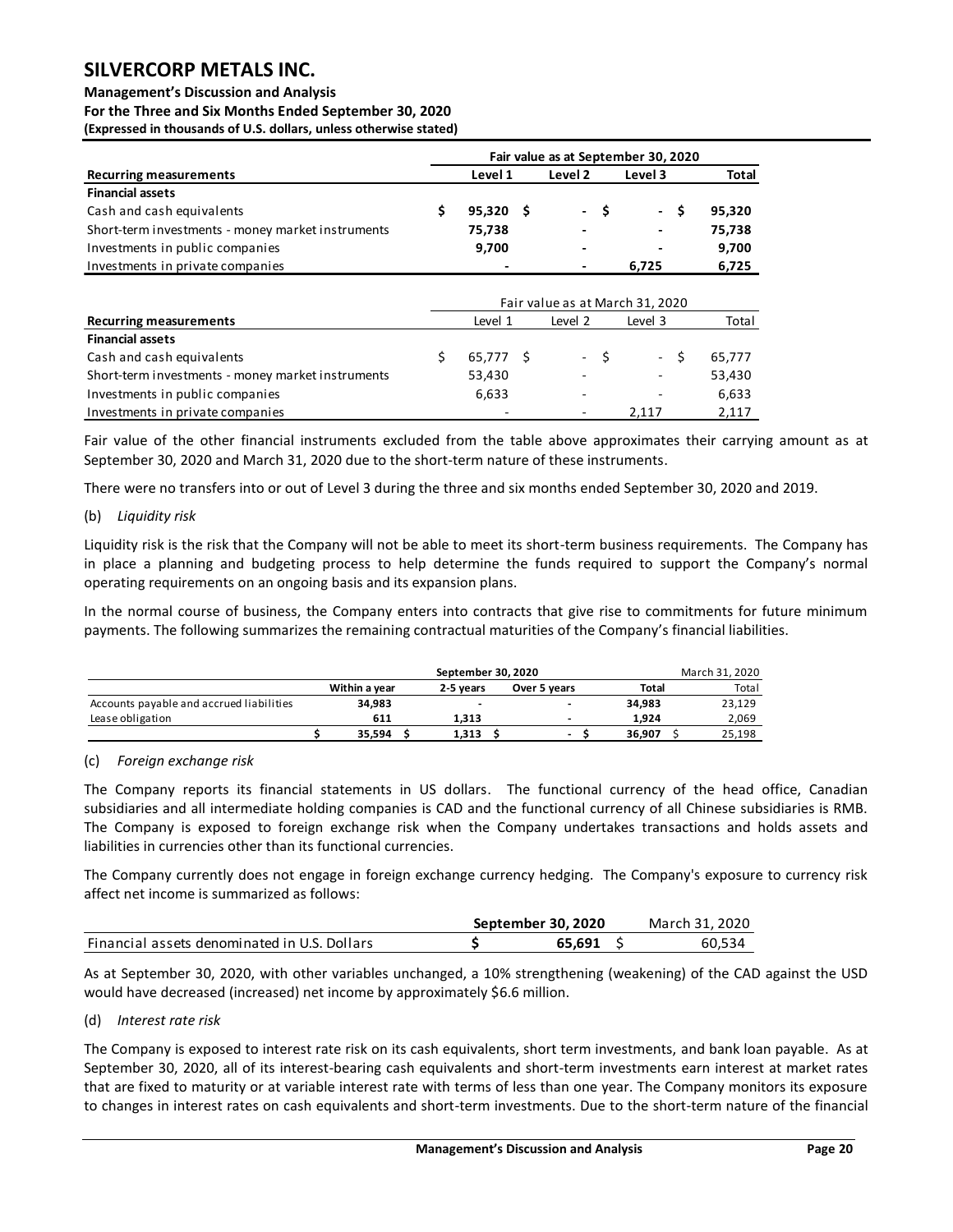**Management's Discussion and Analysis For the Three and Six Months Ended September 30, 2020 (Expressed in thousands of U.S. dollars, unless otherwise stated)** 

instruments, fluctuations in interest rates would not have a significant impact on the Company's after-tax net income.

#### (e) *Credit risk*

Credit risk is the risk that one party to a financial instrument will fail to discharge an obligation and cause the other party to incur a financial loss. The Company is exposed to credit risk primarily associated to accounts receivable, due from related parties, cash and cash equivalents and short-term investments. The carrying amount of assets included on the balance sheet represents the maximum credit exposure.

The Company undertakes credit evaluations on counterparties as necessary, requests deposits from customers prior to delivery, and has monitoring processes intended to mitigate credit risks. There were no amounts in trade and other receivables which were past due on September 30, 2020 (at March 31, 2020 - \$nil) for which no provision is recognized.

#### (f) *Equity price risk*

The Company holds certain marketable securities that will fluctuate in value as a result of trading on Canadian financial markets. As the Company's marketable securities holdings are mainly in mining companies, the value will also fluctuate based on commodity prices. Based upon the Company's portfolio as at September 30, 2020, a 10% increase (decrease) in the market price of the securities held, ignoring any foreign currency effects, would have resulted in an increase (decrease) to net income and comprehensive income of approximately \$0.5 million and \$0.5 million, respectively.

### <span id="page-21-0"></span>**8. Off-Balance Sheet Arrangements**

The Company does not have any off-balance sheet arrangements.

#### <span id="page-21-1"></span>**9. Transactions with Related Parties**

Related party transactions are made on terms agreed upon by the related parties. The balances with related parties are unsecured, non-interest bearing, and due on demand. Related party transactions not disclosed elsewhere in this MD&A are as follows:

| and concentration interest wearing, and add on acmanar neideed party transactions not also locatinere in<br>as follows: |                                          |             |       |
|-------------------------------------------------------------------------------------------------------------------------|------------------------------------------|-------------|-------|
| Due from related parties                                                                                                | <b>September 30, 2020</b> March 31, 2020 |             |       |
| NUAG (a)                                                                                                                |                                          | 52 S        | 94    |
| Henan Non-ferrous (b)                                                                                                   |                                          |             | 1,425 |
|                                                                                                                         |                                          | <b>52</b> S | 1.519 |

- (a) The Company recovers costs for services rendered to NUAG and expenses incurred on behalf of NUAG pursuant to a services and administrative costs reallocation agreement. During the three and six months ended September 30, 2020, the Company recovered \$179 and \$340 (the three and six months ended September 30, 2019 - \$146 and \$214) from NUAG for services rendered and expenses incurred on behalf of NUAG. The costs recovered from NUAG were recorded as a direct reduction of general and administrative expenses on the consolidated statements of income.
- (b) In January 2020, Henan Found advanced a loan of \$1,426 (RMB ¥10 million) to Henan Non-ferrous. The loan has a term of four months and bears an interest rate of 4.35% per annum. In May 2020, the loan, including accumulated interest, of \$1,423 (RMB ¥10.1 million) was repaid in full.

The balances with related parties are unsecured.

### <span id="page-21-2"></span>**10. Alternative Performance (non-IFRS) Measures**

The following alternative performance measures are used by the Company to manage and evaluate operating performance of the Company's mines and are widely reported in the silver mining industry as benchmarks for performance, but are alternative performance (non-IFRS) measures that do not have standardized meaning prescribed by IFRS and therefore unlikely to be comparable to similar measures presented by other companies. Accordingly, it is intended to provide additional information and should not be considered in isolation or as a substitute for measures of performance prepared in accordance with IFRS. To facilitate a better understanding of these measures, the tables in this section provide the reconciliation of these measures to the financial statements for the three and six months ended September 30, 2020 and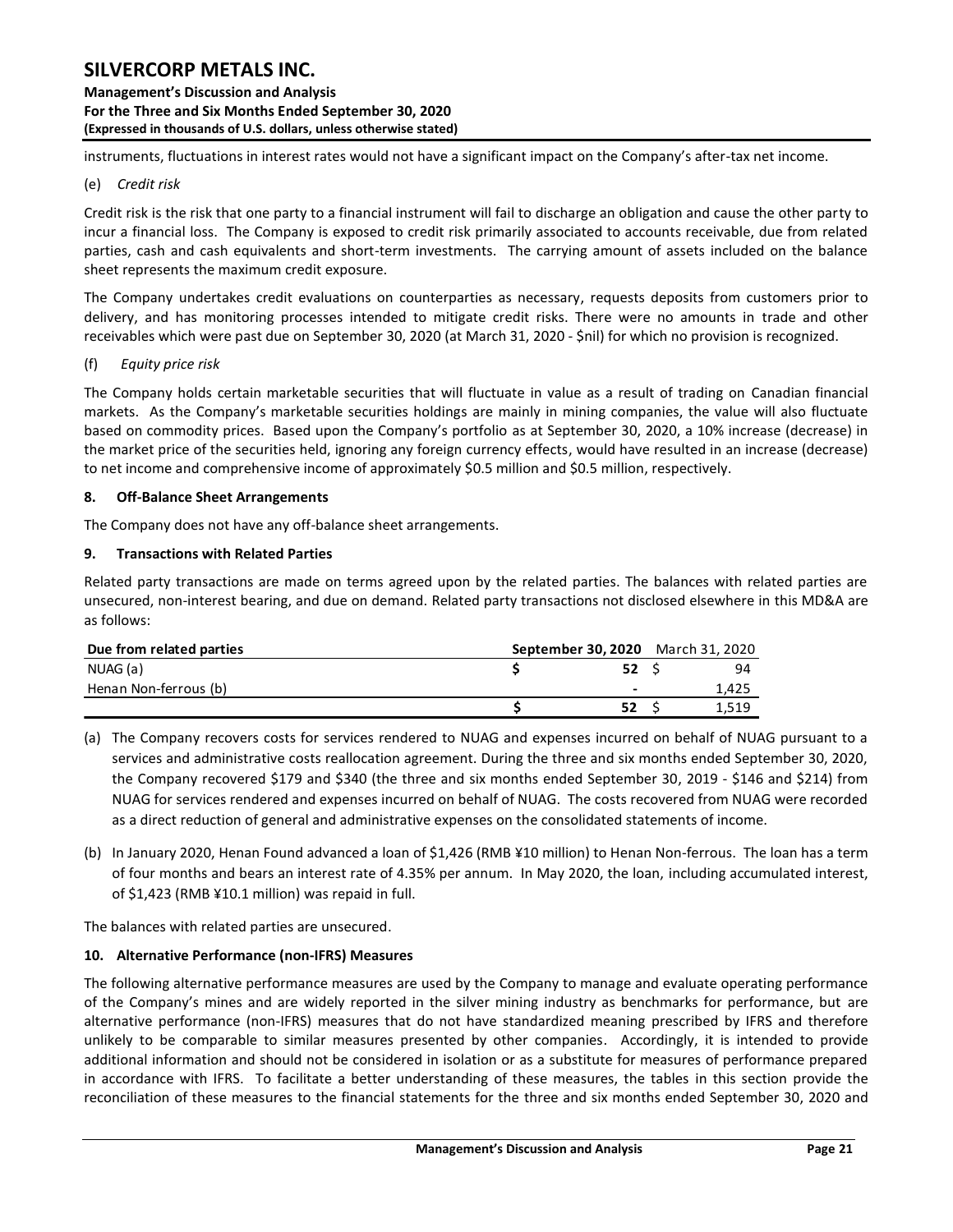**Management's Discussion and Analysis For the Three and Six Months Ended September 30, 2020 (Expressed in thousands of U.S. dollars, unless otherwise stated)** 

2019:

(a) Costs per Ounce of Silver

Cash cost and all-in sustaining cost ("AISC") per ounce of silver, net of by-product credits, are non-IFRS measures. The Company produces by-product metals incidentally to our silver mining activities. We have adopted the practice of calculating a performance measure with the net cost of producing an ounce of silver, our primary payable metal, after deducting revenues gained from incidental by-product production. This performance measure has been commonly used in the mining industry for many years and was developed as a relatively simple way of comparing the net production costs of the primary metal for a specific period against the prevailing market price of such metal.

Cash cost is calculated by deducting revenue from the sales of all metals other than silver and is calculated per ounce of silver sold.

AISC is an extension of the "cash cost" metric and provides a comprehensive measure of the Company's operating performance and ability to generate cash flows. AISC has been calculated based on World Gold Council ("WGC") guidance released in 2013 and undated in 2018. The WGC is not a regulatory organization and does not have the authority to develop accounting standards for disclosure requirements.

AISC is based on the Company's cash costs, net of by-product sales, and further includes corporate general and administrative expense, government fee and other taxes, reclamation cost accretion, lease liability payments, and sustaining capital expenditures. Sustaining capital expenditures are those costs incurred to sustain and maintain existing assets at current productive capacity and constant planned levels of production output. Excluded are non-sustaining capital expenditures, which result in a material increase in the life of assets, materially increase resources or reserves, productive capacity, or future earning potential, or significant improvement in recovery or grade, or which do not relate to the current production activities. The Company believes that this measure represents the total sustainable costs of producing silver from current operations and provides additional information about the Company's operational performance and ability to generate cash flows.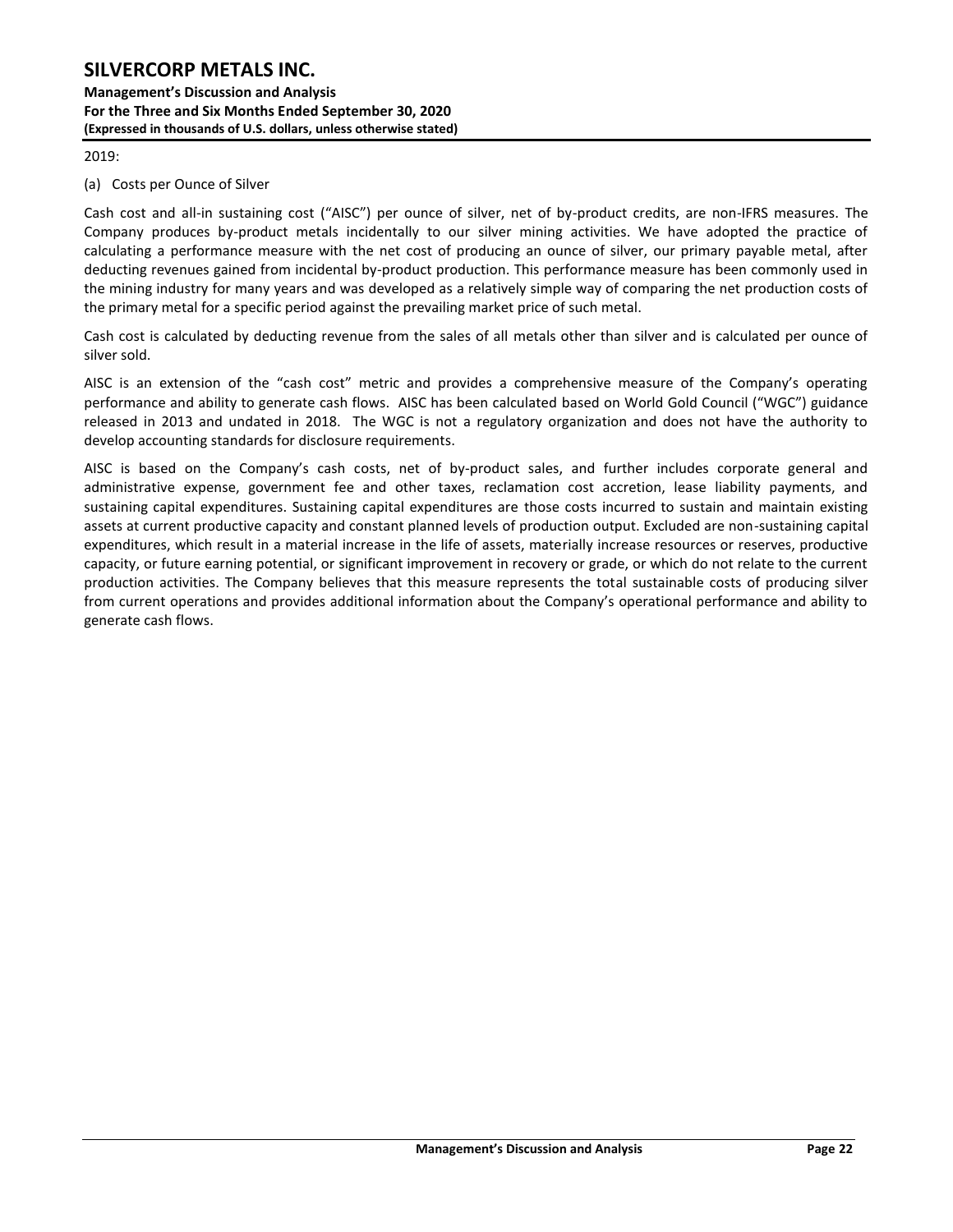#### **Management's Discussion and Analysis**

**For the Three and Six Months Ended September 30, 2020**

**(Expressed in thousands of U.S. dollars, unless otherwise stated)** 

The following table provides a reconciliation of cash cost and AISC per ounce of silver, net of by-product credits:

|                                                                       |             | Three months ended September 30, 2020 |                    |     |                |       |                          |    |                          |   | Three months ended September 30, 2019 |                    |                    |              |    |                          |     |                          |    |                        |  |  |
|-----------------------------------------------------------------------|-------------|---------------------------------------|--------------------|-----|----------------|-------|--------------------------|----|--------------------------|---|---------------------------------------|--------------------|--------------------|--------------|----|--------------------------|-----|--------------------------|----|------------------------|--|--|
| (Expressed in thousands of U.S. dollars, except ounce and per ounce   |             |                                       | <b>Ying Mining</b> |     |                |       |                          |    |                          |   |                                       |                    | <b>Ying Mining</b> |              |    |                          |     |                          |    |                        |  |  |
| amount)                                                               |             |                                       | <b>District</b>    |     | GC.            | Other |                          |    |                          |   | <b>Corporate Consolidated</b>         |                    | District           | GC           |    | Other                    |     |                          |    | Corporate Consolidated |  |  |
| Production costs expensed as reported                                 | A           | Ś                                     | 14,941             | Ŝ.  | $4,298$ \$     |       | 449                      | \$ |                          | Ś | 19,688                                |                    | 13,486             | 3,804        | Ś, | $\overline{\phantom{a}}$ | \$. | ٠                        | Š, | 17,290                 |  |  |
| <b>By-product sales</b>                                               |             |                                       |                    |     |                |       |                          |    |                          |   |                                       |                    |                    |              |    |                          |     |                          |    |                        |  |  |
| Gold                                                                  |             |                                       | (1, 492)           |     | $\blacksquare$ |       | (1,524)                  |    |                          |   | (3,016)                               |                    | (1, 314)           | ٠            |    |                          |     |                          |    | (1, 314)               |  |  |
| Lead                                                                  |             |                                       | (12, 148)          |     | (2, 239)       |       |                          |    |                          |   | (14, 387)                             |                    | (13, 945)          | (2, 257)     |    |                          |     |                          |    | (16, 202)              |  |  |
| Zinc                                                                  |             |                                       | (1,071)            |     | (4, 165)       |       |                          |    |                          |   | (5,236)                               |                    | (960)              | (3,085)      |    |                          |     | $\overline{\phantom{a}}$ |    | (4,045)                |  |  |
| Other                                                                 |             |                                       | (454)              |     | (231)          |       | ٠                        |    | $\overline{\phantom{a}}$ |   | (685)                                 |                    | (598)              | (288)        |    |                          |     | $\overline{\phantom{a}}$ |    | (886)                  |  |  |
| Total by-product sales                                                | B           |                                       | (15, 165)          |     | (6.635)        |       | (1.524)                  |    | $\overline{\phantom{a}}$ |   | (23, 324)                             |                    | (16.817)           | (5.630)      |    | $\overline{\phantom{a}}$ |     | $\overline{\phantom{a}}$ |    | (22, 447)              |  |  |
| Total cash cost, net of by-product credits                            | $C = A - B$ |                                       | (224)              |     | (2, 337)       |       | (1,075)                  |    | $\overline{\phantom{a}}$ |   | (3,636)                               |                    | (3, 331)           | (1,826)      |    |                          |     | ٠                        |    | (5, 157)               |  |  |
| Add: Mineral resources tax                                            |             |                                       | 1,172              |     | 261            |       | $\overline{\phantom{a}}$ |    | $\overline{\phantom{a}}$ |   | 1,433                                 |                    | 1,180              | 228          |    | $\overline{\phantom{a}}$ |     | $\overline{\phantom{a}}$ |    | 1,408                  |  |  |
| <b>General and administrative</b>                                     |             |                                       | 1.520              |     | 695            |       | 124                      |    | 2.784                    |   | 5.123                                 |                    | 2.061              | 544          |    | (394)                    |     | 2.583                    |    | 4.794                  |  |  |
| Amortization included in general and administrative                   |             |                                       | (122)              |     | (89)           |       | (94)                     |    | (132)                    |   | (437)                                 |                    | (111)              | (81)         |    | (74)                     |     | (123)                    |    | (389)                  |  |  |
| Exploration and business development*                                 |             |                                       |                    |     |                |       |                          |    | 126                      |   | 126                                   |                    |                    |              |    |                          |     | 107                      |    | 107                    |  |  |
| Government fees and other taxes                                       |             |                                       | 519                |     | 128            |       | $\mathbf{1}$             |    |                          |   | 648                                   |                    | 437                | 48           |    | $\mathbf{1}$             |     | 10                       |    | 496                    |  |  |
| <b>Reclamation accretion</b>                                          |             |                                       | 56                 |     | 6              |       | 9                        |    | $\overline{\phantom{a}}$ |   | 71                                    |                    | 92                 | 6            |    | 8                        |     | $\overline{a}$           |    | 106                    |  |  |
| Lease payment                                                         |             |                                       |                    |     |                |       |                          |    | 139                      |   | 139                                   |                    |                    |              |    |                          |     | 133                      |    | 133                    |  |  |
| Sustaining capital expenditures                                       |             |                                       | 7.393              |     | 1.008          |       | $\mathbf{1}$             |    | 290                      |   | 8,692                                 |                    | 5,489              | 553          |    | ٠                        |     | 327                      |    | 6,369                  |  |  |
| All-in sustaining cost, net of by-product credits                     | F           |                                       | 10.314             |     | (328)          |       | (1,034)                  |    | 3.207                    |   | 12,159                                |                    | 5.817              | (528)        |    | (459)                    |     | 3,037                    |    | 7,866                  |  |  |
| Add: Non-sustaining capital expenditures                              |             |                                       | 2,244              |     | 116            |       | $\overline{\phantom{a}}$ |    | $\sim$                   |   | 2,360                                 |                    | 2,683              | 257          |    | 87                       |     | ٠                        |    | 3,027                  |  |  |
| All-in cost, net of by-product credits                                | G           |                                       | 12,558             |     | (212)          |       | (1,034)                  |    | 3.207                    |   | 14,519                                |                    | 8,500              | (271)        |    | (372)                    |     | 3,037                    |    | 10,893                 |  |  |
| Silver ounces sold ('000s)                                            | н           |                                       | 1.556              |     | 184            |       |                          |    |                          |   | 1,740                                 |                    | 1,711              | 183          |    |                          |     |                          |    | 1,894                  |  |  |
| Cash cost per ounce of silver, net of by-product credits              | $(A+B)/H$   | \$                                    | (0.14)             | Ŝ   | $(12.70)$ \$   |       | $\overline{\phantom{a}}$ |    | $\overline{\phantom{a}}$ | Ś | (2.09)                                | \$                 | (1.95)             | (9.98)       |    | $\overline{\phantom{a}}$ | Ś   | ٠                        |    | (2.72)                 |  |  |
| All-in sustaining cost per ounce of silver, net of by-product credits | F/H         | Ś                                     | 6.63               |     | $(1.78)$ \$    |       |                          |    |                          | Ś | 6.99                                  | $\mathsf{\hat{S}}$ | 3.40               | $(2.89)$ \$  |    |                          | Ś   | ٠                        |    | 4.15                   |  |  |
| All-in cost per ounce of silver, net of by-product credits            | G/H         | ¢                                     | 8.07               | Ŝ   | $(1.15)$ \$    |       |                          | Ś  |                          | Ś | 8.34                                  | <sup>\$</sup>      | 4.97               | $(1.48)$ \$  |    |                          | Ś.  |                          | Š, | 5.75                   |  |  |
|                                                                       |             |                                       |                    |     |                |       |                          |    |                          |   |                                       |                    |                    |              |    |                          |     |                          |    |                        |  |  |
| By-product credits per ounce of silver                                |             |                                       |                    |     |                |       |                          |    |                          |   |                                       |                    |                    |              |    |                          |     |                          |    |                        |  |  |
| Gold                                                                  |             |                                       | (0.96)             |     |                |       |                          |    |                          |   | (1.73)                                |                    | (0.77)             |              |    |                          |     |                          |    | (0.69)                 |  |  |
| Lead                                                                  |             |                                       | (7.81)             |     | (12.17)        |       |                          |    |                          |   | (8.27)                                |                    | (8.15)             | (12.33)      |    |                          |     |                          |    | (8.55)                 |  |  |
| Zinc                                                                  |             |                                       | (0.69)             |     | (22.64)        |       |                          |    |                          |   | (3.01)                                |                    | (0.56)             | (16.86)      |    |                          |     |                          |    | (2.14)                 |  |  |
| Other                                                                 |             |                                       | (0.29)             |     | (1.26)         |       |                          |    |                          |   | (0.39)                                |                    | (0.35)             | (1.57)       |    |                          |     |                          |    | (0.47)                 |  |  |
| Total by-product credits per ounce of silver                          |             | Ś                                     | (9.75)             | - S | $(36.07)$ \$   |       |                          | Ś  |                          | Ś | (13.40)                               | Ŝ.                 | $(9.83)$ \$        | $(30.76)$ \$ |    |                          | Ś.  |                          | Ś  | (11.85)                |  |  |

|                                                                       |             | Six months ended September 30, 2020 |                    |     |                 |  |         |    | Six months ended September 30, 2019 |          |                                     |               |                    |    |                |              |                          |    |                          |    |                        |
|-----------------------------------------------------------------------|-------------|-------------------------------------|--------------------|-----|-----------------|--|---------|----|-------------------------------------|----------|-------------------------------------|---------------|--------------------|----|----------------|--------------|--------------------------|----|--------------------------|----|------------------------|
| (Expressed in thousands of U.S. dollars, except ounce and per ounce   |             |                                     | <b>Ying Mining</b> |     |                 |  |         |    |                                     |          |                                     |               | <b>Ying Mining</b> |    |                |              |                          |    |                          |    |                        |
| amount)                                                               |             |                                     | <b>District</b>    |     | GC.             |  |         |    |                                     |          | <b>Other Corporate Consolidated</b> |               | District           |    | GC             |              | Other                    |    |                          |    | Corporate Consolidated |
| Production costs expensed as reported                                 | A           | ¢                                   | 29,065 \$          |     | $7,921$ \$      |  | 449     | Ŝ. |                                     | <b>R</b> | 37,435                              | $\zeta$       | 27,129             |    | 8,161          | <sub>S</sub> | $\overline{\phantom{a}}$ | ≺  |                          | Š, | 35,290                 |
| <b>By-product sales</b>                                               |             |                                     |                    |     |                 |  |         |    |                                     |          |                                     |               |                    |    |                |              |                          |    |                          |    |                        |
| Gold                                                                  |             |                                     | (2,969)            |     | ٠               |  | (1,524) |    |                                     |          | (4, 493)                            |               | (2, 396)           |    |                |              |                          |    |                          |    | (2,396)                |
| Lead                                                                  |             |                                     | (24, 494)          |     | (4, 267)        |  |         |    |                                     |          | (28, 761)                           |               | (26, 638)          |    | (4, 742)       |              |                          |    | ٠                        |    | (31, 380)              |
| Zinc                                                                  |             |                                     | (2, 442)           |     | (6,949)         |  |         |    |                                     |          | (9, 391)                            |               | (2,624)            |    | (6, 573)       |              |                          |    | ٠                        |    | (9, 197)               |
| Other                                                                 |             |                                     | (839)              |     | (360)           |  |         |    |                                     |          | (1, 199)                            |               | (1, 203)           |    | (289)          |              | $\overline{\phantom{a}}$ |    |                          |    | (1, 492)               |
| <b>Total by-product sales</b>                                         | в           |                                     | (30, 744)          |     | (11, 576)       |  | (1,524) |    | $\sim$                              |          | (43,844)                            |               | (32, 861)          |    | (11, 604)      |              | $\overline{\phantom{a}}$ |    | ٠                        |    | (44, 465)              |
| Total cash cost, net of by-product credits                            | $C = A + B$ |                                     | (1,679)            |     | (3,655)         |  | (1,075) |    |                                     |          | (6, 409)                            |               | (5, 732)           |    | (3, 443)       |              | ٠                        |    | ۰.                       |    | (9, 175)               |
| Add: Mineral resources tax                                            |             |                                     | 2,297              |     | 472             |  | ٠       |    | $\sim$                              |          | 2,769                               |               | 2,198              |    | 461            |              | $\overline{\phantom{0}}$ |    | ٠                        |    | 2,659                  |
| <b>General and administrative</b>                                     |             |                                     | 2,915              |     | 1,244           |  | 237     |    | 5,471                               |          | 9,867                               |               | 3,523              |    | 1,028          |              | (211)                    |    | 4,936                    |    | 9,276                  |
| Amortization included in general and administrative                   |             |                                     | (237)              |     | (179)           |  | (177)   |    | (252)                               |          | (845)                               |               | (222)              |    | (161)          |              | (150)                    |    | (207)                    |    | (740)                  |
| Property evaluation and business development*                         |             |                                     |                    |     | ٠               |  |         |    | 311                                 |          | 311                                 |               |                    |    |                |              | $\overline{\phantom{a}}$ |    | 173                      |    | 173                    |
| Government fees and other taxes                                       |             |                                     | 978                |     | 209             |  | 1       |    |                                     |          | 1,188                               |               | 923                |    | 140            |              | $\overline{2}$           |    | 25                       |    | 1,090                  |
| <b>Reclamation accretion</b>                                          |             |                                     | 111                |     | 12              |  | 17      |    | $\overline{\phantom{a}}$            |          | 140                                 |               | 184                |    | 12             |              | 16                       |    | ٠                        |    | 212                    |
| Lease payment                                                         |             |                                     |                    |     |                 |  |         |    | 271                                 |          | 271                                 |               |                    |    | $\overline{a}$ |              | ٠                        |    | 234                      |    | 234                    |
| Sustaining capital expenditures                                       |             |                                     | 12.846             |     | 2.051           |  | 1       |    | 479                                 |          | 15.377                              |               | 12,960             |    | 1.250          |              | $\overline{\phantom{0}}$ |    | 479                      |    | 14,689                 |
| All-in sustaining cost, net of by-product credits                     | F           |                                     | 17.231             |     | 154             |  | (996)   |    | 6.280                               |          | 22,669                              |               | 13,834             |    | (713)          |              | (343)                    |    | 5.640                    |    | 18,418                 |
| Add: Non-sustaining capital expenditures                              |             |                                     | 3.855              |     | 390             |  | 87      |    | $\overline{\phantom{a}}$            |          | 4.332                               |               | 3.163              |    | 399            |              | 87                       |    | ٠                        |    | 3.649                  |
| All-in cost, net of by-product credits                                | G           |                                     | 21,086             |     | 544             |  | (909)   |    | 6,280                               |          | 27,001                              |               | 16,997             |    | (314)          |              | (256)                    |    | 5,640                    |    | 22,067                 |
| Silver ounces sold ('000s)                                            | н           |                                     | 3.228              |     | 384             |  |         |    |                                     |          | 3,612                               |               | 3,373              |    | 376            |              |                          |    | $\overline{\phantom{a}}$ |    | 3,749                  |
| Cash cost per ounce of silver, net of by-product credits              | $(A+B)/H$   | Ŝ                                   | $(0.52)$ \$        |     | $(9.52)$ \$     |  |         | Ś  |                                     | Ś.       | (1.77)                              | Ŝ.            | $(1.70)$ \$        |    | $(9.16)$ \$    |              | $\overline{\phantom{a}}$ | Ś  |                          | Ŝ. | (2.45)                 |
| All-in sustaining cost per ounce of silver, net of by-product credits | F/H         | Ś                                   | 5.34               | Ś   | 0.40            |  |         | ¢, |                                     | \$.      | 6.28                                | Š.            | 4.10 <sub>5</sub>  |    | (1.90)         |              |                          | ≺  | ٠                        | Ś  | 4.91                   |
| All-in cost per ounce of silver, net of by-product credits            | G/H         |                                     | 6.53 <sub>5</sub>  |     | $1.42 \quad$ \$ |  |         | ¢  |                                     | Ś        | 7.48                                | Ś.            | $5.04$ \$          |    | $(0.84)$ \$    |              |                          | \$ |                          | Š, | 5.89                   |
|                                                                       |             |                                     |                    |     |                 |  |         |    |                                     |          |                                     |               |                    |    |                |              |                          |    |                          |    |                        |
| By-product credits per ounce of silver                                |             |                                     |                    |     |                 |  |         |    |                                     |          |                                     |               |                    |    |                |              |                          |    |                          |    |                        |
| Gold                                                                  |             |                                     | (0.92)             |     |                 |  |         |    |                                     |          | (1.24)                              |               | (0.65)             |    | ä,             |              |                          |    |                          |    | (0.58)                 |
| Lead                                                                  |             |                                     | (7.59)             |     | (11.11)         |  |         |    |                                     |          | (7.96)                              |               | (7.64)             |    | (12.88)        |              |                          |    |                          |    | (8.18)                 |
| Zinc                                                                  |             |                                     | (0.76)             |     | (18.10)         |  |         |    |                                     |          | (2.60)                              |               | (1.00)             |    | (18.07)        |              |                          |    |                          |    | (2.78)                 |
| Other                                                                 |             |                                     | (0.26)             |     | (0.94)          |  |         |    |                                     |          | (0.33)                              |               | (0.36)             |    | (0.01)         |              |                          |    | $\overline{a}$           |    | (0.33)                 |
| Total by-product credits per ounce of silver                          |             | Ś                                   | (9.53)             | \$. | $(30.15)$ \$    |  |         | Ś  |                                     | Ś        | (12.13)                             | <sup>\$</sup> | (9.65)             | -S | (30.96)        |              |                          | Ś. |                          | Ś  | (11.87)                |

\*Recovery of \$3,970, arising from the receipt of \$6,497 (CAD\$9,000) break fee from Guyana Goldfield net of expenses of \$2,527, was excluded for the six months ended September 30, 2020.

#### (b) Costs per Tonne of Ore Processed

The Company uses cost per tonne of ore processed to manage and evaluate operating performance at each of its mines. Cost per tonne of ore processed is calculated based on total production costs on a sales basis, adjusted for changes in inventory, to arrive at total production costs that relate to ore production during the period. These total production costs are then further divided into mining cost, shipping cost, and milling cost. Cost per tonne of ore processed is the total of per tonne mining cost, per tonne shipping cost, and per tonne milling cost.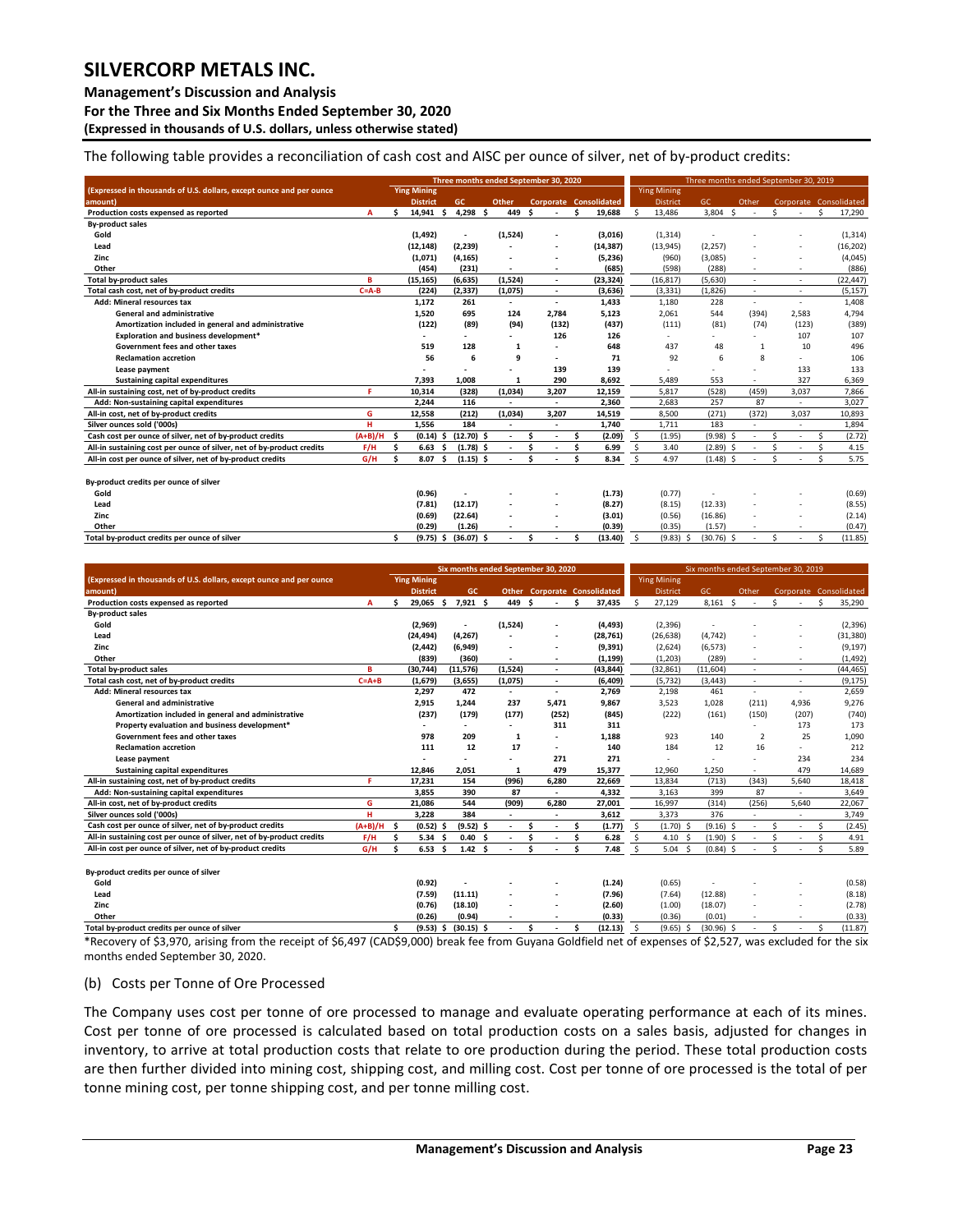#### **Management's Discussion and Analysis For the Three and Six Months Ended September 30, 2020 (Expressed in thousands of U.S. dollars, unless otherwise stated)**

All-in sustaining production cost per tonne is an extension of the cash production cost per tonne and provides a comprehensive measure of the Company's operating performance and ability to generate cash flows. All-in sustaining production cost per tonne is based on the Company's cash production cost, and further includes corporate general and administrative expense, government fee and other taxes, reclamation cost accretion, lease liability payments, and sustaining capital expenditures. The Company believes that this measure represents the total sustainable costs of processing ore from current operations and provides additional information about the Company's operational performance and ability to generate cash flows.

The following table provides a reconciliation of production cost and all-in sustaining production cost per tonne of ore processed:

|                                                        |                     |     |                    | Three months ended September 30, 2020 |    |                          |     |                          |          |                               |          |                    |    | Three months ended September 30, 2019 |              |                          |    |                          |     |                             |
|--------------------------------------------------------|---------------------|-----|--------------------|---------------------------------------|----|--------------------------|-----|--------------------------|----------|-------------------------------|----------|--------------------|----|---------------------------------------|--------------|--------------------------|----|--------------------------|-----|-----------------------------|
| (Expressed in thousands of U.S. dollars, except ounce  |                     |     | <b>Ying Mining</b> |                                       |    |                          |     |                          |          |                               |          | <b>Ying Mining</b> |    |                                       |              |                          |    |                          |     |                             |
| and per ounce amount)                                  |                     |     | <b>District</b>    | GC.                                   |    | <b>Other</b>             |     |                          |          | <b>Corporate Consolidated</b> |          | District           |    | G <sub>C</sub>                        |              |                          |    |                          |     | Other CorporateConsolidated |
| Production costs expensed as reported                  |                     | \$. | 14.941 S           | 4.298 S                               |    | 449                      | - S |                          | \$.      | 19,688                        | Ś.       | 13,486 S           |    | 3,804 \$                              |              |                          | Ś  |                          | Ś   | 17,290                      |
| Depreciation and amortization as reported              |                     |     | 4.404              | 870                                   |    | 318                      |     |                          |          | 5,592                         |          | 5,087              |    | 727                                   |              |                          |    |                          |     | 5,814                       |
| Change in stockpile and concentrate inventory          |                     |     |                    |                                       |    |                          |     |                          |          |                               |          |                    |    |                                       |              |                          |    |                          |     |                             |
| Less: stockpile and concentrate inventory - Beginning  |                     |     | (4.485)            | (242)                                 |    | (792)                    |     |                          |          | (5, 519)                      |          | (5,979)            |    | (104)                                 |              | (816)                    |    |                          |     | (6, 899)                    |
| Add: stockpile and concentrate inventory - Ending      |                     |     | 3,052              | 365                                   |    | 32                       |     |                          |          | 3.449                         |          | 5,014              |    | 600                                   |              | 784                      |    |                          |     | 6,398                       |
| Adjustment for foreign exchange movement               |                     |     | 1,297              | (265)                                 |    | 760                      |     |                          |          | 1,792                         |          | 214                |    | 22                                    |              | 32                       |    |                          |     | 268                         |
|                                                        |                     |     | (136)              | (142)                                 |    | $\overline{\phantom{a}}$ |     | $\overline{\phantom{a}}$ |          | (278)                         |          | (751)              |    | 518                                   |              | ٠                        |    | $\overline{\phantom{a}}$ |     | (233)                       |
| Total production cost                                  |                     | \$. | 19,209 S           | 5,026                                 | -S |                          | S   |                          | S        | 24,724                        | .s       | 17.822             | -S | 5.049                                 | \$.          | $\overline{\phantom{a}}$ |    |                          | \$. | 22,871                      |
| Depreciation and amortization charged to mining costs  | A                   |     | 4,441              | 738                                   |    |                          |     |                          |          | 5,179                         |          | 4,643              |    | 666                                   |              |                          |    |                          |     | 5,309                       |
| Depreciation and amortization charged to milling costs | B                   |     | 284                | 104                                   |    |                          |     | $\overline{\phantom{a}}$ |          | 388                           |          | 309                |    | 143                                   |              |                          |    |                          |     | 452                         |
| Total non-cash production cost                         |                     | \$. | $4.725$ \$         | 842                                   | -S | ٠                        | S   | ٠                        | s        | 5,567                         | <u>र</u> | 4.952S             |    | 809                                   | \$.          | ٠                        |    |                          | \$. | 5,761                       |
| Cash mining cost                                       | c                   |     | 12,268             | 3.163                                 |    |                          |     | ٠                        |          | 15,431                        |          | 10,434             |    | 3,144                                 |              |                          |    | ٠                        |     | 13,578                      |
| Shipping cost                                          | D                   |     | 694                |                                       |    |                          |     |                          |          | 694                           |          | 679                |    |                                       |              |                          |    |                          |     | 679                         |
| Cash milling cost                                      | F                   |     | 1,523              | 1.022                                 |    |                          |     |                          |          | 2,545                         |          | 1.758              |    | 1.096                                 |              |                          |    |                          |     | 2,854                       |
| Total cash production cost                             |                     | Ś   | 14,485 \$          | 4.185 S                               |    | ÷                        | Ś   |                          | Ś        | 18,670                        | \$       | 12,871 \$          |    | 4,240 \$                              |              |                          | Ś  | ٠                        | S   | 17,111                      |
| General and administrative                             |                     |     | 1,520              | 695                                   |    | 124                      |     | 2.784                    |          | 5.123                         |          | 2,061              |    | 544                                   |              | (394)                    |    | 2,583                    |     | 4,794                       |
| Exploration and business development*                  |                     |     |                    | $\overline{\phantom{a}}$              |    | $\overline{\phantom{a}}$ |     | 126                      |          | 126                           |          | ÷.                 |    |                                       |              |                          |    | 107                      |     | 107                         |
| Amortization included in general and administrative    |                     |     | (122)              | (89)                                  |    | (94)                     |     | (132)                    |          | (437)                         |          | (111)              |    | (81)                                  |              | (74)                     |    | (123)                    |     | (389)                       |
| Government fees and other taxes                        |                     |     | 519                | 128                                   |    | 1                        |     |                          |          | 648                           |          | 437                |    | 48                                    |              | 1                        |    | 10                       |     | 496                         |
| <b>Reclamation accretion</b>                           |                     |     | 56                 | 6                                     |    | 9                        |     |                          |          | 71                            |          | 92                 |    | 6                                     |              | 8                        |    | ä,                       |     | 106                         |
| Lease payment                                          |                     |     |                    |                                       |    |                          |     | 139                      |          | 139                           |          |                    |    |                                       |              |                          |    | 133                      |     | 133                         |
| Sustaining capital expenditures                        |                     |     | 7,393              | 1.008                                 |    | $\mathbf{1}$             |     | 290                      |          | 8,692                         |          | 5.489              |    | 553                                   |              |                          |    | 327                      |     | 6.369                       |
| All-in sustaining production cost                      | F                   | \$. | 23.851 S           | 5.933                                 | -S | 41S                      |     | 3,207                    | <b>S</b> | 33,032                        | S.       | 20.839             | -S | $5.310 - 5$                           |              | 459                      | S  | 3.037                    | S   | 28,726                      |
| Non-sustaining capital expenditures                    |                     |     | 2.244              | 116                                   |    |                          |     | $\overline{\phantom{a}}$ |          | 2,360                         |          | 2.683              |    | 257                                   |              | 87                       |    | $\overline{\phantom{a}}$ |     | 3.027                       |
| All in production cost                                 | G                   | S.  | 26,095 \$          | 6,049                                 | -S | 41 \$                    |     | 3,207 \$                 |          | 35,392                        | S.       | 23,522 \$          |    | $5,567 - $$                           |              | 372                      | -S | 3,037                    | .s  | 31,753                      |
| Ore mined ('000s)                                      | н                   |     | 181.020            | 86.833                                |    |                          |     |                          |          | 267.853                       |          | 176.085            |    | 83.172                                |              |                          |    | ٠                        |     | 259.257                     |
| Ore shipped ('000s)                                    |                     |     | 182.909            | 86,833                                |    |                          |     | ٠                        |          | 269.742                       |          | 177.572            |    | 83.172                                |              |                          |    | $\overline{a}$           |     | 260.744                     |
| Ore milled ('000s)                                     |                     |     | 179.083            | 84.850                                |    |                          |     | ٠                        |          | 263.933                       |          | 179.147            |    | 86.134                                |              |                          |    | $\overline{a}$           |     | 265.281                     |
| Per tonne Production cost                              |                     |     |                    |                                       |    |                          |     |                          |          |                               |          |                    |    |                                       |              |                          |    |                          |     |                             |
| Non-cash mining cost (\$/tonne)                        | $K = A/H$           |     | 24.53              | 8.50                                  |    |                          |     |                          |          | 19.34                         |          | 26.37              |    | 8.01                                  |              |                          |    |                          |     | 20.48                       |
| Non-cash milling cost (\$/tonne)                       | $L=B/J$             |     | 1.59               | 1.23                                  |    |                          |     |                          |          | 1.47                          |          | 1.72               |    | 1.66                                  |              |                          |    |                          |     | 1.70                        |
| Non-cash production cost (\$/tonne)                    | $M = K + L$         | S.  | 26.12 S            | 9.73S                                 |    | $\overline{\phantom{a}}$ | Ś   | ٠                        | Ś        | 20.81                         | S.       | 28.09 \$           |    | 9.67                                  | <sup>5</sup> |                          | Ś  | $\tilde{\phantom{a}}$    | s   | 22.18                       |
| Cash mining cost (\$/tonne)                            | $N = C/H$           |     | 67.77              | 36.43                                 |    |                          |     |                          |          | 57.61                         |          | 59.26              |    | 37.80                                 |              |                          |    |                          |     | 52.37                       |
| Shipping costs (\$/tonne)                              | $O=D/I$             |     | 3.79               |                                       |    |                          |     |                          |          | 2.57                          |          | 3.82               |    |                                       |              |                          |    |                          |     | 2.60                        |
| Cash milling costs (\$/tonne)                          | $P = E/J$           |     | 8.50               | 12.04                                 |    |                          |     | ×.                       |          | 9.64                          |          | 9.81               |    | 12.72                                 |              |                          |    | ٠                        |     | 10.76                       |
| Cash production costs (\$/tonne)                       | $Q = N + O + P$     | S   | 80.06 S            | 48.47                                 | Ŝ  |                          | Ś   | ٠                        | S        | 69.82                         | \$       | 72.89              | -S | 50.52 S                               |              |                          | Ś  | ٠                        | S   | 65.73                       |
| All-in sustaining production costs (\$/tonne)          | $P=(F-C-D-E)/J+Q S$ |     | 132.36 S           | 69.07                                 | Ŝ  |                          | Ś   | ٠                        | Ŝ        | 124.24                        | \$       | 117.37             | S  | 62.94                                 | -S           |                          | Ś  | $\overline{\phantom{a}}$ | s   | 109.51                      |
| All in costs (\$/tonne)                                | $S = P + (G - F)/J$ | S   | 144.89 S           | 70.44                                 | S  |                          | Ś   |                          | Ŝ        | 133.18                        | Ś        | 132.34             | \$ | 65.93                                 | <sub>S</sub> |                          | Ś  |                          | \$. | 120.92                      |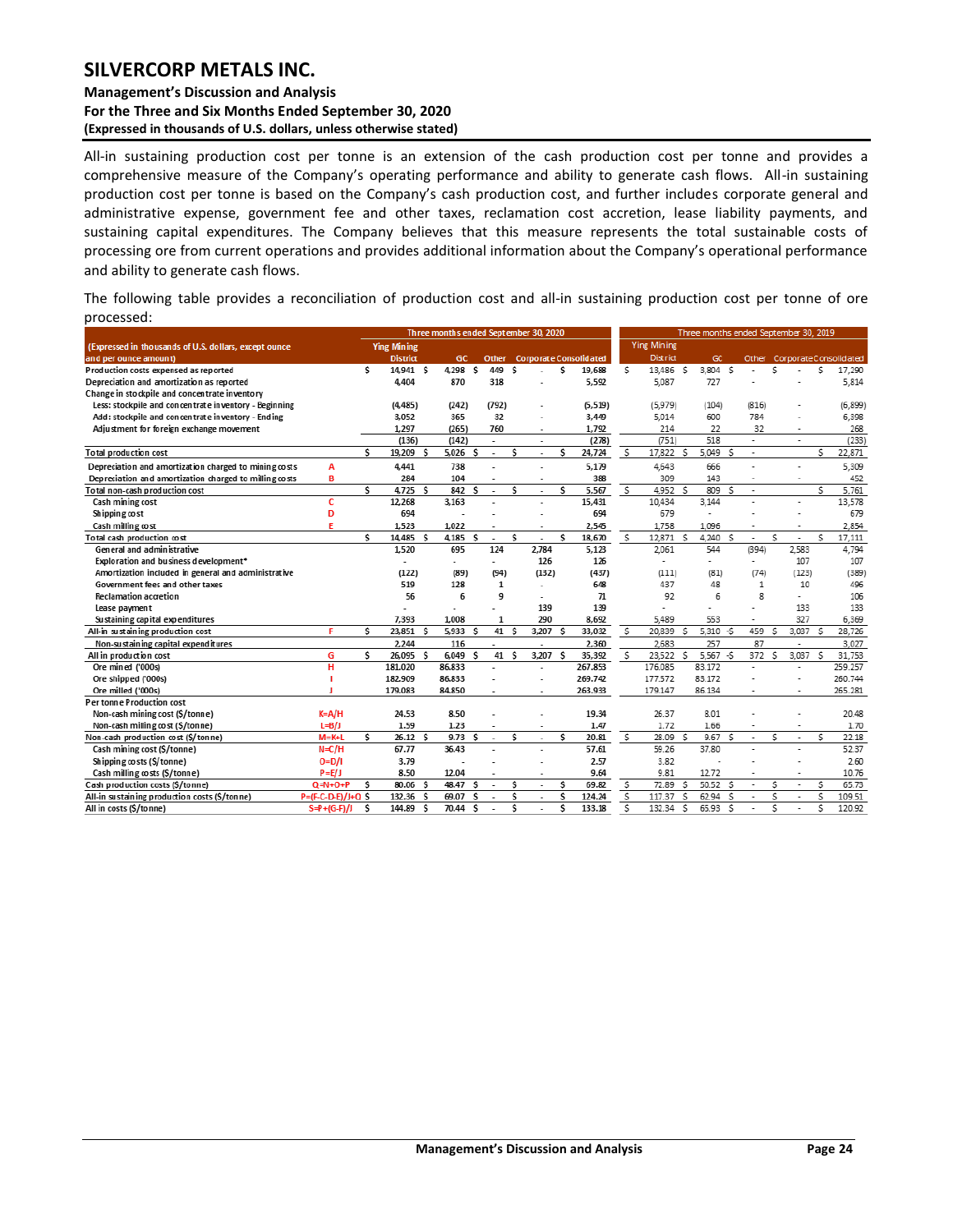#### **Management's Discussion and Analysis**

**For the Three and Six Months Ended September 30, 2020**

**(Expressed in thousands of U.S. dollars, unless otherwise stated)** 

| Six months ended September 30, 2020                    |                      |     |                          |    |                          |    |                          | Six months ended Sept ember 30, 2019 |                          |   |                                     |                          |                    |                         |                          |              |                          |     |                          |                         |                             |
|--------------------------------------------------------|----------------------|-----|--------------------------|----|--------------------------|----|--------------------------|--------------------------------------|--------------------------|---|-------------------------------------|--------------------------|--------------------|-------------------------|--------------------------|--------------|--------------------------|-----|--------------------------|-------------------------|-----------------------------|
| (Expressed in thousands of U.S. dollars, except ounce  |                      |     | <b>Ying Mining</b>       |    |                          |    |                          |                                      |                          |   |                                     |                          | <b>Ying Mining</b> |                         |                          |              |                          |     |                          |                         |                             |
| and per ounce amount)                                  |                      |     | <b>District</b>          |    | <b>GC</b>                |    |                          |                                      |                          |   | <b>Other Corporate Consolidated</b> |                          | District           |                         | GC                       |              |                          |     |                          |                         | Other CorporateConsolidated |
| Production costs expensed as reported                  |                      | \$. | 29.065 S                 |    | 7.921 S                  |    | 449 S                    |                                      |                          | Ś | 37,435                              | \$.                      | 27,129 \$          |                         | 8.161 \$                 |              |                          | Ś   |                          | \$.                     | 35,290                      |
| Depreciation and amortization                          |                      |     | 9,419                    |    | 1.595                    |    | 318                      |                                      |                          |   | 11,332                              |                          | 9.639              |                         | 1.544                    |              |                          |     |                          |                         | 11,183                      |
| Changes in stockpile and concentrate inventory         |                      |     |                          |    |                          |    |                          |                                      |                          |   |                                     |                          |                    |                         |                          |              |                          |     |                          |                         |                             |
| Less: stockpile and concentrate inventory - Beginning  |                      |     | (4.474)                  |    | (241)                    |    | (790)                    |                                      |                          |   | (5,505)                             |                          | (5, 447)           |                         | (213)                    |              | (834)                    |     |                          |                         | (6, 494)                    |
| Add: stockpile and concentrate inventory - Ending      |                      |     | 3,052                    |    | 365                      |    | 32                       |                                      | ä,                       |   | 3,449                               |                          | 5.014              |                         | 600                      |              | 784                      |     |                          |                         | 6,398                       |
| Adjustment for foreign exchange movement               |                      |     | (111)                    |    | (4)                      |    | (9)                      |                                      | ٠                        |   | (124)                               |                          | 293                |                         | 26                       |              | 50                       |     | ٠                        |                         | 369                         |
|                                                        |                      |     | (1, 533)                 |    | 120                      |    | (767)                    |                                      | ٠                        |   | (2, 180)                            |                          | (140)              |                         | 413                      |              | ٠                        |     | ÷.                       |                         | 273                         |
| Total production cost                                  |                      | \$. | 36,951 S                 |    | 9,636                    | S  | $\sim$                   | s                                    | ÷                        | s | 46,587                              | s                        |                    |                         | 36,628 \$ 10,118 \$      |              | ٠                        |     |                          | \$.                     | 46.746                      |
| Depreciation and amortization charged to mining costs  | A                    |     | 8,589                    |    | 1.411                    |    |                          |                                      | L,                       |   | 10,000                              |                          | 9,661              |                         | 1,297                    |              |                          |     | ÷                        |                         | 10,958                      |
| Depreciation and amortization charged to milling costs | в                    |     | 566                      |    | 205                      |    |                          |                                      | $\overline{\phantom{a}}$ |   | 771                                 |                          | 625                |                         | 310                      |              |                          |     | ٠                        |                         | 935                         |
| Total non-cash production cost                         |                      | \$. | 9.155S                   |    | 1.616                    | Ś  | $\overline{\phantom{a}}$ | s                                    | ÷                        | s | 10.771                              | S.                       | 10.286             | Š.                      | 1,607                    | $\mathsf{s}$ | $\overline{\phantom{a}}$ | Ś   | ٠                        |                         | 11.893                      |
| Cash mining cost                                       | c                    |     | 23,436                   |    | 5.987                    |    |                          |                                      | ÷                        |   | 29,423                              |                          | 21,568             |                         | 6,282                    |              |                          |     | ٠                        |                         | 27,850                      |
| Shipping cost                                          | D                    |     | 1.335                    |    | $\overline{\phantom{a}}$ |    |                          |                                      | $\overline{a}$           |   | 1.335                               |                          | 1,391              |                         | ÷.                       |              |                          |     |                          |                         | 1,391                       |
| Cash milling cost                                      | E                    |     | 3.024                    |    | 2033                     |    |                          |                                      | $\overline{\phantom{a}}$ |   | 5,057                               |                          | 3,383              |                         | 2,229                    |              |                          |     |                          |                         | 5,612                       |
| Total cash production cost                             |                      | \$  | 27,795 \$                |    | 8,020                    | s  | $\overline{\phantom{a}}$ | S                                    | ÷,                       | s | 35,815                              | $\mathsf{S}$             | 26,342             | s.                      | 8,511 \$                 |              | $\overline{\phantom{a}}$ | \$. | $\overline{\phantom{a}}$ | Š.                      | 34,853                      |
| General and administrative                             |                      |     | 2.915                    |    | 1.244                    |    | 237                      |                                      | 5.471                    |   | 9.867                               |                          | 3,523              |                         | 1,028                    |              | (211)                    |     | 4,936                    |                         | 9,276                       |
| Exploration and business development*                  |                      |     | $\overline{\phantom{a}}$ |    | $\overline{\phantom{a}}$ |    | $\overline{\phantom{a}}$ |                                      | 311                      |   | 311                                 |                          | $\overline{a}$     |                         | $\overline{\phantom{a}}$ |              | $\overline{\phantom{a}}$ |     | 173                      |                         | 173                         |
| Amortization included in general and administrative    |                      |     | (237)                    |    | (179)                    |    | (177)                    |                                      | (252)                    |   | (845)                               |                          | (222)              |                         | (161)                    |              | (150)                    |     | (207)                    |                         | (740)                       |
| Government fees and other taxes                        |                      |     | 978                      |    | 209                      |    | $\mathbf{1}$             |                                      | ÷                        |   | 1,188                               |                          | 923                |                         | 140                      |              | 2                        |     | 25                       |                         | 1,090                       |
| <b>Reclamation accretion</b>                           |                      |     | 111                      |    | 12                       |    | 17                       |                                      | $\blacksquare$           |   | 140                                 |                          | 184                |                         | 12                       |              | 16                       |     | $\overline{\phantom{a}}$ |                         | 212                         |
| Lease payment                                          |                      |     |                          |    | ٠                        |    |                          |                                      | 271                      |   | 271                                 |                          | ÷                  |                         |                          |              |                          |     | 234                      |                         | 234                         |
| Sustaining capital expenditures                        |                      |     | 12,846                   |    | 2,051                    |    | 1                        |                                      | 479                      |   | 15,377                              |                          | 12,960             |                         | 1,250                    |              |                          |     | 479                      |                         | 14,689                      |
| All-in sustaining production cost                      | Е                    | s.  | 44,408 \$                |    | 11,357                   | S  | 79                       | S                                    | $6,280$ \$               |   | 62,124                              | S.                       | 43,710             |                         | \$10,780.5               |              | 343                      | .s  | 5,640                    | $\mathsf{s}$            | 59.787                      |
| Non-sustaining capital expenditures                    |                      |     | 3.855                    |    | 390                      |    | 87                       |                                      |                          |   | 4,332                               |                          | 3.163              |                         | 399                      |              | 87                       |     |                          | Ś.                      | 3,649                       |
| All in production cost                                 | G                    | S   | 48,263                   | -S | 11,747                   | s  | 166                      | \$.                                  | 6,280                    | s | 66,456                              | s.                       | 46,873             |                         | $5$ 11,179 $-5$          |              | 256                      | Š.  | 5,640                    | $\overline{\mathsf{s}}$ | 63,436                      |
| Ore mined ('000s)                                      | н                    |     | 355,196                  |    | 167.212                  |    |                          |                                      | L.                       |   | 522.408                             |                          | 352.669            |                         | 163.980                  |              |                          |     |                          |                         | 516.649                     |
| Ore shipped ('000s)                                    |                      |     | 359.225                  |    | 167.212                  |    |                          |                                      | ÷                        |   | 526.437                             |                          | 353.950            |                         | 163.980                  |              |                          |     |                          |                         | 517.930                     |
| Ore milled ('000s)                                     |                      |     | 356.772                  |    | 169.487                  |    |                          |                                      |                          |   | 526.259                             |                          | 356.828            |                         | 167.996                  |              |                          |     |                          |                         | 524.824                     |
| Per tonne Production cost                              |                      |     |                          |    |                          |    |                          |                                      |                          |   |                                     |                          |                    |                         |                          |              |                          |     |                          |                         |                             |
| Non-cash mining cost (\$/tonne)                        | $K = A/H$            |     | 24.18                    |    | 8.44                     |    |                          |                                      |                          |   | 19.14                               |                          | 27.39              |                         | 7.91                     |              |                          |     |                          |                         | 21.21                       |
| Non-cash milling cost (\$/tonne)                       | $L = B/J$            |     | 1.59                     |    | 1.21                     |    | $\overline{\phantom{a}}$ |                                      | ٠                        |   | 1.47                                |                          | 1.75               |                         | 1.85                     |              |                          |     | $\overline{\phantom{a}}$ |                         | 1.78                        |
| Non-cash production cost (\$/tonne)                    | $M = K + L$          | s.  | 25.77S                   |    | 9.65                     | s. | $\overline{\phantom{a}}$ | S                                    | ٠                        | s | 20.61                               | $\overline{\mathcal{S}}$ | 29.14 S            |                         | 9.76S                    |              |                          | Ś   | $\overline{\phantom{a}}$ | \$.                     | 22.99                       |
| Cash mining cost (\$/tonne)                            | $N = C/H$            |     | 65.98                    |    | 35.80                    |    |                          |                                      | ٠                        |   | 56.32                               |                          | 61.16              |                         | 38.31                    |              |                          |     |                          |                         | 53.91                       |
| Shipping costs (\$/tonne)                              | $O=D/I$              |     | 3.72                     |    |                          |    |                          |                                      |                          |   | 2.54                                |                          | 3.93               |                         |                          |              |                          |     |                          |                         | 2.69                        |
| Cash milling costs (\$/tonne)                          | $P = E/J$            |     | 8.48                     |    | 12.00                    |    |                          |                                      |                          |   | 9.61                                |                          | 9.48               |                         | 13.27                    |              |                          |     |                          |                         | 10.69                       |
| Cash production costs (\$/tonne)                       | $Q = N + O + P$      | S   | $78.18$ \$               |    | 47.80                    | S  |                          | S                                    | ÷,                       | S | 68.47                               | s                        | 74.57              | S.                      | 51.58 \$                 |              | $\overline{\phantom{a}}$ | \$  | ٠                        | \$                      | 67.29                       |
| All-in sustaining production costs (\$/tonne)          | $P=(F-C-D-E)/J+Q$ \$ |     | 124.74 \$                |    | 67.49                    | Ŝ  |                          | \$.                                  | ÷,                       | s | 118.46                              | $\overline{\mathcal{S}}$ | 123.24             | \$.                     | 65.09                    | <sub>S</sub> |                          | Ś   |                          | \$.                     | 114.80                      |
| All in costs (\$/tonne)                                | $S = P + (G - F)/J$  | Ś   | 135.55 \$                |    | 69.79                    | s  |                          | \$.                                  |                          | Ś | 126.69                              | Ś                        | 132.11             | $\overline{\mathsf{s}}$ | 67.46                    | -S           |                          | Ś   |                          | \$.                     | 121.75                      |

\*Recovery of \$3,970, arising from receipt of \$6,497 (CAD\$9,000) break fee from Guyana Goldfield net of expenses of \$2,527, was excluded for the sxi months ended September 30, 2020.

#### (c) Working Capital

Working capital is an alternative performance (non-IFRS) measure calculated as current asset less current liabilities. Working capital dose not have any standardized meaning prescribed by IFRS and is therefore unlikely to be comparable to similar measures presented by other companies. The Company and certain investors use this information to evaluate whether the Company is able to meet its current obligations using its current assets.

#### <span id="page-25-0"></span>**11. Critical Accounting Policies and Estimates**

The preparation of financial statements in conformity with IFRS requires management to make estimates and assumptions that affect the amounts reported on the consolidated financial statements. These critical accounting estimates represent management estimates that are uncertain and any changes in these estimates could materially impact the Company's consolidated financial statements. Management continuously reviews its estimates and assumptions using the most current information available.

The Company's critical accounting policies and estimates are described in Note 2 of the unaudited condensed consolidated financial statements for the three and six months ended September 30, 2020, as well as the audited consolidated financial statements for the year ended March 31, 2020.

#### <span id="page-25-1"></span>**12. New Accounting Standards**

### **(a) Changes in accounting standards**

The accounting policies applied in the preparation of the unaudited condensed interim consolidated financial statements for the three and six months ended September 30, 2020 are consistent with those applied and disclosed in the Company's audited consolidated financial statements for the year ended March 31, 2020.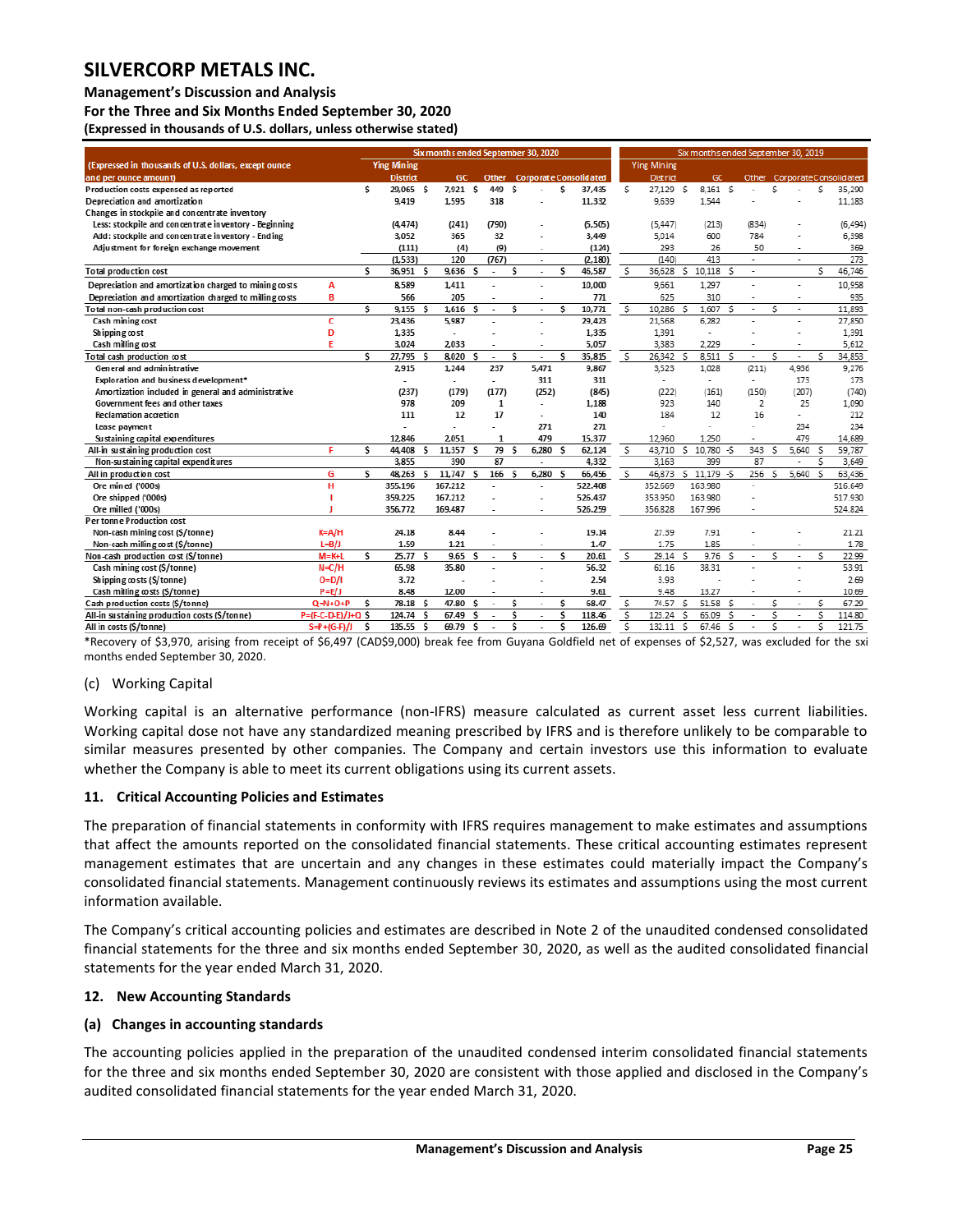**Management's Discussion and Analysis For the Three and Six Months Ended September 30, 2020 (Expressed in thousands of U.S. dollars, unless otherwise stated)** 

### **(b) Accounting standards not yet effective**

New accounting standards and interpretations have been published that are not mandatory for the current period have not been early adopted. These standards ae not expected to have a material impact on the Company in the current or future reporting periods. The Company has not early adopted any amendment, standard or interpretation that has been issued by the IASB but is not yet effective.

### <span id="page-26-0"></span>**13. Other MD&A Requirements**

Additional information relating to the Company may be found:

(a) on SEDAR at www.sedar.com or EDGAR at www.sec.gov;

(b) at the Company's website www.silvercorp.ca;

(c) in the Company's Annual Information Form; and

(d) in the Company's annual audited consolidated financial statements as of March 31, 2020.

### <span id="page-26-1"></span>**14. Outstanding Share Data**

As at the date of this MD&A, the following securities were outstanding:

### (a) Share Capital

- Authorized unlimited number of common shares without par value
- Issued and outstanding **175,201,464** common shares with a recorded value of **\$248.2 million**
- Shares subject to escrow or pooling agreements nil

### (b) Options

As at the date of this MD&A, there are 1,702,000 options outstanding comprised as follows:

| Number of Options | <b>Exercise Price (CAD\$)</b> | <b>Expiry Date</b> |
|-------------------|-------------------------------|--------------------|
| 465,000           | \$2.60                        | 11/16/2021         |
| 237,500           | \$3.23                        | 3/12/2021          |
| 407,500           | \$3.40                        | 8/24/2021          |
| 592,000           | \$5.46                        | 5/26/2025          |
| 1,702,000         |                               |                    |

(c) Restricted Share Units ("RSUs")

Outstanding – 1,170,000 RSUs outstanding, including 499,500 RSUs with grant date closing price of CAD\$4.94 per share, and 670,500 RSUs with grant date closing price of CAD\$5.46 per share.

### <span id="page-26-2"></span>**15. Risks, Uncertainties, and Contingencies**

The Company is exposed to many risks in conducting its business, including but not limited to: metal price risk as the Company derives its revenue from the sale of silver, lead, zinc, and gold; credit risk in the normal course of dealing with other companies and financial institutions; foreign exchange risk as the Company reports its financial statements in USD whereas the Company operates in jurisdictions that utilize other currencies; equity price risk and interest rate risk as the Company has investments in marketable securities that are traded in the open market or earn interest at market rates that are fixed to maturity or at variable interest rates; inherent risk of uncertainties in estimating mineral reserves and mineral resources; political risks; economic and social risks related to conducting business in foreign jurisdictions such as China; environmental risks; risks related to its relations with employees and local communities where the Company operates, and emerging risks relating to the spread of COVID-19, which has to date resulted in profound health and economic impacts globally and which presents future risks and uncertainties that are largely unknown at this time.

Management and the Board continuously assess risks that the Company is exposed to, and attempt to mitigate these risks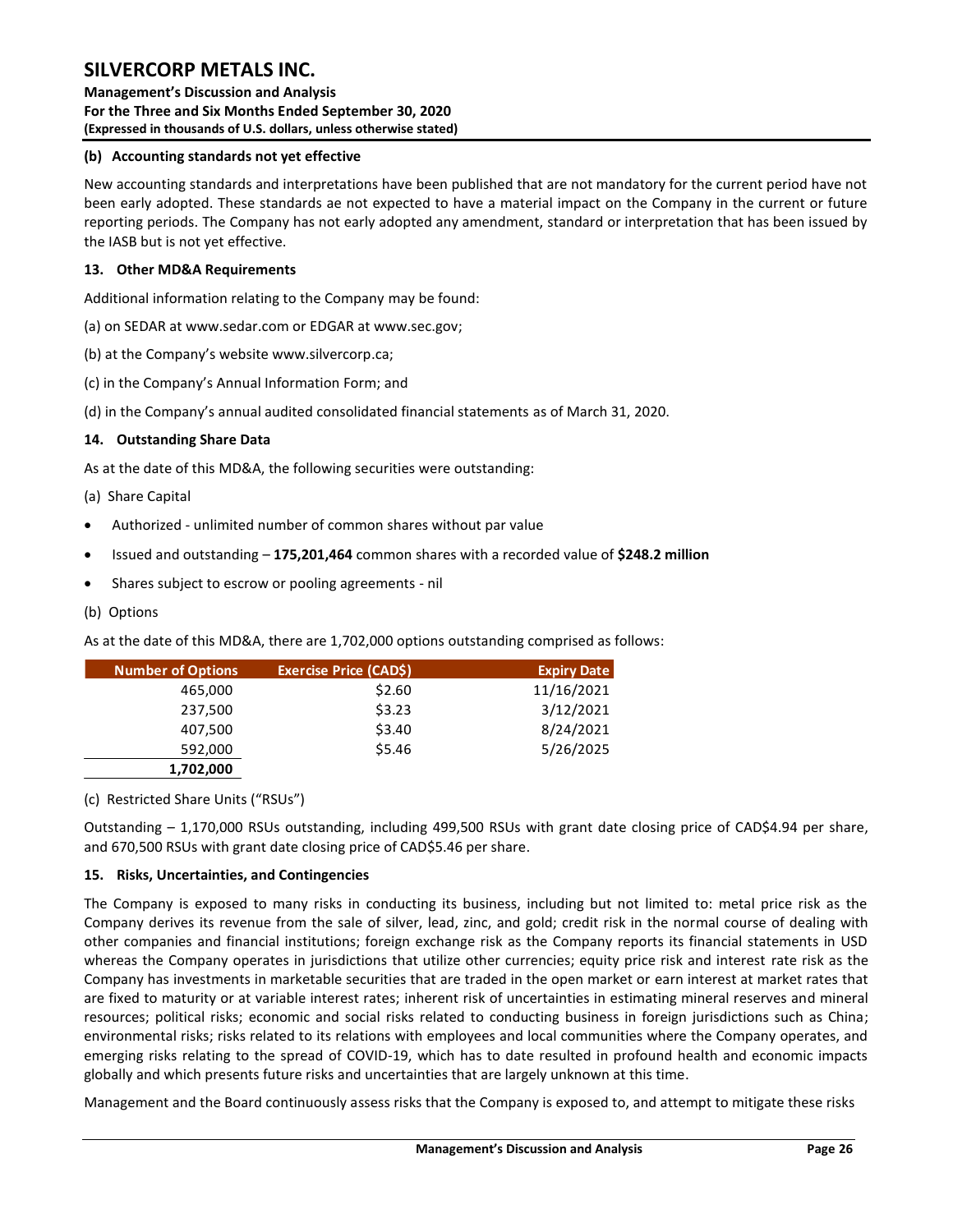**Management's Discussion and Analysis For the Three and Six Months Ended September 30, 2020 (Expressed in thousands of U.S. dollars, unless otherwise stated)** 

where practical through a range of risk management strategies.

These and other risks are described in the Company's Annual Information Form, NI 43-101 technical reports, Form 40-F, and Audited Consolidated Financial Statements, which are available on SEDAR at www.sedar.com and on EDGAR at www.sec.gov. Readers are encouraged to refer to these documents for a more detailed description of some of the risks and uncertainties inherent to Silvercorp's business.

• COVID-19

The Company's business, operations and financial condition could be materially adversely affected by the outbreak of pandemics or other health crises, such as the outbreak of COVID-19 that was designated as a pandemic by the World Health Organization on March 11, 2020. The international response to the spread of COVID-19 has led to significant restrictions on travel, temporary business closures, quarantines, global stock market volatility, and a general reduction in consumer activity. Such public health crises can result in operating, supply chain and project development delays and disruptions, global stock market and financial market volatility, declining trade and market sentiment, reduced movement of people and labour shortages, and travel and shipping disruption and shutdowns, including as a result of government regulation and prevention measures, or a fear of any of the foregoing, all of which could affect commodity prices, interest rates, credit risk and inflation. In addition, the current COVID-19 pandemic, and any future emergence and spread of similar pathogens could have an adverse impact on global economic conditions which may adversely impact the Company's operations, and the operations of suppliers, contractors and service providers.

The Company may experience business interruptions, including suspended (whether government mandated or otherwise) or reduced operations relating to COVID-19 and other such events outside of the Company's control, which could have a material adverse impact on its business, operations and operating results, financial condition and liquidity.

As at the date of this MD&A, the duration of the business disruptions internationally and related financial impact of COVID-19 cannot be reasonably estimated. It is unknown whether and how the Company may be affected if the pandemic persists for an extended period of time.

The Company's exposure to such public health crises also includes risks to employee health and safety. Should an employee, contractor, community member or visitor become infected with a serious illness that has the potential to spread rapidly, this could place the Company's workforce at risk.

• Metal Price Risk

The Company's sales prices for lead and zinc pounds are fixed against the SME as quoted at [www.shmet.com;](http://www.shmet.com/) gold ounces are fixed against the Shanghai Gold Exchange as quoted at www.sge.com.cn and silver ounces are fixed against the Shanghai White Platinum & Silver Exchange as quoted at www.ex-silver.com.

The Company's revenues, if any, are expected to be in large part derived from the mining and sale of silver, lead, zinc, and gold contained in metal concentrates. The prices of those commodities have fluctuated widely, particularly in recent years, and are affected by numerous factors beyond the Company's control including international and regional economic and political conditions; expectations of inflation; currency exchange fluctuations; interest rates; global or regional supply and demand for jewellery and industrial products containing silver and other metals; sale of silver and other metals by central banks and other holders, speculators and producers of silver and other metals; availability and cost of metal substitutes; and increased production due to new mine developments and improved mining and production methods. The price of base and precious metals may have a significant influence on the market price of the Company's shares and the value of its projects. The effect of these factors on the price of base and precious metals, and therefore the viability of the Company's exploration projects and mining operations, cannot be accurately predicted.

If silver and other metals prices were to decline significantly or for an extended period of time, the Company may be unable to continue operations, develop its projects, or fulfil obligations under agreements with the Company's joint venture partners or under its permits or licenses.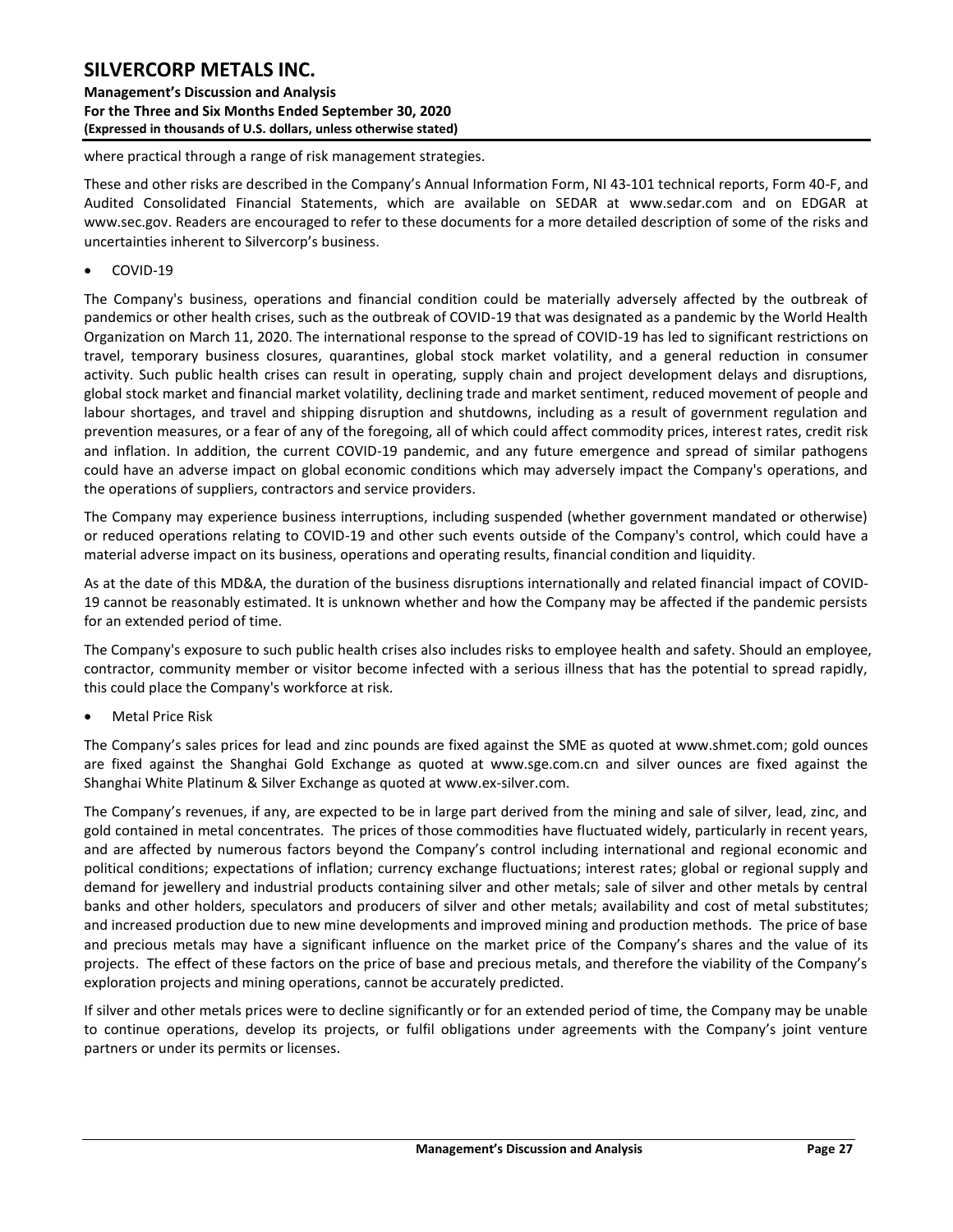### **Management's Discussion and Analysis For the Three and Six Months Ended September 30, 2020 (Expressed in thousands of U.S. dollars, unless otherwise stated)**

#### • Permits and licenses

All mineral resources and mineral reserves of the Company's subsidiaries are owned by their respective governments, and mineral exploration and mining activities may only be conducted by entities that have obtained or renewed exploration or mining permits and licenses in accordance with the relevant mining laws and regulations. No guarantee can be given that the necessary exploration and mining permits and licenses will be issued to the Company or, if they are issued, that they will be renewed, or if renewed under reasonable operational and/or financial terms, or in a timely manner, or that the Company will be in a position to comply with all conditions that are imposed.

Nearly all mining projects require government approval. There can be no certainty that approvals necessary to develop and operate mines on the Company's properties will be granted or renewed in a timely and/or economical manner, or at all.

Title to properties

With respect to the Company's Chinese properties, while the Company has investigated title to all of its mineral claims and to the best of its knowledge, title to all of its properties is in good standing, the properties may be subject to prior unregistered agreements or transfers and title may be affected by undetected defects. There may be valid challenges to the title of the Company's properties which, if successful, could impair development and/or operations. The Company cannot give any assurance that title to its properties will not be challenged. Title insurance is generally not available for mineral properties and the Company's ability to ensure that it has obtained secure claims to individual mineral properties or mining concessions may be severely constrained. The Company's mineral properties in China have not been surveyed, and the precise location and extent thereof may be in doubt.

• Operations and political conditions

All the properties in which the Company has an interest are located in China, which has different regulatory and legal standards than those in North America. Even when the Company's mineral properties are proven to host economic reserves of metals, factors such as political instability, terrorism, opposition and harassment from local miners, or governmental expropriation or regulation may prevent or restrict mining of any such deposits or repatriation of profits.

All the Company's operations are located in China. These operations are subject to the risks normally associated with conducting business in China. Some of these risks are more prevalent in countries which are less developed or have emerging economies, including uncertain political and economic environments, as well as risks of war and civil disturbances or other risks which may limit or disrupt a project, restrict the movement of funds or result in the deprivation of contractual rights or the taking of property by nationalization or expropriation without fair compensation, risk of adverse changes in laws or policies, increases in foreign taxation or royalty obligations, license fees, permit fees, delays in obtaining or the inability to obtain necessary governmental permits, limitations on ownership and repatriation of earnings, and foreign exchange controls and currency devaluations.

In addition, the Company may face import and export regulations, including export restrictions, disadvantages of competing against companies from countries that are not subject to similar laws, restrictions on the ability to pay dividends offshore, and risk of loss due to disease and other potential endemic health issues. Although the Company is not currently experiencing any significant or extraordinary problems in China arising from such risks, there can be no assurance that such problems will not arise in the future. The Company currently does not carry political risk insurance coverage.

The Company's interests in its mineral properties are held through joint venture companies established under and governed by the laws of China. The Company's joint venture partners in China include state-sector entities and, like other state-sector entities, their actions and priorities may be dictated by government policies instead of purely commercial considerations. Additionally, companies with a foreign ownership component operating in China may be required to work within a framework which is different from that imposed on domestic Chinese companies. The Chinese government currently allows foreign investment in certain mining projects under central government guidelines. There can be no assurance that these guidelines will not change in the future.

• Regulatory environment in China

The Company conducts its operations in China. The laws of China differ significantly from those of Canada and all such laws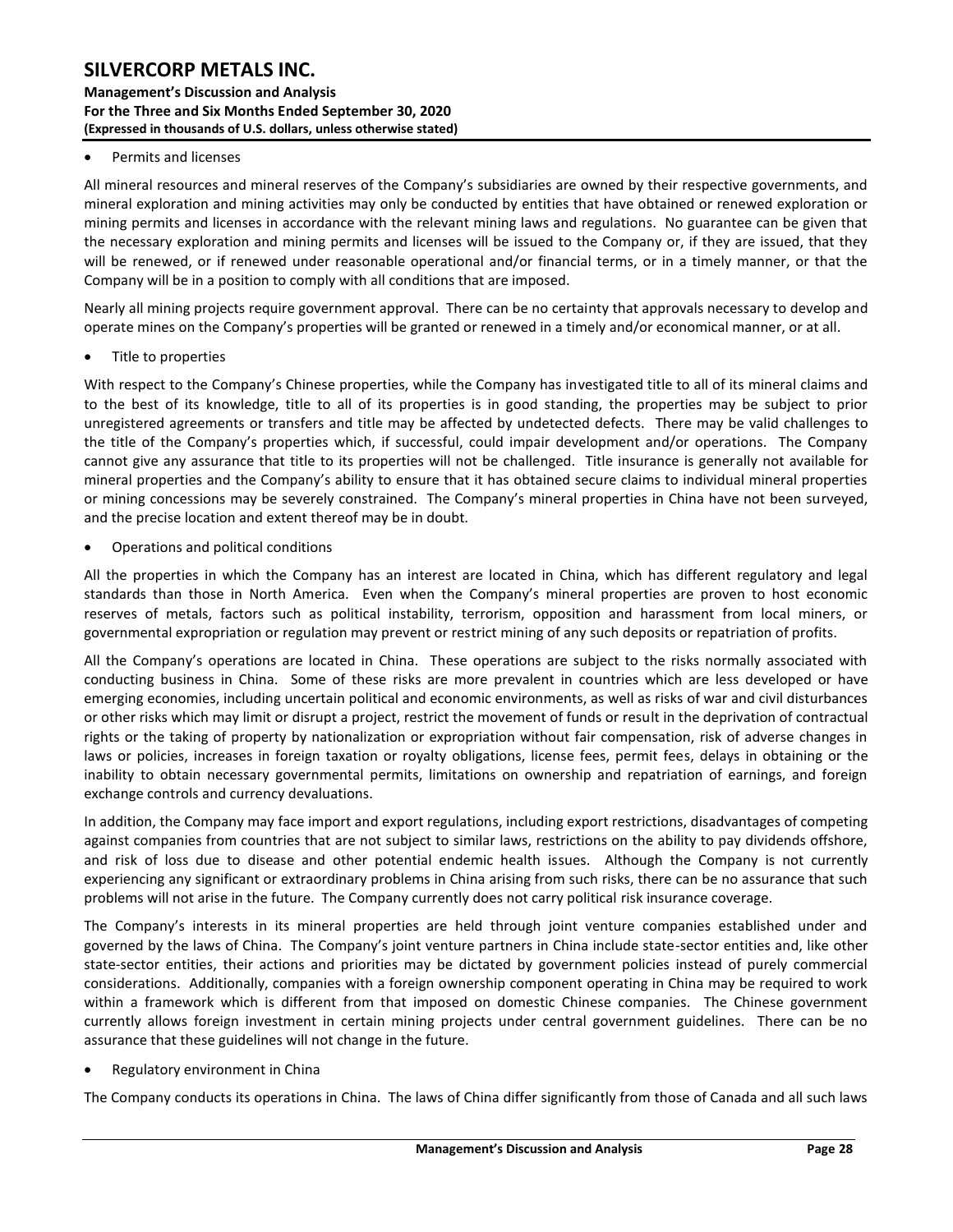**Management's Discussion and Analysis For the Three and Six Months Ended September 30, 2020 (Expressed in thousands of U.S. dollars, unless otherwise stated)** 

are subject to change. Mining is subject to potential risks and liabilities associated with pollution of the environment and disposal of waste products occurring as a result of mineral exploration and production.

Failure to comply with applicable laws and regulations may result in enforcement actions and may also include corrective measures requiring capital expenditures, installation of additional equipment or remedial actions. Parties engaged in mining operations may be required to compensate those suffering loss or damage by reason of mining activities and may have civil or criminal fines or penalties imposed for violations of applicable laws and regulations.

New laws and regulations, amendments to existing laws and regulations, administrative interpretation of existing laws and regulations, or more stringent enforcement of existing laws and regulations could have a material adverse impact on future cash flow, results of operations and the financial condition of the Company.

• Environmental risks

The Company's activities are subject to extensive laws and regulations governing environmental protection and employee health and safety, including environmental laws and regulations in China. These laws address emissions into the air, discharges into water, management of waste, management of hazardous substances, protection of natural resources, antiquities and endangered species, and reclamation of lands disturbed by mining operations.

There are also laws and regulations prescribing reclamation activities on some mining properties. Environmental legislation in many countries, including China, is evolving and the trend has been toward stricter standards and enforcement, increased fines and penalties for non-compliance, more stringent environmental assessments of proposed projects and increasing responsibility for companies and their officers, directors and employees. Compliance with environmental laws and regulations may require significant capital outlays on behalf of the Company and may cause material changes or delays in the Company's intended activities. There can be no assurance that the Company has been or will be at all times in complete compliance with current and future environmental and health and safety laws and permits will not materially adversely affect the Company's business, results of operations or financial condition. It is possible that future changes in these laws or regulations could have a significant adverse impact on some portion of the Company's business, causing the Company to re-evaluate those activities at that time. The Company's compliance with environmental laws and regulations entail uncertain cost.

• Risks and hazards of mining operations

Mining is inherently dangerous, and the Company's operations are subject to a number of risks and hazards including, without limitation:

- (i) environmental hazards;
- (ii) discharge of pollutants or hazardous chemicals;
- (iii) industrial accidents;
- (iv) failure of processing and mining equipment;
- (v) labour disputes;
- (vi) supply problems and delays;
- (vii) encountering unusual or unexpected geologic formations or other geological or grade problems;
- (viii)encountering unanticipated ground or water conditions;
- (ix) cave-ins, pit wall failures, flooding, rock bursts and fire;
- (x) periodic interruptions due to inclement or hazardous weather conditions;
- (xi) equipment breakdown;
- (xii) other unanticipated difficulties or interruptions in development, construction or production;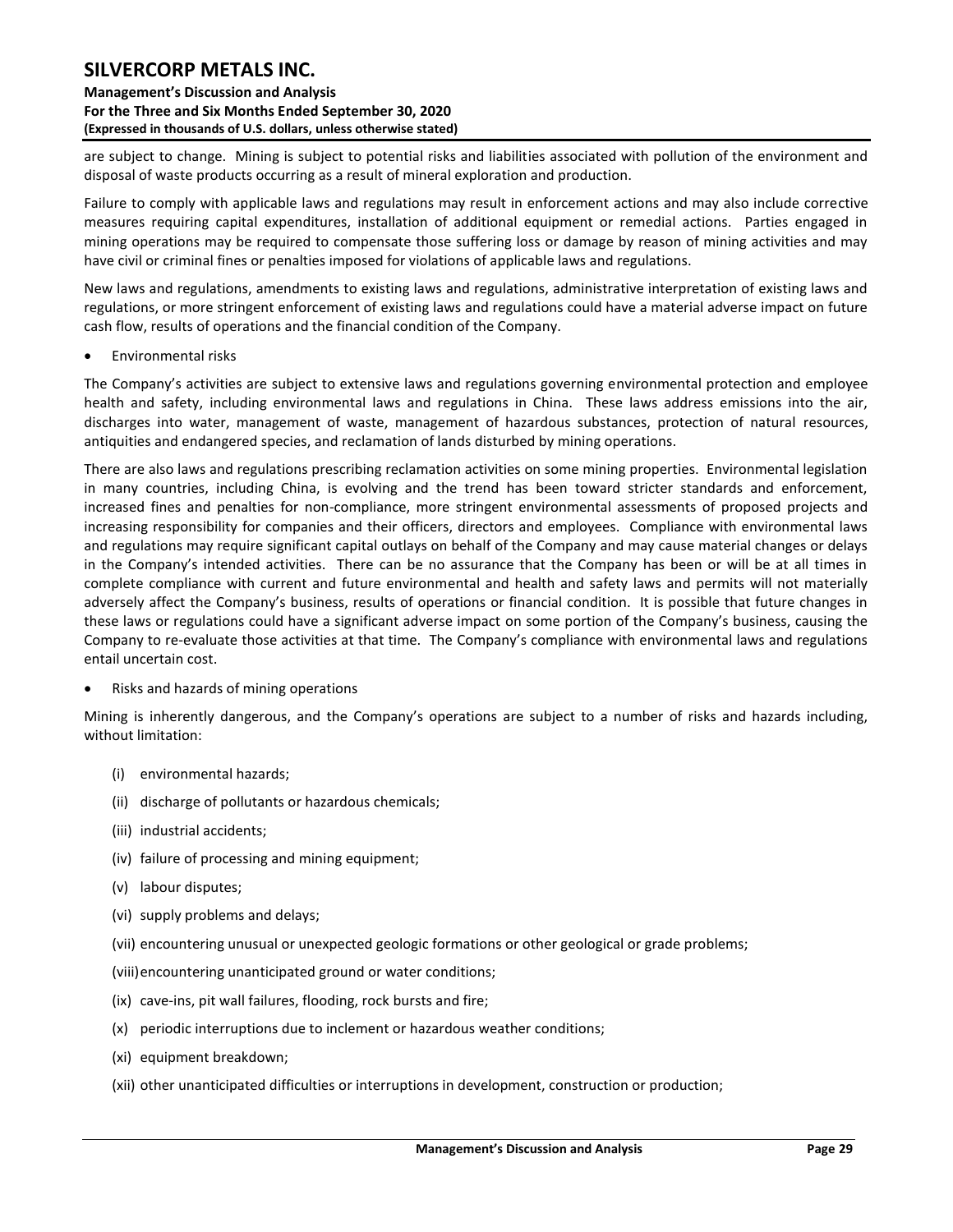**Management's Discussion and Analysis For the Three and Six Months Ended September 30, 2020 (Expressed in thousands of U.S. dollars, unless otherwise stated)** 

- (xiii) other acts of God or unfavourable operating conditions; and
- (xiv)health and safety risks associated with spread of COVID-19 and any future emergence and spread of similar pathogens.

Such risks could result in damage to, or destruction of, mineral properties or processing facilities, personal injury or death, loss of key employees, environmental damage, delays in mining, monetary losses and possible legal liability. Satisfying such liabilities may be very costly and could have a material adverse effect on the Company's future cash flow, results of operations and financial condition.

• Cybersecurity Risks

The Company is subject to cybersecurity risks including, without limitation: unauthorized access to privileged information and risks related to the destruction of data or the disabling, degrading or sabotaging of the Company's systems, including through the introduction of computer viruses. Although the Company takes steps to secure configurations and manage information system, including, without limitation, computer systems, internet sites, emails and other telecommunications, and financial/geological data, there can be no assurance that measures the Company takes to ensure the integrity of our systems will provide protection, especially because cyberattack techniques used change frequently or are often not recognized until successful. The Company has not experienced any material cybersecurity incident in the past, but there can be no assurance that the Company would not experience the same in the future. If the Company's systems are compromised, do not operate properly or are disabled, the Company could, among other things, suffer financial loss, disruption of business, loss of geology data which could affect our ability to conduct effective mine planning and accurate mineral resources estimates, and loss of financial data which could affect our ability to provide accurate and timely financial reporting.

• General Economic Conditions

General economic conditions may adversely affect the Company's growth, profitability and ability to obtain financing. Events in global financial markets in the past several years have had a profound impact on the global economy. Many industries, including the silver and gold mining industry, have been and continue to be impacted by these market conditions. Some of the key impacts of the current financial market turmoil include contraction in credit markets resulting in a widening of credit risk, devaluations, high volatility in global equity, commodity, foreign exchange and precious metal markets and a lack of market confidence and liquidity. A continued or worsened slowdown in the financial markets or other economic conditions, including but not limited to, consumer spending, employment rates, business conditions, inflation, fuel and energy costs, consumer debt levels, lack of available credit, the state of the financial markets, interest rates and tax rates, may adversely affect the Company's growth, profitability and ability to obtain financing. A number of issues related to economic conditions could have a material adverse effect on our business, financial condition and results of operations, including:

- (i) significant disruption to the global economic conditions caused by COVID-19 as discussed above;
- (ii) contraction in credit markets could impact the cost and availability of financing and our overall liquidity;
- (iii) the volatility of silver, gold and other metal prices would impact our revenues, profits, losses and cash flow;
- (iv) recessionary pressures could adversely impact demand for our production;
- (v) volatile energy, commodity and consumables prices and currency exchange rates could impact our production costs; and
- (vi) the devaluation and volatility of global stock markets could impact the valuation of our equity and other securities.

### <span id="page-30-0"></span>**16. Management's Report on Internal Control over Financial Reporting**

### **(a) Internal Control over Financial Reporting**

Management of the Company is responsible for establishing and maintaining an adequate system of internal control, including internal controls over financial reporting. Internal control over financial reporting is a process designed by and/or under the supervision of the Chief Executive Officer and the Chief Financial Officer and effected by the Board, management and other personnel to provide reasonable assurance regarding the reliability of financial reporting and the preparation of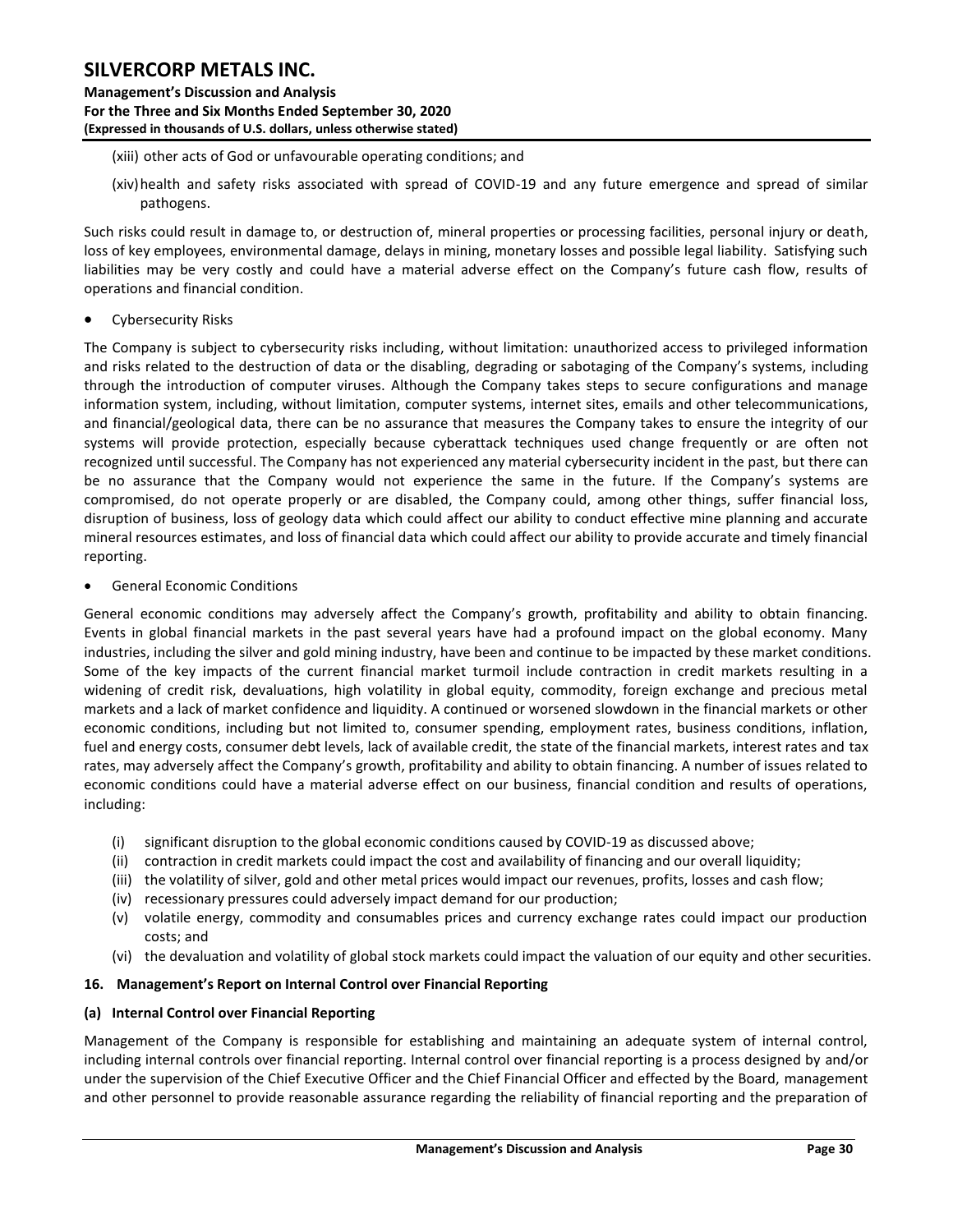**Management's Discussion and Analysis For the Three and Six Months Ended September 30, 2020 (Expressed in thousands of U.S. dollars, unless otherwise stated)** 

financial statements for external purposes in accordance with IFRS as issued by IASB. It includes those policies and procedures that:

- (i) pertain to the maintenance of records that in reasonable detail accurately and fairly reflect the transactions and dispositions of the assets of the Company;
- (ii) are designed to provide reasonable assurance that transactions are recorded as necessary to permit preparation of financial statements in accordance with IFRS, and that receipts and expenditures of the Company's are being made only in accordance with authorizations of management and the Company's directors; and
- (iii) are designed to provide reasonable assurance regarding prevention or timely detection of unauthorized acquisition, use or disposition of the Company's assets that could have a material effect on the annual financial statements or interim financial reports.

The Company's management, including its Chief Executive Officer and Chief Financial Officer, believes that due to its inherent limitations, internal control over financial reporting may not prevent or detect misstatements on a timely basis. In addition, projections of any evaluation of the effectiveness of internal control over financial reporting to future periods are subject to the risk that the controls may become inadequate because of changes in conditions, or that the degree of compliance with the policies or procedures may deteriorate.

The Company's management evaluates the effectiveness of the Company's internal control over financial reporting based upon the criteria set forth in *Internal Control – Integrated Framework (2013)* issued by the Committee of Sponsoring Organization of the Treadway Commission. Based on the evaluation, management concluded that the Company's internal control over financial reporting as of September 30, 2020 was effective and provides a reasonable assurance of the reliability of the Company's financial reporting and preparation of the financial statements.

### **(b) Changes in Internal Control over Financial Reporting**

There has been no change in the Company's internal control over financial reporting during the three months ended September 30, 2020 that has materially affected or is reasonably likely to materially affect the Company's internal control over financial reporting.

### <span id="page-31-0"></span>**17. Directors and Officers**

As at the date of this MD&A, the Company's directors and officers are as follows:

| <b>Directors</b>                 | <b>Officers</b>                                     |
|----------------------------------|-----------------------------------------------------|
| Dr. Rui Feng, Director, Chairman | Dr. Rui Feng, Chief Executive Officer               |
| Yikang Liu, Director             | Derek Liu, Chief Financial Officer                  |
| Paul Simpson, Director           | Yong-Jae Kim, General Counsel & Corporate Secretary |
| David Kong, Director             | Lon Shaver, Vice President                          |
| Marina A. Katusa, Director       |                                                     |

### <span id="page-31-1"></span>**Technical Information**

Scientific and technical information contained in this MD&A has been reviewed and approved by Mr. Guoliang Ma, P.Geo., Manager of Exploration and Resources of the Company and a Qualified Person as such term is defined in NI 43-101.

### <span id="page-31-2"></span>**Forward Looking Statements**

*Certain of the statements and information in this MD&A constitute "forward-looking statements" within the meaning of the United States Private Securities Litigation Reform Act of 1995 and "forward-looking information" within the meaning of applicable Canadian provincial securities laws. Any statements or information that express or involve discussions with respect to predictions, expectations, beliefs, plans, projections, objectives, assumptions or future events or performance (often, but not always, using words or phrases such as "expects", "is expected", "anticipates", "believes", "plans", "projects", "estimates", "assumes", "intends", "strategies", "targets", "goals", "forecasts",*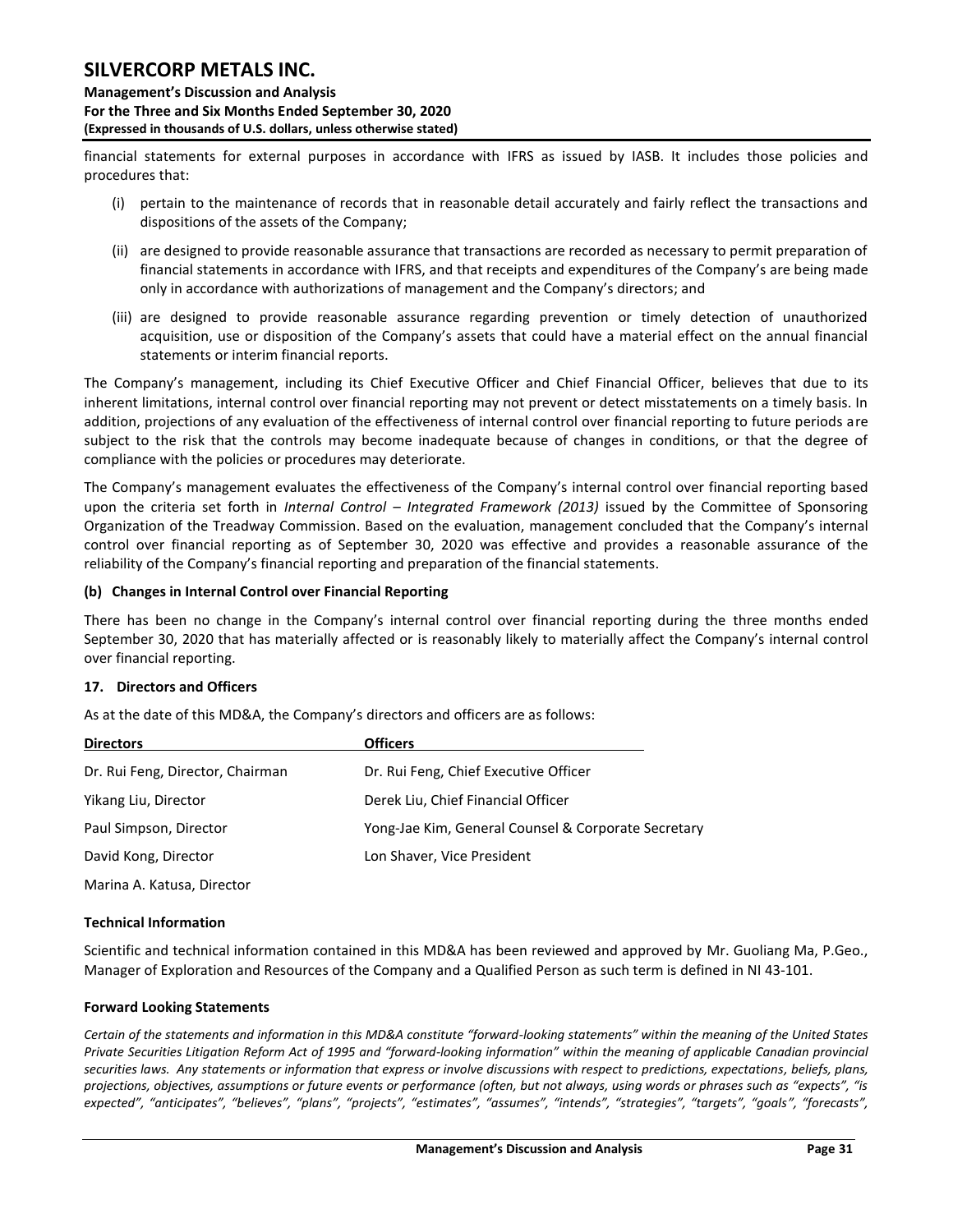#### **Management's Discussion and Analysis For the Three and Six Months Ended September 30, 2020 (Expressed in thousands of U.S. dollars, unless otherwise stated)**

*"objectives", "budgets", "schedules", "potential" or variations thereof or stating that certain actions, events or results "may", "could", "would", "might" or "will" be taken, occur or be achieved, or the negative of any of these terms and similar expressions) are not statements of historical fact and may be forward-looking statements or information. Forward-looking statements or information relate to, among other things:*

- *• the price of silver and other metals;*
- *• estimates of the Company's revenues and capital expenditures;*
- *• estimated ore production and grades from the Company's mines in the Ying Mining District and the GC Mine;*
- *• projected cash operating costs and all-in sustaining costs, and budgets, on a consolidated and mine-by-mine basis;*
- *• statements regarding anticipated exploration, drilling, development, construction, and other activities or achievements of the Company;*
- *• projections included in the Fiscal 2021 Guidance; and*
- *• timing of receipt of permits and regulatory approvals.*

*Forward-looking statements or information are subject to a variety of known and unknown risks, uncertainties and other factors that could cause actual events or results to differ from those reflected in the forward-looking statements or information, including, without limitation, risks relating to,* 

- *• COVID–19;*
- *• fluctuating commodity prices;*
- *fluctuating currency exchange rates;*
- *increasing labour cost;*
- *• exploration and development programs;*
- *• feasibility and engineering reports;*
- *• permits and licenses;*
- *• operations and political conditions;*
- *• regulatory environment in China and Canada;*
- *• environmental risks;*
- *• mining operations;*
- *• cybersecurity;*
- *• general economic conditions; and*
- *• matters referred to in this MD&A under the heading "Risks and Uncertainties" and other public filings of the Company.*

*This list is not exhaustive of the factors that may affect any of the Company's forward-looking statements or information. Forwardlooking statements or information are statements about the future and are inherently uncertain, and actual achievements of the Company or other future events or conditions may differ materially from those expressed or implied in the forward-looking statements or*  information. Although the Company has attempted to identify important factors that could cause actual results to differ materially, there *may be other factors that cause results not to be as anticipated, estimated, described or intended. Accordingly, readers should not place undue reliance on forward-looking statements or information.* 

*The Company's forward-looking statements and information are necessarily based on a number of estimates, assumptions, beliefs, expectations and opinions of management as of the date of this MD&A that, while considered reasonable by management of the Company, are inherently subject to significant business, economic and competitive uncertainties and contingencies. These estimates, assumptions, beliefs, expectations and options include, but are not limited to, those related to the Company's ability to carry on current and future operations, including: the duration and effects of COVID-19 on our operations and workforce; development and exploration activities; the timing, extent, duration and economic viability of such operations; the accuracy and reliability of estimates, projections, forecasts, studies and assessments; the Company's ability to meet or achieve estimates, projections and forecasts; the availability and cost of inputs; the price and market for outputs; foreign exchange rates; taxation levels; the timely receipt of necessary approvals or permits;*